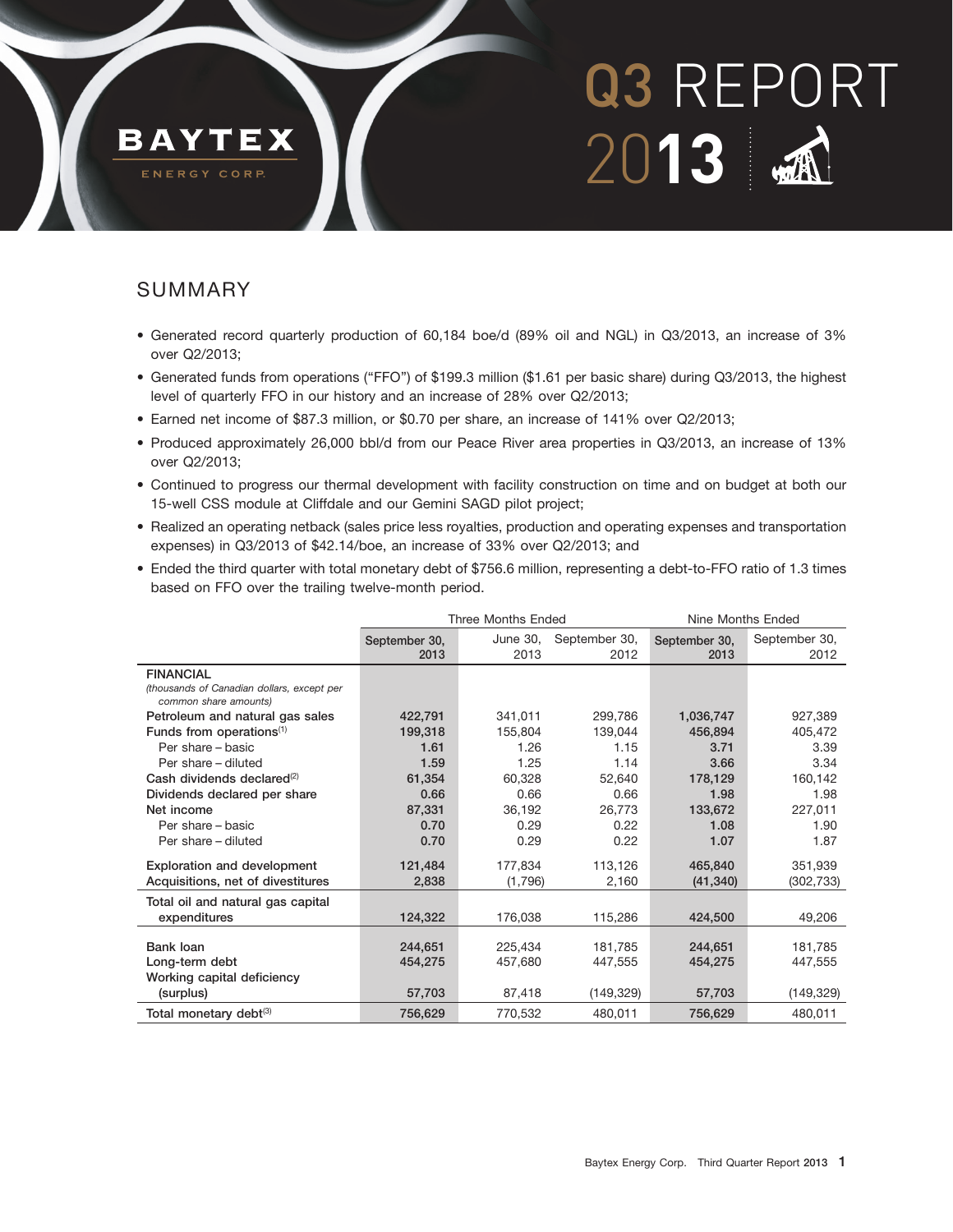|                                               | <b>Three Months Ended</b> | Nine Months Ended |                       |                       |                       |
|-----------------------------------------------|---------------------------|-------------------|-----------------------|-----------------------|-----------------------|
|                                               | September 30,<br>2013     | June 30,<br>2013  | September 30,<br>2012 | September 30,<br>2013 | September 30,<br>2012 |
| <b>OPERATING</b>                              |                           |                   |                       |                       |                       |
|                                               |                           |                   |                       |                       |                       |
| Daily production                              |                           |                   |                       |                       |                       |
| Light oil and NGL (bbl/d)                     | 8,366                     | 8,202             | 7,047                 | 8,163                 | 7,233                 |
| Heavy oil (bbl/d)                             | 44,908                    | 42,510            | 40,580                | 41,664                | 39,176                |
| Total oil and NGL (bbl/d)                     | 53,274                    | 50,712            | 47,627                | 49,827                | 46,409                |
| Natural gas (mcf/d)                           | 41,460                    | 45,148            | 40,524                | 41,979                | 43,336                |
| Oil equivalent (boe/d $@$ 6:1) <sup>(4)</sup> | 60,184                    | 58,236            | 54,381                | 56,823                | 53,633                |
| Average prices (before hedging)               |                           |                   |                       |                       |                       |
| WTI oil (US\$/bbl)                            | 105.82                    | 94.22             | 92.22                 | 98.15                 | 96.20                 |
| WCS heavy oil (US\$/bbl)                      | 88.34                     | 75.07             | 70.50                 | 75.29                 | 74.20                 |
| Edmonton par oil (\$/bbl)                     | 105.07                    | 92.94             | 84.79                 | 95.55                 | 87.29                 |
| Baytex light oil and NGL (\$/bbl)             | 88.63                     | 77.85             | 70.34                 | 81.23                 | 74.80                 |
| Baytex heavy oil (\$/bbl) <sup>(5)</sup>      | 79.29                     | 63.92             | 60.11                 | 66.41                 | 61.12                 |
| Baytex total oil and NGL (\$/bbl)             | 80.75                     | 66.17             | 61.63                 | 68.83                 | 63.25                 |
| Baytex natural gas (\$/mcf)                   | 2.72                      | 3.59              | 2.34                  | 3.26                  | 2.26                  |
| Baytex oil equivalent (\$/boe)                | 73.36                     | 60.42             | 55.70                 | 62.77                 | 56.56                 |
| CAD/USD noon rate at period end               | 1.0285                    | 1.0512            | 0.9837                | 1.0285                | 0.9837                |
| CAD/USD average rate for period               | 1.0385                    | 1.0231            | 0.9953                | 1.0236                | 1.0023                |
| <b>COMMON SHARE INFORMATION</b>               |                           |                   |                       |                       |                       |
| <b>TSX</b>                                    |                           |                   |                       |                       |                       |
| Share price (Cdn\$)                           |                           |                   |                       |                       |                       |
| High                                          | 44.44                     | 43.05             | 50.37                 | 47.60                 | 59.40                 |
| Low                                           | 37.65                     | 36.37             | 39.91                 | 36.37                 | 38.54                 |
| Close                                         | 42.51                     | 37.90             | 46.72                 | 42.51                 | 46.72                 |
| Volume traded (thousands)                     | 24,658                    | 30,085            | 25,679                | 82,511                | 83,219                |
| <b>NYSE</b>                                   |                           |                   |                       |                       |                       |
| Share price (US\$)                            |                           |                   |                       |                       |                       |
| High                                          | 43.08                     | 42.50             | 51.73                 | 47.47                 | 59.50                 |
| Low                                           | 35.72                     | 34.71             | 39.50                 | 34.75                 | 37.40                 |
| Close                                         | 41.27                     | 36.04             | 47.44                 | 41.27                 | 47.44                 |
| Volume traded (thousands)                     | 3,282                     | 4,763             | 5,823                 | 11,414                | 18,568                |
| Common shares outstanding                     |                           |                   |                       |                       |                       |
| (thousands)                                   | 124.497                   | 123,593           | 120,962               | 124.497               | 120,962               |

Notes:

*(1) Funds from operations is a non-Generally Accepted Accounting Principles (''GAAP'') measure that represents cash generated from operating activities adjusted for finance costs, changes in non-cash operating working capital and other operating items. Baytex's funds from operations may not be comparable to other issuers. Baytex considers funds from operations a key measure of performance as it demonstrates its ability to generate the cash flow necessary to fund future dividends and capital investments. For a reconciliation of funds from operations to cash flow from operating activities, see Management's Discussion and Analysis of the operating and financial results for the three and nine months ended September 30, 2013.*

*(2) Cash dividends declared are net of DRIP participation.*

*(3) Total monetary debt is a non-GAAP measure which we define to be the sum of monetary working capital (which is current assets less current liabilities (excluding non-cash items such as unrealized gains or losses on financial derivatives)), the principal amount of long-term debt and long-term bank loan.*

*(4) Barrel of oil equivalent (''boe'') amounts have been calculated using a conversion rate of six thousand cubic feet of natural gas to one barrel of oil. The use of boe amounts may be misleading, particularly if used in isolation. A boe conversion ratio of six thousand cubic feet of natural gas to one barrel of oil is based on an energy equivalency conversion method primarily applicable at the burner tip and does not represent a value equivalency at the wellhead.*

*(5) Heavy oil prices are net of blending costs.*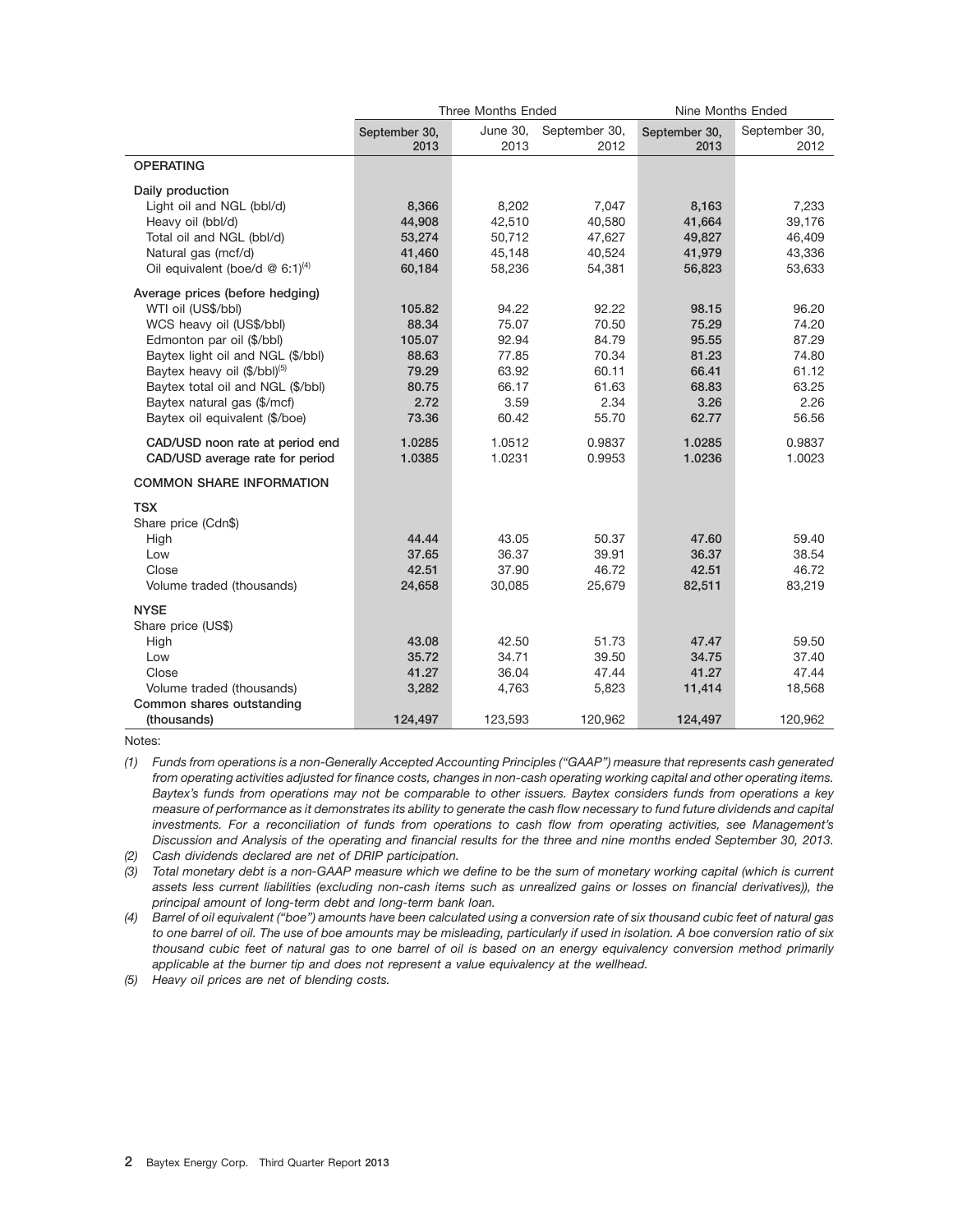### **Advisory Regarding Forward-Looking Statements**

*This report contains forward-looking statements relating to: our average production rate for 2013; our exploration and development capital expenditures for 2013; development plans for our properties, including the number of wells to be drilled in the remainder of 2013 and, in some cases, when such wells will commence production; initial production rates from wells drilled; our Peace River heavy oil area, including our assessment of the productivity of recently drilled horizontal wells; our Cliffdale cyclic steam stimulation project, including our assessment of the operations for the initial 10-well module and our plan for a second module, including the timing of drilling the wells, completing plant construction, commencing cold production and commencing steam injection; our plans for the Gemini steam-assisted gravity drainage pilot project, including the timing of construction of the pilot facilities and commencing steam injection; the outlook for Canadian heavy oil prices and the pricing differential between Canadian heavy oil and West Texas Intermediate light oil; the existence, operation and strategy of our risk management program for commodity prices, heavy oil differentials and interest and foreign exchange rates; our ability to mitigate the volatility in heavy oil price differentials by transporting our crude oil to higher value markets by rail; the volume of heavy oil to be transported to market on rail for the fourth quarter of 2013; our average royalty rate for full-year 2013; our debt-to-FFO ratio; the amount of our undrawn credit facilities at September 30, 2013; and our liquidity and financial capacity. In addition, information and statements relating to reserves are deemed to be forward-looking statements, as they involve implied assessment, based on certain estimates and assumptions, that the reserves described exist in quantities predicted or estimated, and that the reserves can be profitably produced in the future. Cash dividends on our common shares are paid at the discretion of our Board of Directors and can fluctuate. In establishing the level of cash dividends, the Board of Directors considers all factors that it deems relevant, including, without limitation, the outlook for commodity prices, our operational execution, the amount of funds from operations and capital expenditures and our prevailing financial circumstances at the time. We refer you to the end of the Management's Discussion and Analysis section of this report for our advisory on forward-looking information and statements.*

### **Non-GAAP Financial Measures**

*Funds from operations is not a measurement based on GAAP in Canada, but is a financial term commonly used in the oil and gas industry. Funds from operations represents cash generated from operating activities adjusted for financing costs, changes in non-cash operating working capital and other operating items. Baytex's determination of funds from operations may not be comparable with the calculation of similar measures for other entities. Baytex considers funds from operations a key measure of performance as it demonstrates its ability to generate the cash flow necessary to fund future dividends to shareholders and capital investments. The most directly comparable measures calculated in accordance with GAAP are cash flow from operating activities and net income.*

*Total monetary debt is not a measurement based on GAAP in Canada. Baytex defines total monetary debt as the sum of monetary working capital (which is current assets less current liabilities (excluding non-cash items such as unrealized gains or losses on financial derivatives)), the principal amount of long-term debt and long-term bank loan. Baytex believes that this measure assists in providing a more complete understanding of our cash liabilities.*

*Operating netback is not a measurement based on GAAP in Canada, but is a financial term commonly used in the oil and gas industry. Operating netback is equal to product sales price less royalties, production and operating expenses and transportation expenses divided by barrels of oil equivalent sales volume for the applicable period. Baytex's determination of operating netback may not be comparable with the calculation of similar measures for other entities. Baytex believes that this measure assists in characterizing our ability to generate cash margin on a unit of production basis.*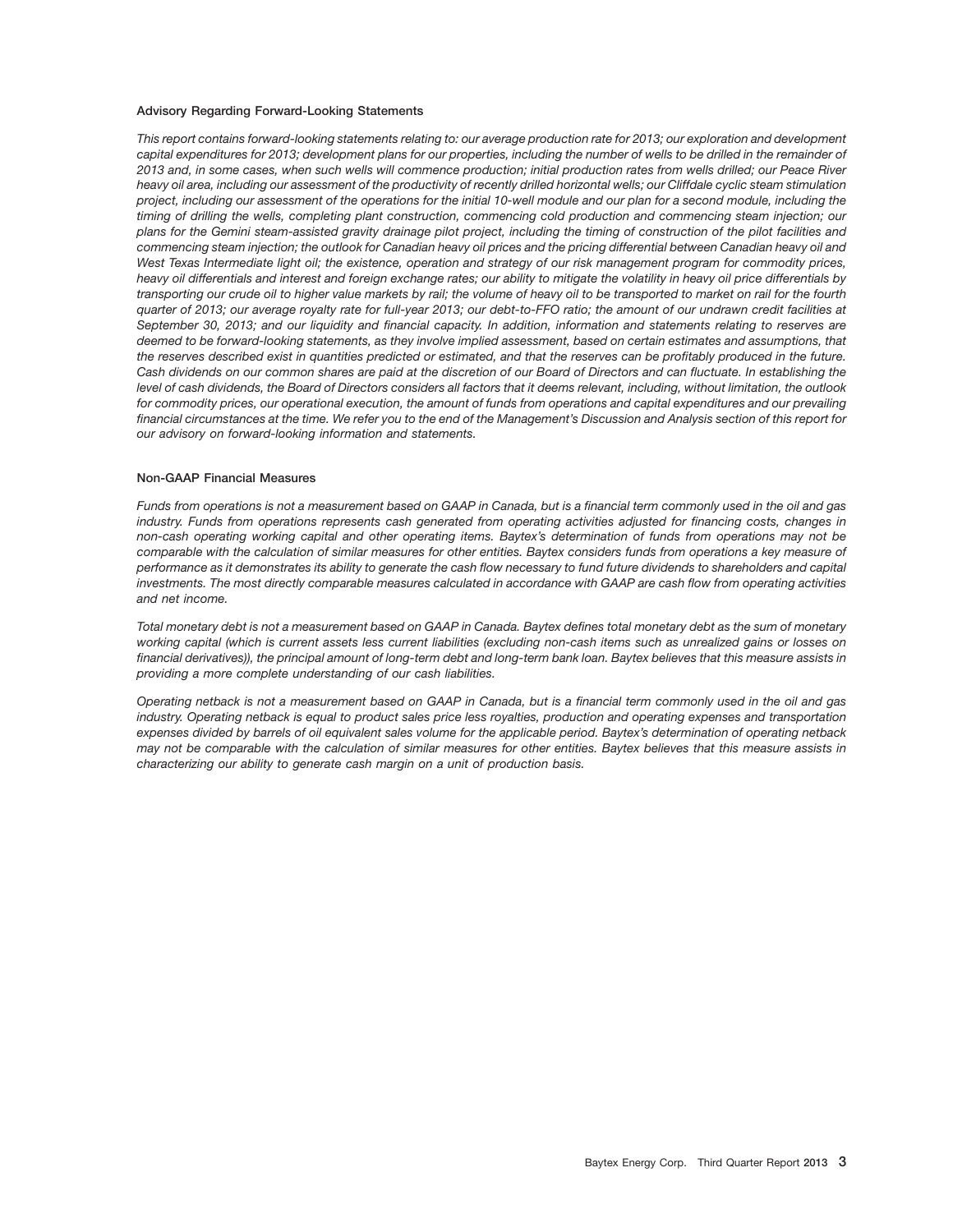## MESSAGE TO SHAREHOLDERS

## **Operations Review**

Production averaged 60,184 boe/d (89% oil and NGL) during Q3/2013, an increase of 3% over Q2/2013. Capital expenditures for exploration and development activities totaled \$121.5 million and included the drilling of 76 (58.3 net) wells with a 98% success rate. In addition, we continued to progress our thermal development with facility construction on time and on budget at both our 15-well cyclic steam stimulation (''CSS'') module at Cliffdale and our Gemini steam-assisted gravity drainage ("SAGD") pilot project.

Our third quarter operating results are the strongest in company history. We previously tightened our production guidance following the second quarter of 2013. In recognition of our operational performance, we are further tightening our guidance range for 2013 to 57,500 to 58,000 boe/d, up from previous guidance of 57,000 to 58,000 boe/d and original guidance of 56,000 to 58,000 boe/d.

Given that we expect to achieve the upper end of our original production guidance range, and as we look to maintain our positive operating momentum into 2014, we plan to increase our original 2013 exploration and development budget of \$520 million by approximately 5%. The incremental capital will be directed toward our Peace River, Lloydminster and North Dakota operating regions with production additions occurring in Q1/2014. We are in the process of setting our 2014 capital budget, the details of which are expected to be released on December 13, 2013, following approval by our Board of Directors.

|                                |       | Crude Oil |                          |                          |                    |                          | Stratigraphic            |                          | Dry and                  |     |       |      |
|--------------------------------|-------|-----------|--------------------------|--------------------------|--------------------|--------------------------|--------------------------|--------------------------|--------------------------|-----|-------|------|
|                                |       | Primary   |                          | Thermal                  | <b>Natural Gas</b> |                          | and Service              |                          | Abandoned                |     | Total |      |
|                                | Gross | Net       | Gross                    | Net                      | Gross              | Net                      | Gross                    | Net                      | Gross                    | Net | Gross | Net  |
| Heavy oil                      |       |           |                          |                          |                    |                          |                          |                          |                          |     |       |      |
| Lloydminster area              | 47    | 31.0      | 3                        | 3.0                      | $\qquad \qquad$    | $\qquad \qquad$          | 3                        | 3.0                      |                          | 1.0 | 54    | 38.0 |
| Peace River area               |       | 7.0       | 10                       | 10.0                     |                    |                          |                          | 1.0                      | $\overline{\phantom{0}}$ | -   | 18    | 18.0 |
|                                | 54    | 38.0      | 13                       | 13.0                     | $\qquad \qquad$    | $\overline{\phantom{0}}$ | 4                        | 4.0                      |                          | 1.0 | 72    | 56.0 |
| Light oil, NGL and natural gas |       |           |                          |                          |                    |                          |                          |                          |                          |     |       |      |
| Western Canada                 |       |           |                          | $\overline{\phantom{0}}$ |                    | 1.0                      | $\qquad \qquad$          | $\overline{\phantom{0}}$ |                          | -   |       | 1.0  |
| North Dakota                   | 3     | 1.3       | $\overline{\phantom{0}}$ | -                        |                    |                          | $\overline{\phantom{0}}$ | -                        |                          | -   | 3     | 1.3  |
|                                | 3     | 1.3       | $\overline{\phantom{0}}$ | $\overline{\phantom{0}}$ |                    | 1.0                      | $\overline{\phantom{0}}$ | $\overline{\phantom{0}}$ |                          | 1   | 4     | 2.3  |
| Total                          | 57    | 39.3      | 13                       | 13.0                     |                    | 1.0                      | 4                        | 4.0                      |                          | 1.0 | 76    | 58.3 |

## *Wells Drilled – Three Months Ended September 30, 2013*

### *Wells Drilled – Nine Months Ended September 30, 2013*

|                                |       | Crude Oil |                          |                          |                          |                          |                          | Stratigraphic            | Dry and                  |                          |       |       |
|--------------------------------|-------|-----------|--------------------------|--------------------------|--------------------------|--------------------------|--------------------------|--------------------------|--------------------------|--------------------------|-------|-------|
|                                |       | Primary   |                          | Thermal                  |                          | <b>Natural Gas</b>       |                          | and Service              |                          | Abandoned                |       | Total |
|                                | Gross | Net       | Gross                    | Net                      | Gross                    | Net                      | Gross                    | Net                      | Gross                    | Net                      | Gross | Net   |
| Heavy oil                      |       |           |                          |                          |                          |                          |                          |                          |                          |                          |       |       |
| Lloydminster area              | 120   | 92.3      | $\overline{4}$           | 4.0                      | $\qquad \qquad$          | $\overline{\phantom{0}}$ | 3                        | 3.0                      | 2                        | 2.0                      | 129   | 101.3 |
| Peace River area               | 30    | 30.0      | 10                       | 10.0                     | $\overline{\phantom{m}}$ | $\overline{\phantom{0}}$ | 31                       | 31.0                     | $\qquad \qquad$          | $\overline{\phantom{0}}$ | 71    | 71.0  |
|                                | 150   | 122.3     | 14                       | 14.0                     | $\qquad \qquad$          |                          | 34                       | 34.0                     | $\overline{2}$           | 2.0                      | 200   | 172.3 |
| Light oil, NGL and natural gas |       |           |                          |                          |                          |                          |                          |                          |                          |                          |       |       |
| Western Canada                 | 14    | 11.0      |                          | $\overline{\phantom{0}}$ | $\overline{2}$           | 2.0                      | $\overline{\phantom{0}}$ |                          |                          | $\overline{\phantom{0}}$ | 16    | 13.0  |
| North Dakota                   | 18    | 8.6       | $\overline{\phantom{0}}$ | -                        | -                        | $\overline{\phantom{0}}$ | -                        | -                        | -                        | $\overline{\phantom{0}}$ | 18    | 8.6   |
|                                | 32    | 19.6      | $\overline{\phantom{0}}$ | $\overline{\phantom{0}}$ | $\overline{2}$           | 2.0                      | $\overline{\phantom{0}}$ | $\overline{\phantom{0}}$ | $\overline{\phantom{0}}$ | $\overline{\phantom{0}}$ | 34    | 21.6  |
| Total                          | 182   | 141.9     | 14                       | 14.0                     | $\overline{2}$           | 2.0                      | 34                       | 34.0                     | $\overline{2}$           | 2.0                      | 234   | 193.9 |

## *Heavy Oil*

In Q3/2013, heavy oil production averaged 44,908 bbl/d, an increase of 6% over Q2/2013. During Q3/2013, we drilled 67 (51.0 net) oil wells, four (4.0 net) stratigraphic and service wells, and one (1.0 net) dry and abandoned well on our heavy oil properties.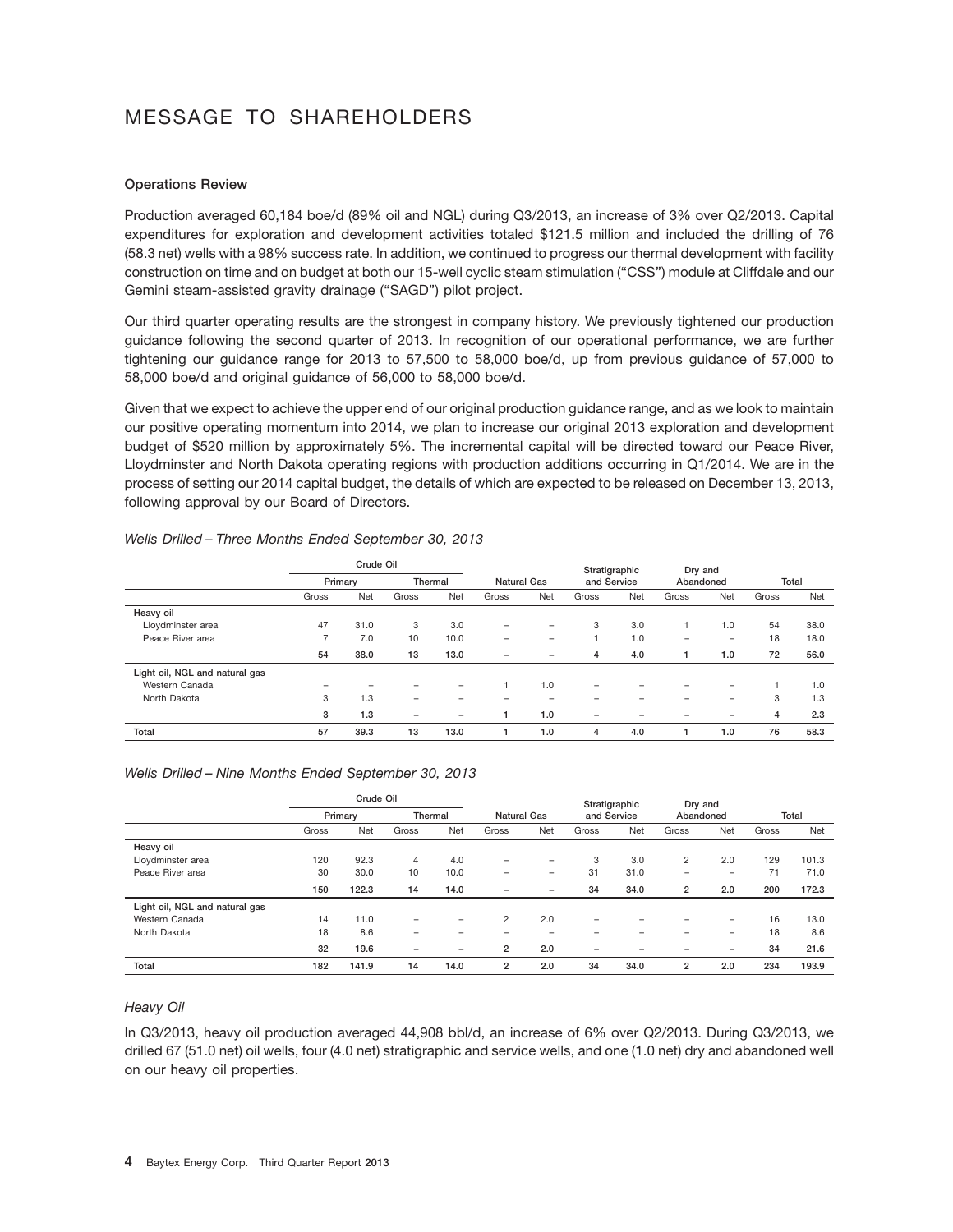Production from our Peace River area properties averaged approximately 26,000 bbl/d in Q3/2013, an increase of 13% over Q2/2013. In Q3/2013, we drilled seven (7.0 net) cold horizontal producers in the Peace River area bringing our year-to-date drilling to 30 (30.0 net) wells. Of the 30 wells drilled during the first nine months of 2013, 28 wells have established average 30-day peak production rates of approximately 700 bbl/d. We plan to drill approximately 10 multi-lateral horizontal wells in the remainder of 2013.

Successful operations continued at our 10-well CSS module at Cliffdale with Q3/2013 production averaging 600 bbl/d. Facility construction at our new 15-well CSS module at Cliffdale is proceeding on schedule with commissioning activities now underway and production facility startup planned for Q4/2013, while steam facility commissioning will occur in Q1/2014. Drilling operations are nearing completion and we expect to commence cold production from the first five of the fifteen wells in Q4/2013.

Recently the Alberta Energy Regulator announced plans to hold a public proceeding that will investigate concerns about odours and emissions associated with heavy oil production in the Peace River area. We welcome this proceeding which will provide an additional opportunity for us to engage with the public about our operations in the area and our efforts to minimize environmental impacts. Baytex has made significant investments to enhance its operations and will continue to operate in an environmentally responsible manner for the benefit of all stakeholders.

In our Lloydminster heavy oil area, Q3/2013 drilling included 21 (11.4 net) horizontal oil wells and 27 (20.6 net) vertical oil wells, with a 97% success rate, and one (1.0 net) thermal infill well and one (1.0 net) SAGD well pair at our Kerrobert SAGD project. The new SAGD well pair commenced production in September and established a 30-day peak production rate of 900 bbl/d. We plan to drill approximately 15 net wells in the Lloydminster area in the remainder of 2013.

Construction of the Gemini SAGD pilot project facilities continued in Q3/2013 and we drilled the pilot SAGD well pair. We remain on track for steaming late this year or early 2014.

## *Light Oil & Natural Gas*

During Q3/2013, natural gas production decreased 8% from Q2/2013 to 41.5 mmcf/d as we focused our activity on higher rate of return oil investment opportunities. Light oil and NGL production increased 2% over Q2/2013 to 8,366 bbl/d.

In our Bakken/Three Forks play in North Dakota, we drilled three (1.3 net) horizontal oil wells and fracture-stimulated four (2.3 net) wells in Q3/2013. During Q3/2013, six Baytex-operated wells on 1,280-acre spacing established average 30-day peak production rates of approximately 470 boe/d.

## **Financial Review**

We generated FFO of \$199.3 million (\$1.61 per basic share) in Q3/2013, which was the highest level of quarterly FFO in company history, demonstrating the cash flow generating capacity of the company in a strong heavy oil pricing environment. This record level of FFO was achieved notwithstanding that the Company had a net realized loss on financial derivative contracts of \$19.7 million. Q3/2013 FFO represents a 28% increase from the \$155.8 million generated in Q2/2013 and was the result of higher sales volumes and higher realized commodity prices. During Q3/2013, our operating netback (sales price less royalties, production and operating expenses and transportation expenses) of \$42.14/boe represented an improvement of 33% over Q2/2013.

The average WTI price for Q3/2013 was US\$105.82/bbl, a 12% increase from Q2/2013. The discount for Canadian heavy oil, as measured by the Western Canadian Select ("WCS") price differential to WTI, averaged 17% in Q3/2013, as compared to 20% in Q2/2013. Factors driving a stronger WCS price differential in the third quarter of 2013 included peak demand for heavy oil driven by seasonal product and asphalt demand, and increased volumes of heavy oil being transported by rail which pulled heavy oil supply away from traditional Canadian heavy oil markets. Our realized average oil and NGL price of \$80.75/bbl in Q3/2013 (inclusive of our physical hedging gains) increased by 22% from \$66.17/bbl in Q2/2013.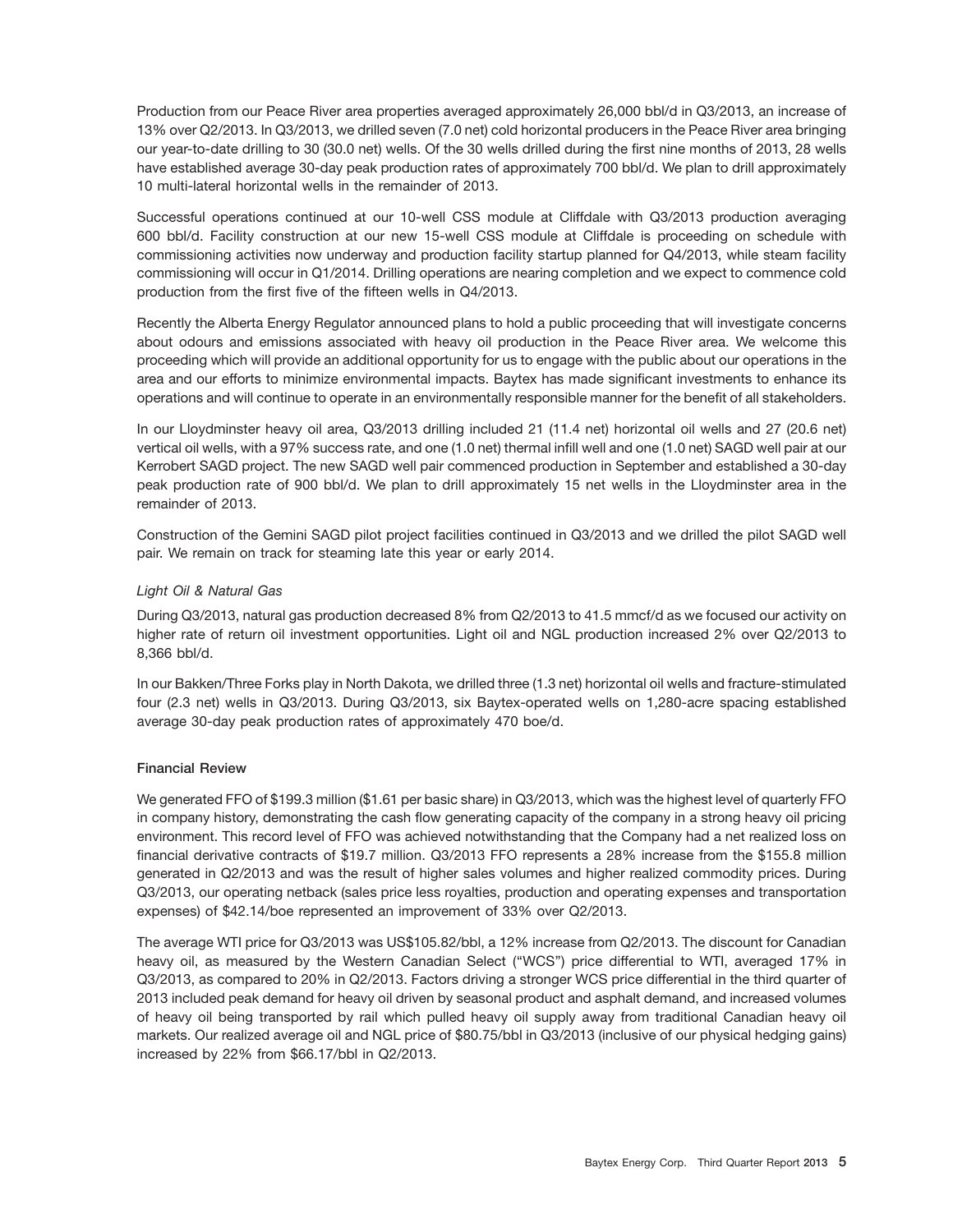We have taken advantage of the recent strength in WTI prices and the weaker Canadian dollar to add to our hedge portfolio. For Q4/2013, we have entered into hedges on approximately 67% of our WTI exposure at a weighted average price of US\$99.56/bbl, 46% of our exposure to WCS price differentials primarily through a combination of long term physical supply contracts and rail delivery, 47% of our natural gas price exposure, and 51% of our exposure to currency movements between the U.S. and Canadian dollars. Details of our hedging contracts are contained in the notes to our financial statements.

As part of our hedging program, we are focusing on opportunities to further mitigate the volatility in WCS price differentials by transporting crude oil to higher value markets by rail. During the third quarter, approximately 20,000 bbl/d of our heavy oil volumes were delivered to market by rail, as compared to 7,500 bbl/d for full-year 2012 and 15,000 bbl/d for the first half of 2013. For Q4/2013, we expect to deliver approximately 23,000 to 24,000 bbl/d of our heavy oil volumes by rail, and we continue to explore additional opportunities for rail deliveries.

Royalty rates in Q3/2013 were approximately 20.5% of sales revenues before sales of purchased condensate, consistent with our expectations of 20-21% for full-year 2013. Royalty rates have increased in 2013 as a result of higher commodity prices which impact sliding scale royalty rates, certain oil sands projects reaching payout, and obligations under certain farm-in agreements.

During Q3/2013, we recorded a recovery of cash income taxes of \$6.6 million. This is a partial recovery of the income tax paid in 2012 on the disposition of certain of our North Dakota assets. We do not expect to incur any cash income tax expense nor receive any additional tax refund in Q4/2013.

Total monetary debt at the end of Q3/2013 was \$756.6 million, representing a debt-to-FFO ratio of 1.3 times based on FFO over the trailing twelve-month period. At the end of the third quarter, Baytex had \$605.3 million in undrawn credit facilities and no long-term debt maturities until 2021. Baytex continues to have a strong balance sheet and ample liquidity to allow us execute our growth-and-income model.

As part of normal course business, we maintain a base shelf prospectus on file with securities regulatory authorities in both Canada and the United States to provide us with ready access to the capital markets in the event that we require external financing. On October 25, 2013, we filed a base shelf prospectus which allows us to issue equity and debt securities with an aggregate offering amount not to exceed \$750 million (Canadian) at any time during the ensuing 25-month period. Our previously filed base shelf prospectus expired in September 2013.

## **Conclusion**

Our third quarter results were highlighted by the highest quarterly production rate and funds from operations in company history. As compared to Q2/2013, production grew 3% to just over 60,000 boe/d and funds from operations grew 28% to \$199.3 million, demonstrating the cash generating capacity of the company in a strong heavy oil pricing environment. Our operations at Peace River, Lloydminster and North Dakota are right on track and we are very pleased, for the second time this year, to be tightening our full-year production guidance range. Our marketing expertise, as demonstrated by the continued growth in our rail volumes, has contributed positively to our bottom line. We continue to have a strong balance sheet and ample liquidity to allow us to execute our growth-and-income model.

We want to express our appreciation for your continued support as we move forward in executing our plan for long-term value creation.

On behalf of the Board of Directors,

James L. Bowzer President and Chief Executive Officer October 30, 2013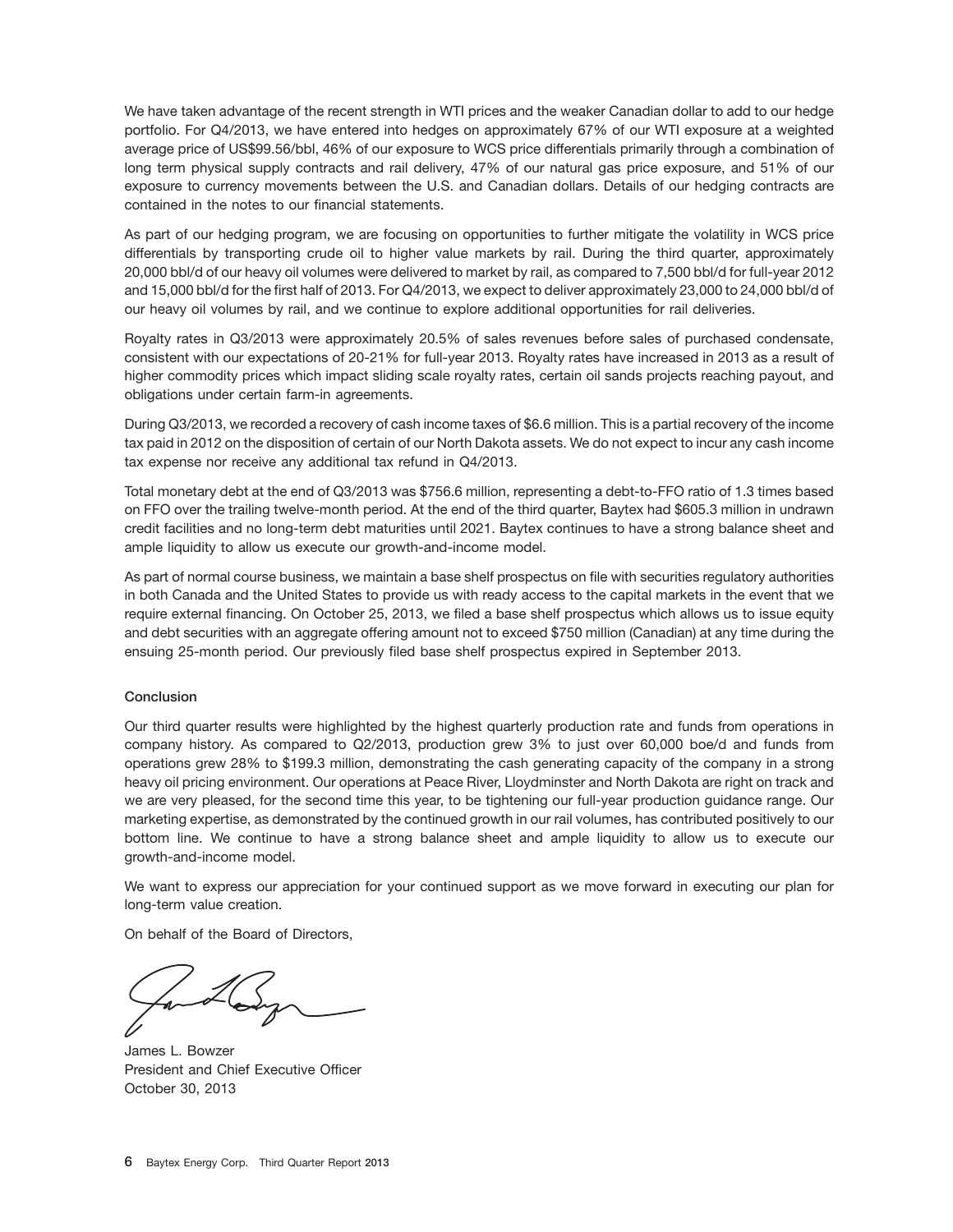## MANAGEMENT'S DISCUSSION AND ANALYSIS

The following is management's discussion and analysis (''MD&A'') of the operating and financial results of Baytex Energy Corp. for the three and nine months ended September 30, 2013. This information is provided as of October 29, 2013. In this MD&A, references to "Baytex", the "Company", "we", "us" and "our" and similar terms refer to Baytex Energy Corp. and its subsidiaries on a consolidated basis, except where the context requires otherwise. The third quarter results have been compared with the corresponding period in 2012. This MD&A should be read in conjunction with the Company's condensed interim unaudited consolidated financial statements (''consolidated financial statements'') for the three and nine months ended September 30, 2013, its audited consolidated financial statements for the years ended December 31, 2012 and 2011, together with accompanying notes, and its Annual Information Form for the year ended December 31, 2012. These documents and additional information about Baytex are accessible on the SEDAR website at www.sedar.com. All amounts are in Canadian dollars, unless otherwise stated, and all tabular amounts are in thousands of Canadian dollars, except for percentages and per common share amounts or as otherwise noted.

In this MD&A, barrel of oil equivalent (''boe'') amounts have been calculated using a conversion rate of six thousand cubic feet of natural gas to one barrel of oil, which represents an energy equivalency conversion method applicable at the burner tip and does not represent a value equivalency at the wellhead. While it is useful for comparative measures, it may not accurately reflect individual product values and may be misleading if used in isolation.

This MD&A contains forward-looking information and statements. We refer you to the end of the MD&A for our advisory on forward-looking information and statements.

## **NON-GAAP FINANCIAL MEASURES**

In this MD&A, we refer to certain financial measures (such as funds from operations, payout ratio, total monetary debt and operating netback) which do not have any standardized meaning prescribed by generally accepted accounting principles in Canada (''GAAP''). While funds from operations, payout ratio and operating netback are commonly used in the oil and natural gas industry, our determination of these measures may not be comparable with calculations of similar measures by other issuers.

## **Funds from Operations**

We define funds from operations as cash flow from operating activities adjusted for financing costs, changes in non-cash operating working capital and other operating items. We believe that this measure assists in providing a more complete understanding of certain aspects of our results of operations and financial performance, including our ability to generate the cash flow necessary to fund future dividends to shareholders and capital investments. However, funds from operations should not be construed as an alternative to traditional performance measures determined in accordance with GAAP, such as cash flow from operating activities and net income. For a reconciliation of funds from operations to cash flow from operating activities, see "Funds from Operations, Payout Ratio and Dividends''.

## **Payout Ratio**

We define payout ratio as cash dividends (net of participation in our dividend reinvestment plan) divided by funds from operations. We believe that this measure assists in providing a more complete understanding of certain aspects of our results of operations and financial performance, including our ability to generate the cash flow necessary to fund future dividends to shareholders and capital investments.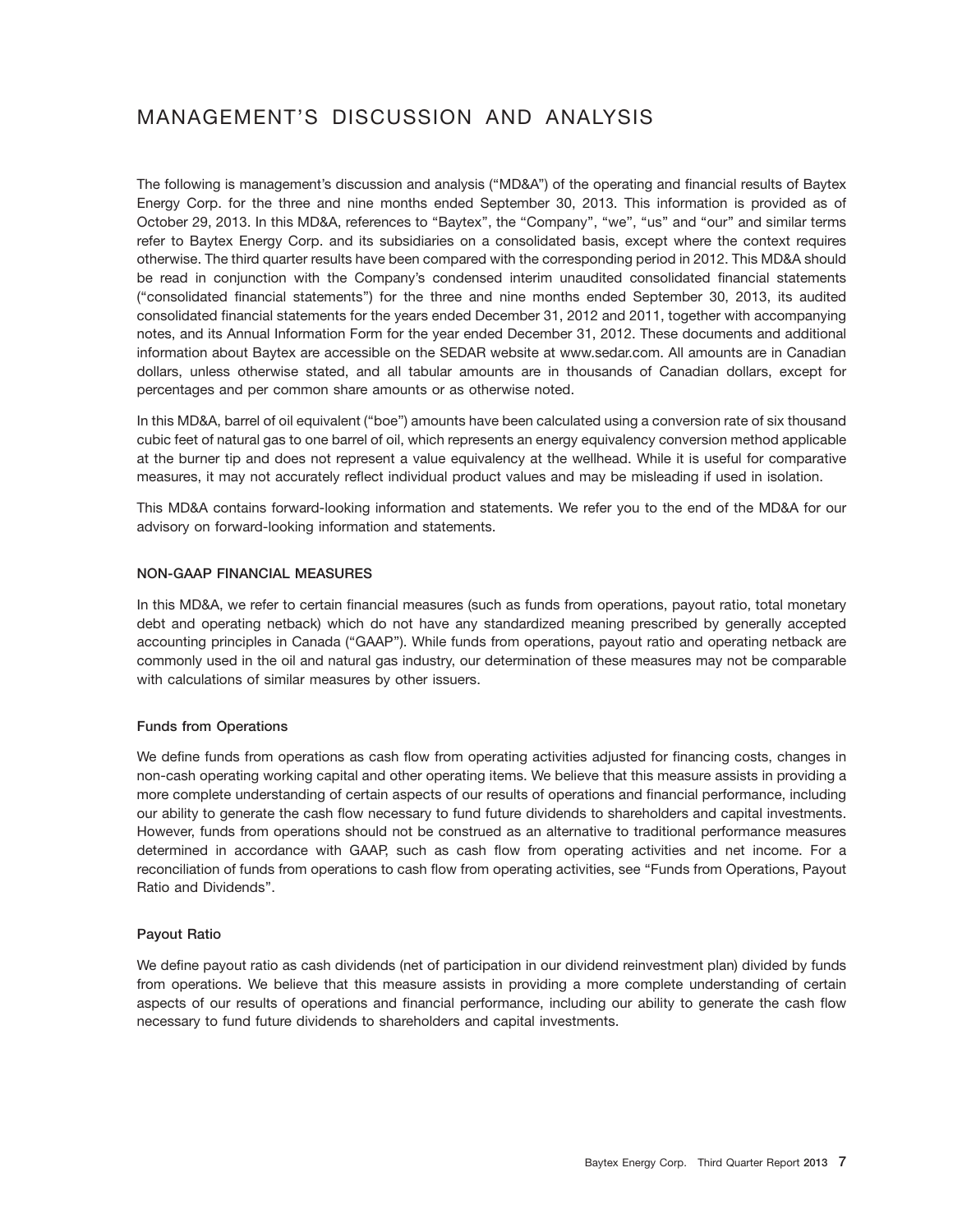## **Total Monetary Debt**

We define total monetary debt as the sum of monetary working capital (which is current assets less current liabilities (excluding non-cash items such as unrealized gains or losses on financial derivatives)), the principal amount of long-term debt and long-term bank loan. We believe that this measure assists in providing a more complete understanding of our cash liabilities.

### **Operating Netback**

We define operating netback as product revenue less royalties, production and operating expenses and transportation expenses divided by barrels of oil equivalent sales volume for the applicable period. As sales volumes are not materially different than production volumes, we believe that this measure assists in characterizing our ability to generate cash margin on a unit of production basis.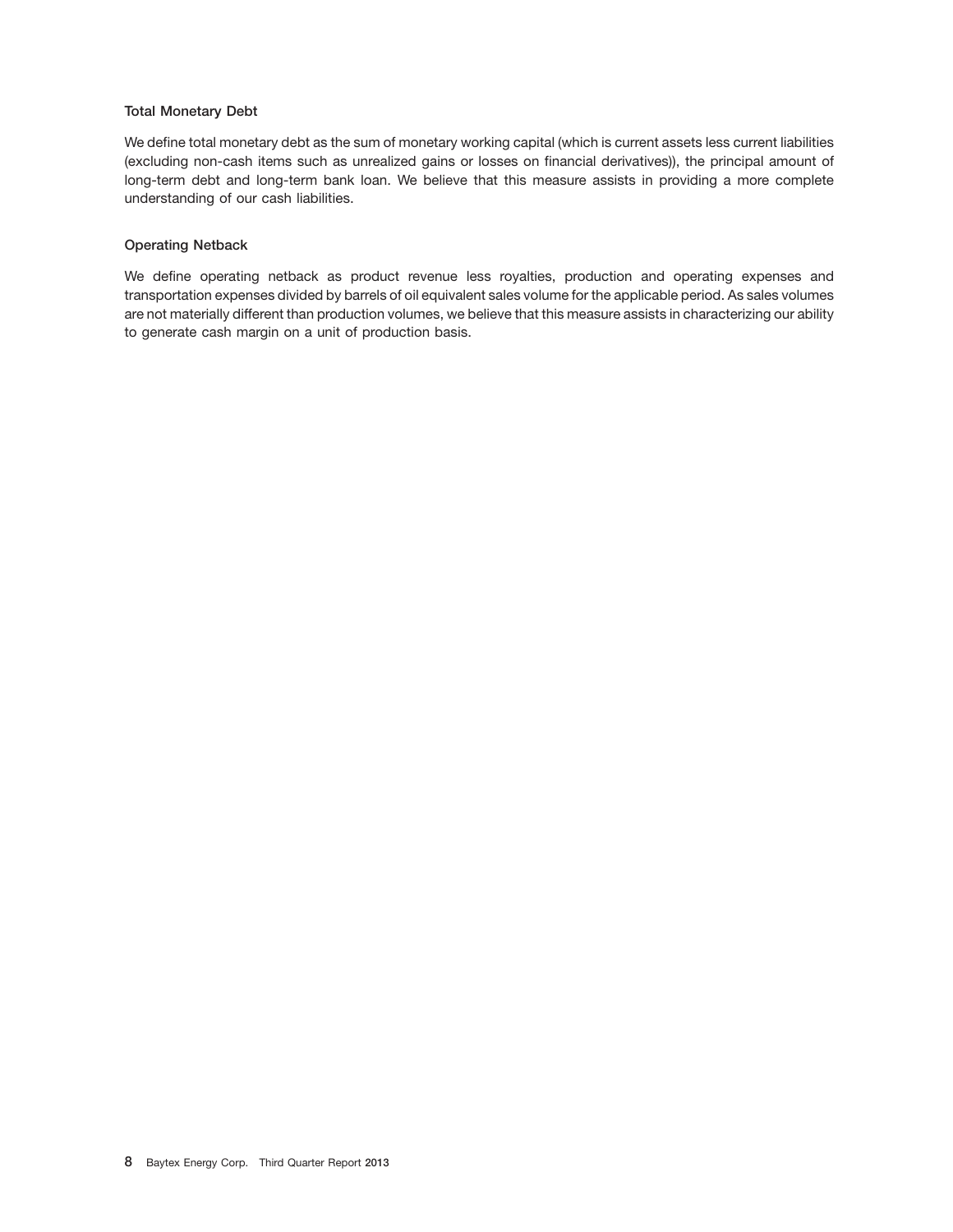## RESULTS OF OPERATIONS

## **Production**

|                           |        | Three Months Ended September 30 |        | Nine Months Ended September 30 |        |        |  |  |
|---------------------------|--------|---------------------------------|--------|--------------------------------|--------|--------|--|--|
|                           | 2013   | 2012                            | Change | 2013                           | 2012   | Change |  |  |
| Daily Production          |        |                                 |        |                                |        |        |  |  |
| Light oil and NGL (bbl/d) | 8,366  | 7.047                           | 19%    | 8,163                          | 7.233  | 13%    |  |  |
| Heavy oil $(bbI/d)^{(1)}$ | 44,908 | 40.580                          | 11%    | 41,664                         | 39.176 | 6%     |  |  |
| Natural gas (mcf/d)       | 41,460 | 40,524                          | 2%     | 41,979                         | 43,336 | (3%)   |  |  |
| Total production (boe/d)  | 60,184 | 54.381                          | 11%    | 56,823                         | 53.633 | 6%     |  |  |
| <b>Production Mix</b>     |        |                                 |        |                                |        |        |  |  |
| Light oil and NGL         | 14%    | 13%                             | -      | 14%                            | 14%    |        |  |  |
| Heavy oil                 | 75%    | 75%                             | -      | 74%                            | 73%    |        |  |  |
| Natural gas               | 11%    | 12%                             | -      | 12%                            | 13%    |        |  |  |

*(1) Heavy oil sales volumes may differ from reported production volumes due to changes to Baytex's heavy oil inventory. For the three months ended September 30, 2013, heavy oil sales volumes were 78 bbl/d higher than production volumes (three months ended September 30, 2012 – 148 bbl/d lower). For the nine months ended September 30, 2013, heavy oil sales volumes were 91 bbl/d higher than production volumes (nine months ended September 30, 2012 – 49 bbl/d lower).*

Production for the three months ended September 30, 2013 averaged 60,184 boe/d, compared to 54,381 boe/d for the same period in 2012, an 11% increase. Light oil and natural gas liquids (''NGL'') production in the third quarter of 2013 increased by 19% to 8,366 bbl/d, as compared to 7,047 bbl/d in the third quarter of 2012, primarily due to successful development activities in the U.S. Heavy oil production for the third quarter of 2013 increased by 11% to 44,908 bbl/d from 40,580 bbl/d in the third quarter of 2012 primarily due to successful development activities in the Peace River area. Natural gas production increased by 2% to 41.5 mmcf/d for the third quarter of 2013, as compared to 40.5 mmcf/d for the same period in 2012, primarily due to successful drilling results in the Pembina region of Alberta.

Production for the nine months ended September 30, 2013 averaged 56,823 boe/d, compared to 53,633 boe/d for the same period in 2012, a 6% increase. Light oil and NGL production in the first nine months of 2013 increased by 13% to 8,163 bbl/d, as compared to 7,233 bbl/d in the first nine months of 2012, primarily due to successful development activities in the U.S., partially offset by the sale of 950 bbl/d associated with our non-operated position in North Dakota in the second quarter of 2012. Heavy oil production for the nine months ended September 30, 2013 increased by 6% to 41,664 bbl/d from 39,176 bbl/d for the same period in 2012 primarily due to successful development activities in the Peace River area. Natural gas production decreased by 3% to 42.0 mmcf/d for the first nine months of 2013, as compared to 43.3 mmcf/d for the same period in 2012, primarily due to natural declines as we focused our capital spending on oil projects.

## **Commodity Prices**

## *Crude Oil*

For the nine months ended September 30, 2013, the West Texas Intermediate (''WTI'') oil prompt price averaged US\$98.15/bbl. In early July WTI prices staged a US\$10.00/bbl rally, and subsequently held a range of US\$103-US\$109/bbl during the summer. This increase in WTI prices was driven by new pipeline infrastructure connecting Cushing (the WTI valuation point) to the U.S. Gulf Coast which led to a significant draw of Cushing storage during the peak refining season. Towards the end of the summer, escalating conflict in Syria and a strike by Libyan oil production workers drove prices higher, with the daily high over this period of US\$110.53/bbl. WTI prices have since eased with a perceived lessening of geopolitical risk, supply returning to market and the start of refinery turnaround season. For the three months ended September 30, 2013, the WTI oil prompt price averaged US\$105.82/bbl.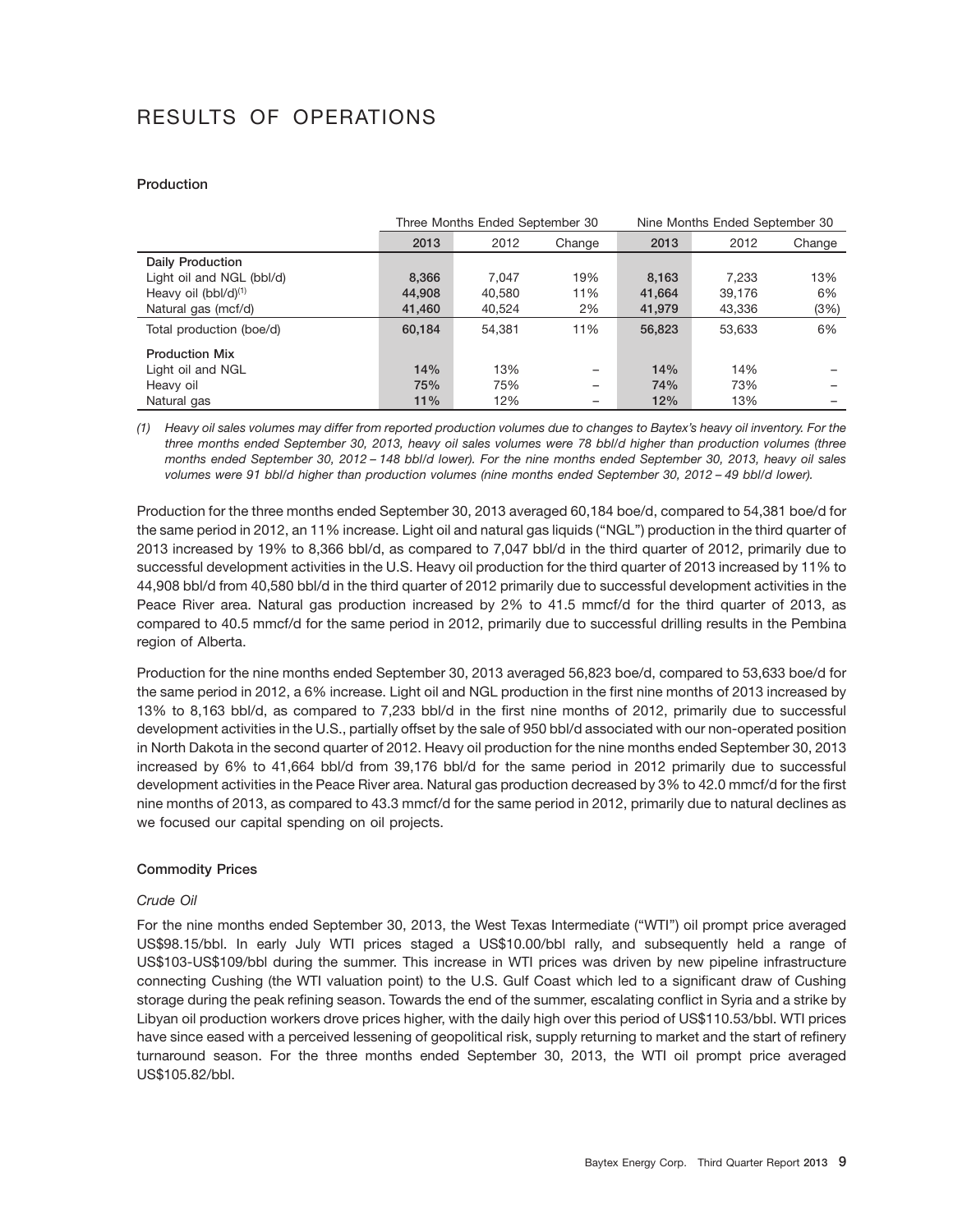The discount for Canadian heavy oil, as measured by the Western Canadian Select (''WCS'') price differential to WTI, averaged 23% for the nine months ended September 30, 2013 and 17% for the three months ended September 30, 2013, as compared to 23% and 24%, respectively, for the same periods in 2012. Factors driving a stronger WCS differential in the third quarter of 2013 were peak demand for heavy oil driven by seasonal product and asphalt demand, and increased volumes of heavy oil being transported by rail which pulled heavy oil supply away from traditional heavy oil markets. As a result of narrower heavy oil differentials, our realized average oil and NGL price of \$80.75/bbl in Q3/2013 (inclusive of our physical hedging gains) increased by 22% from \$66.17/bbl in Q2/2013. The WCS differential widened during the October and November trading cycles due to Canadian and U.S. seasonal refinery maintenance and increased supply as incremental oil sands production from planned projects reached the market. Current indications for 2014, based on forward market strips, indicate that WCS will move back towards WTI less \$22.50/bbl, or about 23% discount to WTI, in line with previous years' realizations.

## *Natural Gas*

For the nine months ended September 30, 2013, the AECO natural gas price averaged \$3.12/mcf, as compared to \$2.18/mcf in the same period of 2012. Demand and prices for natural gas peaked in February 2013 and normalized in April 2013 and have since remained near the 5-year average, despite dry gas production remaining elevated. Summer demand was lower than expected due to moderate weather conditions. For the three months ended September 30, 2013, the AECO natural gas price averaged \$2.82/mcf, as compared to \$2.19/mcf in the same period of 2012.

|                                                           | Three Months Ended September 30<br>Nine Months Ended September 30 |        |     |        |        |    |        |    |        |        |
|-----------------------------------------------------------|-------------------------------------------------------------------|--------|-----|--------|--------|----|--------|----|--------|--------|
|                                                           |                                                                   | 2013   |     | 2012   | Change |    | 2013   |    | 2012   | Change |
| <b>Benchmark Averages</b>                                 |                                                                   |        |     |        |        |    |        |    |        |        |
| WTI oil (US\$/bbl) <sup>(1)</sup>                         | S                                                                 | 105.82 | \$  | 92.22  | 15%    | \$ | 98.15  | \$ | 96.20  | 2%     |
| WCS heavy oil (US\$/bbl) <sup>(2)</sup>                   | \$                                                                | 88.34  | \$. | 70.50  | 25%    | S  | 75.29  | \$ | 74.20  | 1%     |
| Heavy oil differential <sup>(3)</sup>                     |                                                                   | (17%)  |     | (24%)  |        |    | (23%)  |    | (23%)  |        |
| CAD/USD average exchange rate                             |                                                                   | 1.0385 |     | 0.9953 | 4%     |    | 1.0236 |    | 1.0023 | 2%     |
| Edmonton par oil (\$/bbl)                                 | S                                                                 | 105.07 | \$  | 84.79  | 24%    | \$ | 95.55  | \$ | 87.29  | 9%     |
| AECO natural gas price $(\frac{4}{3} / \text{mcf})^{(4)}$ | \$                                                                | 2.82   | \$  | 2.19   | 29%    | \$ | 3.12   | \$ | 2.18   | 43%    |
| <b>Baytex Average Sales Prices</b>                        |                                                                   |        |     |        |        |    |        |    |        |        |
| Light oil and NGL $(\frac{6}{5})^{(6)}$                   | \$                                                                | 88.63  | \$  | 70.34  | 26%    | \$ | 81.23  | \$ | 74.80  | 9%     |
| Heavy oil (\$/bbl) <sup>(5)</sup>                         | \$                                                                | 80.15  | \$  | 59.45  | 35%    | \$ | 65.92  | \$ | 60.06  | 10%    |
| Physical forward sales contracts                          |                                                                   |        |     |        |        |    |        |    |        |        |
| gain (loss) (\$/bbl)                                      |                                                                   | (0.86) |     | 0.66   |        |    | 0.49   |    | 1.06   |        |
| Heavy oil, net (\$/bbl)                                   | \$                                                                | 79.29  | \$  | 60.11  | 32%    | \$ | 66.41  | \$ | 61.12  | 9%     |
| Total oil and NGL, net (\$/bbl)                           | \$                                                                | 80.75  | \$  | 61.63  | 31%    | \$ | 68.83  | \$ | 63.25  | 9%     |
| Natural gas $(\frac{4}{3})$ mcf $)^{(6)}$                 | \$                                                                | 2.72   | \$  | 2.34   | 16%    | \$ | 3.26   | \$ | 2.26   | 44%    |
|                                                           |                                                                   |        |     |        |        |    |        |    |        |        |
| Summary                                                   |                                                                   |        |     |        |        |    |        |    |        |        |
| Weighted average (\$/boe) <sup>(6)</sup>                  | \$                                                                | 74.00  | \$  | 55.13  | 34%    | \$ | 62.41  | \$ | 55.66  | 12%    |
| Physical forward sales contracts                          |                                                                   |        |     |        |        |    |        |    |        |        |
| gain (loss) (\$/boe)                                      |                                                                   | (0.64) |     | 0.57   |        |    | 0.36   |    | 0.90   |        |
| Weighted average, net (\$/boe)                            | \$                                                                | 73.36  | \$  | 55.70  | 32%    | \$ | 62.77  | \$ | 56.56  | 11%    |

*(1) WTI refers to the arithmetic average based on NYMEX prompt month WTI.*

*(2) WCS refers to the average posting price for the benchmark WCS heavy oil.*

*(3) Heavy oil differential refers to the WCS discount to WTI.*

*(4) AECO refers to the AECO arithmetic average month-ahead index price published by the Canadian Gas Price Reporter.*

*(5) Baytex's realized heavy oil prices are calculated based on sales volumes, net of blending costs.*

*(6) Baytex's risk management strategy employs both oil and natural gas financial and physical forward contracts (fixed price forward sales and collars) and heavy oil differential physical delivery contracts (fixed price and percentage of WTI). The above pricing information in the table excludes the impact of financial derivatives.*

### *Baytex Average Sales Prices*

During the third quarter of 2013, Baytex's average sales price for light oil and NGL was \$88.63/bbl, up 26% from \$70.34/bbl in the third quarter of 2012, in line with the increase in Edmonton par oil benchmark price. Baytex's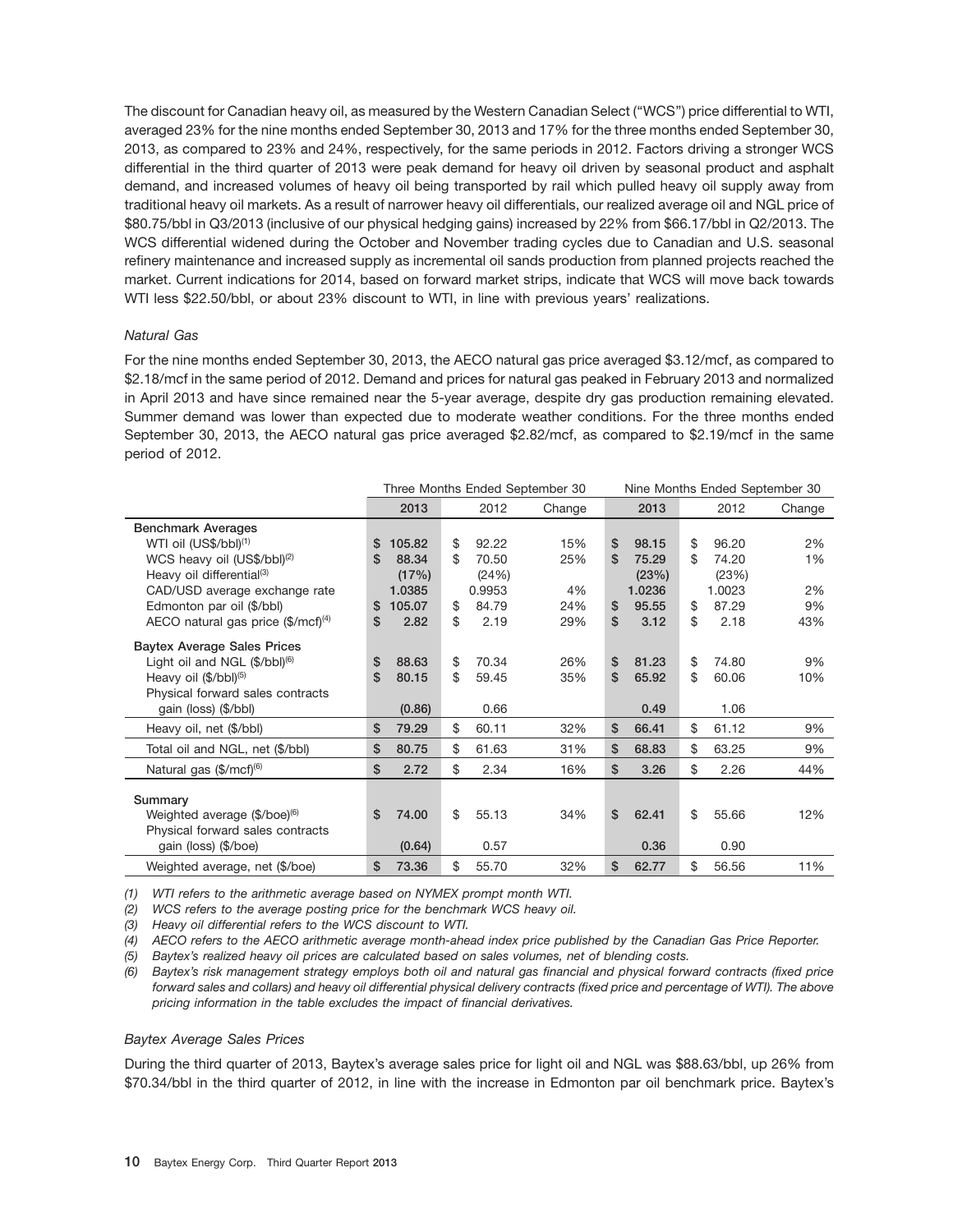realized heavy oil price during the third quarter of 2013, prior to physical forward sales contracts, was \$80.15/bbl, or 87% of WCS. This compares to a realized heavy oil price in the third quarter of 2012, prior to physical forward sales contracts, of \$59.45/bbl, or 85% of WCS. The discount to WCS largely reflects the cost of blending Baytex's heavy oil with diluent to meet pipeline specifications and has decreased as compared to prior periods due to higher volumes being transported by rail and accessing new markets in the current period. Net of physical forward sales contracts, Baytex's realized heavy oil price during the third quarter of 2013 was \$79.29/bbl, up from \$60.11/bbl in the third quarter of 2012 due to the narrowing of the heavy oil differential, the higher volumes being transported by rail and a stronger Canadian dollar. Baytex's realized natural gas price for the three months ended September 30, 2013 was \$2.72/mcf, up from \$2.34/mcf in the third quarter of 2012.

During the first nine months of 2013, Baytex's average sales price for light oil and NGL was \$81.23/bbl, up 9% from \$74.80/bbl in the same period as 2012, in line with the increase in Edmonton par oil benchmark price. Baytex's realized heavy oil price during the first nine months of 2013, prior to physical forward sales contracts, was \$65.92/bbl, or 86% of WCS. This compares to a realized heavy oil price in the first nine months of 2012, prior to physical forward sales contracts, of \$60.06/bbl, or 81% of WCS. The discount to WCS largely reflects the cost of blending Baytex's heavy oil with diluent to meet pipeline specifications and has decreased as compared to prior periods due to higher volumes being transported by rail and accessing new markets in the current period. Net of physical forward sales contracts, Baytex's realized heavy oil price during the nine months ended September 30, 2013 was \$66.41/bbl, up from \$61.12/bbl in the first nine months of 2012 due to the narrowing of the heavy oil differential in the second and third quarters of 2013, partially offset by pipeline apportionments and wider quality discounts in the first quarter of 2013, as well as increased volumes being transported by rail for the nine months ended September 30, 2013. Baytex's realized natural gas price for the nine months ended September 30, 2013 was \$3.26/mcf, up from \$2.26/mcf in the same period in 2012.

|                                   |              | Three Months Ended September 30 |        | Nine Months Ended September 30 |           |        |  |  |  |
|-----------------------------------|--------------|---------------------------------|--------|--------------------------------|-----------|--------|--|--|--|
| (\$ thousands except for %)       | 2013         | 2012                            | Change | 2013                           | 2012      | Change |  |  |  |
| Oil revenue                       |              |                                 |        |                                |           |        |  |  |  |
| Light oil and NGL                 | 68.211<br>S. | 45.594<br>\$                    | 50%    | \$<br>181.005                  | \$148.244 | 22%    |  |  |  |
| Heavy oil                         | 328,145      | 223.599                         | 47%    | 756,962                        | 655.235   | 16%    |  |  |  |
| Total oil revenue                 | 396,356      | 269.193                         | 47%    | 937.967                        | 803,479   | 17%    |  |  |  |
| Natural gas revenue               | 10,381       | 8,708                           | 19%    | 37,344                         | 26,869    | 39%    |  |  |  |
| Total oil and natural gas revenue | 406,737      | 277,901                         | 46%    | 975,311                        | 830.348   | 17%    |  |  |  |
| Heavy oil blending revenue        | 16,054       | 21,885                          | (27%)  | 61,436                         | 97,041    | (37%)  |  |  |  |
| Total petroleum and natural gas   |              |                                 |        |                                |           |        |  |  |  |
| revenues                          | \$422,791    | \$299,786                       | 41%    | \$1,036,747                    | \$927,389 | 12%    |  |  |  |

## **Gross Revenues**

Petroleum and natural gas revenues increased 41% to \$422.8 million for the three months ended September 30, 2013 from \$299.8 million for the same period in 2012. The growth in revenues for the three months ended September 30, 2013 was driven by a 47% increase in heavy oil revenues due to higher heavy oil volumes in the Peace River area, higher realized heavy oil pricing resulting from stronger WCS differentials, a 50% increase in light oil and NGL revenues due to success in our U.S. drilling program and higher realized light oil and NGL pricing and a 19% increase in natural gas revenues due to a 16% increase in realized natural gas pricing, as compared to the third quarter of 2012. Revenue for the three months ended September 30, 2013 was slightly offset by the decrease in heavy oil blending revenue, which was down 27% from the same period last year due to an increase in contracted volumes of heavy oil being transported by rail. Unlike transportation through oil pipelines, transportation of heavy oil by rail does not require condensate blending. The decrease in heavy oil blending revenue is offset by a decrease in heavy oil blending costs.

Petroleum and natural gas revenues increased 12% to \$1,036.7 million for the nine months ended September 30, 2013 from \$927.4 million for the same period in 2012. The growth in revenues was driven by a 16% increase in heavy oil revenues due to higher heavy oil volumes in the Peace River area, higher realized heavy oil pricing resulting from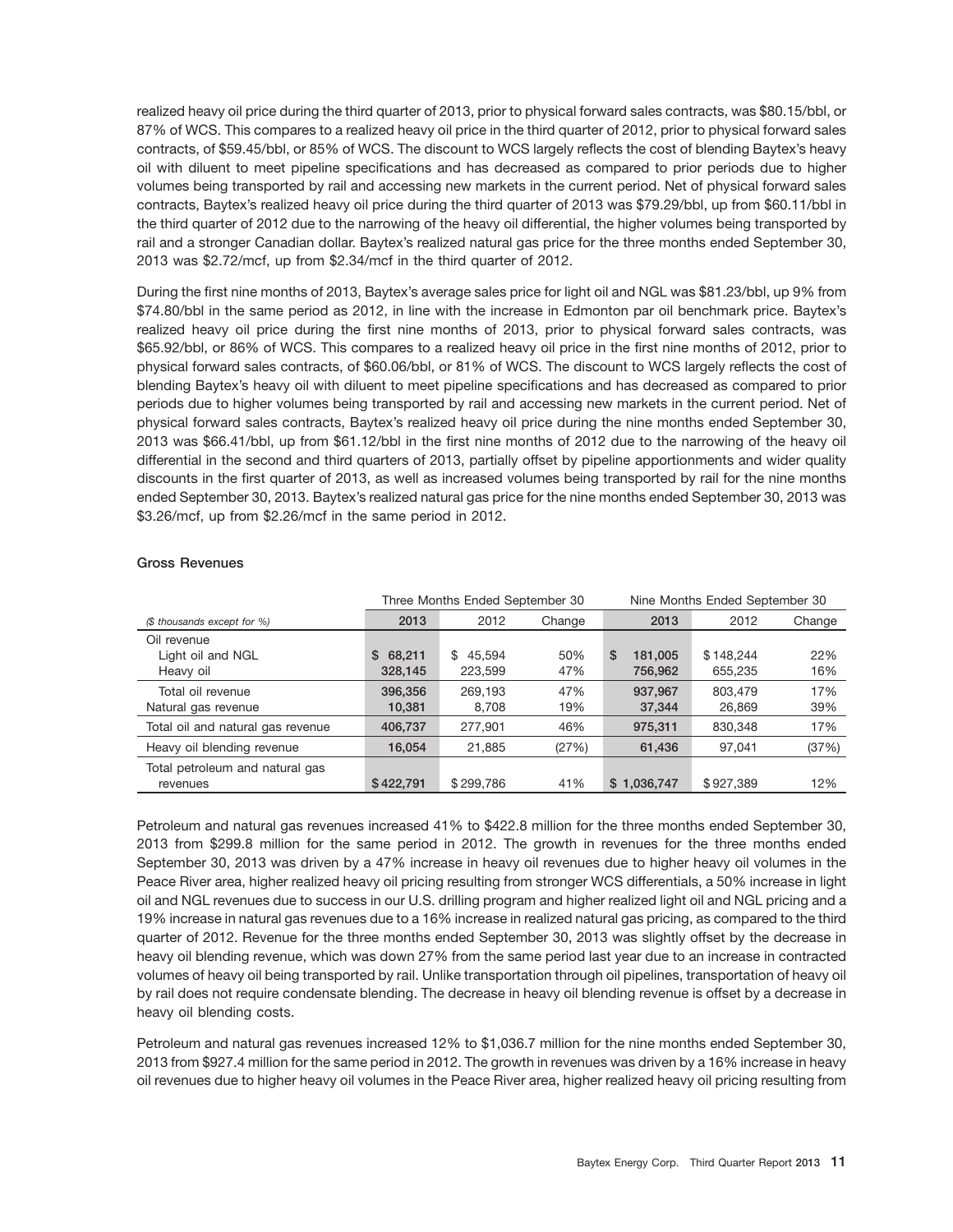stronger WCS differentials, a 22% increase in light oil and NGL revenues due to success in our U.S. drilling program and higher realized light oil and NGL pricing and a 39% increase in natural gas revenues due to significant increases in realized natural gas pricing, as compared to the same period in 2012. Revenue for the nine months ended September 30, 2013 was slightly offset by the decrease in heavy oil blending revenue, which was down 37% from the same period last year due to an increase in contracted volumes of heavy oil being transported by rail.

## **Royalties**

|                                         |            | Three Months Ended September 30 |        | Nine Months Ended September 30 |           |        |  |  |
|-----------------------------------------|------------|---------------------------------|--------|--------------------------------|-----------|--------|--|--|
| (\$ thousands except for % and per boe) | 2013       | 2012                            | Change | 2013                           | 2012      | Change |  |  |
| Royalties                               | \$83,396   | \$47.758                        | 75%    | \$190,684                      | \$146.772 | 30%    |  |  |
| Royalty rates:                          |            |                                 |        |                                |           |        |  |  |
| Light oil, NGL and natural gas          | 20.3%      | 18.6%                           |        | 21.2%                          | 18.5%     |        |  |  |
| Heavy oil                               | 20.5%      | 16.9%                           |        | 19.1%                          | 17.5%     |        |  |  |
| Average royalty rates <sup>(1)</sup>    | 20.5%      | 17.2%                           |        | 19.6%                          | 17.7%     |        |  |  |
| Royalty expenses per boe                | 15.04<br>S | 9.57                            | 57%    | 12.27                          | 10.00     | 23%    |  |  |

*(1) Average royalty rate excludes sales of heavy oil blending diluents and the effects of financial derivatives.*

Total royalties for the third quarter of 2013 increased to \$83.4 million from \$47.8 million in the third quarter of 2012. Total royalties for the third quarter of 2013 were 20.5% of petroleum and natural gas revenue (excluding sales of heavy oil blending diluent), as compared to 17.2% for the same period in 2012. Total royalties for the nine months ended September 30, 2013 increased to \$190.7 million from \$146.8 million in the nine months ended September 30, 2012. Total royalties for the first nine months of 2013 were 19.6% of petroleum and natural gas revenue (excluding sales of heavy oil blending diluent), as compared to 17.7% for the same period in 2012.

Royalty rates in the three months ended September 30, 2013 for light oil, NGL and natural gas were 20.3%, up from 18.6% in the three months ended September 30, 2012 due to higher royalties on U.S. properties resulting from a carry obligation and higher realized pricing. Royalty rates for heavy oil increased from 16.9% in the three months ended September 30, 2012 to 20.5% in the three months ended September 30, 2013 due to higher commodity prices which impact sliding scale royalty rates, certain farm-in agreements and certain oil sands properties reaching payout.

Royalty rates for light oil, NGL and natural gas increased from 18.5% in the nine months ended September 30, 2012 to 21.2% in the nine months ended September 30, 2013 primarily due to higher royalties on U.S. properties resulting from a carry obligation and higher realized pricing in the first nine months of 2013, partially offset by a higher number of wells qualifying under lower royalty rates and a gas cost allowance credit related to prior years. Royalty rates for heavy oil increased from 17.5% in the nine months ended September 30, 2012, to 19.1% in the nine months ended September 30, 2013 due to higher commodity prices which impact sliding scale royalty rates, certain farm-in agreements and certain oil sands properties reaching payout.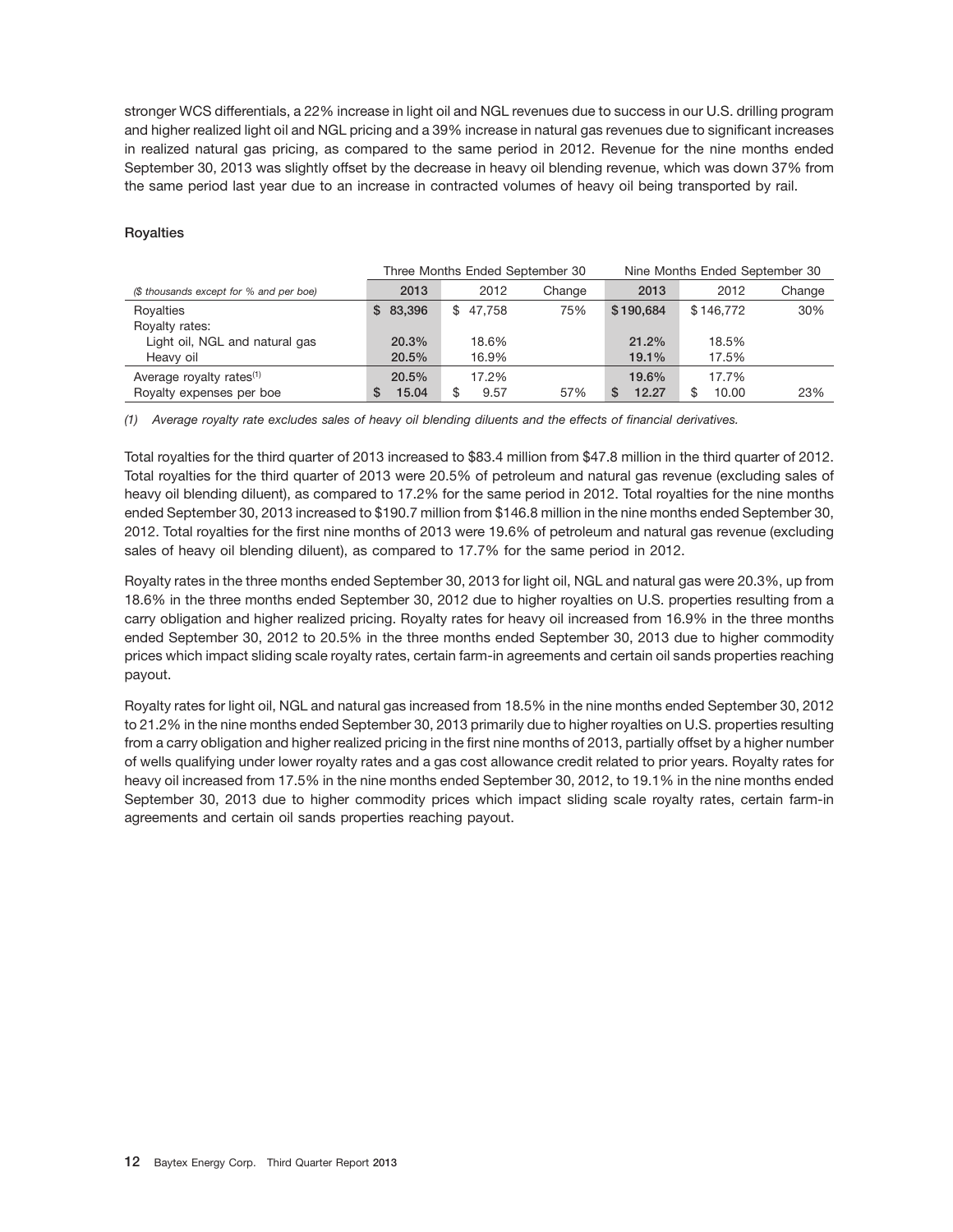## **Financial Derivatives**

|                                                                   |              | Three Months Ended September 30 |              |                | Nine Months Ended September 30 |                |  |  |
|-------------------------------------------------------------------|--------------|---------------------------------|--------------|----------------|--------------------------------|----------------|--|--|
| (\$ thousands)                                                    | 2013         | 2012                            | Change       | 2013           | 2012                           | Change         |  |  |
| Realized gain (loss) on financial<br>derivatives <sup>(1)</sup>   |              |                                 |              |                |                                |                |  |  |
| Crude oil                                                         | \$ (16,713)  | \$<br>6,945                     | \$ (23,658)  | \$<br>(1, 104) | \$<br>6,080                    | \$<br>(7, 184) |  |  |
| Natural gas                                                       | 744          | 1,642                           | (898)        | 823            | 4,630                          | (3,807)        |  |  |
| Foreign currency                                                  | 27           | 1,676                           | (1,649)      | 840            | 4,474                          | (3,634)        |  |  |
| Interest rate                                                     | (3,776)      | (1,690)                         | (2,086)      | (7, 381)       | (3,271)                        | (4, 110)       |  |  |
| Total                                                             | \$ (19,718)  | \$<br>8,573                     | \$ (28, 291) | \$<br>(6, 822) | 11,913<br>\$                   | \$ (18, 735)   |  |  |
| Unrealized gain (loss) on financial<br>derivatives <sup>(2)</sup> |              |                                 |              |                |                                |                |  |  |
| Crude oil                                                         | \$ (10, 463) | \$(12, 405)                     | \$<br>1,942  | \$ (15,537)    | \$<br>31,986                   | \$ (47,523)    |  |  |
| Natural gas                                                       | 153          | (1,861)                         | 2,014        | 803            | (3,469)                        | 4,272          |  |  |
| Foreign currency                                                  | 18,612       | 5,813                           | 12,799       | (4,095)        | 6,232                          | (10, 327)      |  |  |
| Interest rate                                                     | (7,649)      | 1,314                           | (8,963)      | 7,136          | 1,294                          | 5,842          |  |  |
| Total                                                             | \$<br>653    | \$<br>(7, 139)                  | \$<br>7,792  | \$ (11,693)    | 36,043<br>\$                   | \$ (47,736)    |  |  |
| Total gain (loss) on financial<br>derivatives                     |              |                                 |              |                |                                |                |  |  |
| Crude oil                                                         | \$ (27, 176) | \$<br>(5,460)                   | \$ (21,716)  | \$ (16,641)    | 38,066<br>\$                   | \$ (54,707)    |  |  |
| Natural gas                                                       | 897          | (219)                           | 1,116        | 1,626          | 1,161                          | 465            |  |  |
| Foreign currency                                                  | 18,639       | 7,489                           | 11,150       | (3,255)        | 10,706                         | (13,961)       |  |  |
| Interest rate                                                     | (11, 425)    | (376)                           | (11, 049)    | (245)          | (1, 977)                       | 1,732          |  |  |
| Total                                                             | \$(19,065)   | \$<br>1,434                     | \$ (20, 499) | \$ (18,515)    | 47,956<br>\$                   | \$ (66, 471)   |  |  |

*(1) Realized gain (loss) on financial derivatives represents actual cash settlement or receipts for the financial derivatives.*

*(2) Unrealized gain (loss) on financial derivatives represents the change in fair value of the financial derivatives during the period.*

The realized loss of \$19.7 million for the three months ended September 30, 2013 on derivative contracts relates to higher WTI prices and losses on interest rate swaps as London Interbank Offer Rates ("LIBOR") remained low. The unrealized mark-to-market gain of \$0.7 million for the three months ended September 30, 2013 relates to a strengthening Canadian dollar against the U.S. dollar at September 30, 2013, as compared to June 30, 2013, offset by the settlement of previously recorded unrealized losses on interest rate swaps upon maturity and higher WTI prices at September 30, 2013 as compared to June 30, 2013.

The realized loss of \$6.8 million for the nine months ended September 30, 2013 on derivative contracts relates to losses on interest rate swaps as LIBOR remained low as well as higher WTI prices. The unrealized mark-to-market loss of \$11.7 million for the nine months ended September 30, 2013 relates to higher WTI prices and a weakening Canadian dollar against the U.S. dollar at September 30, 2013, as compared to December 31, 2012. This was partially offset by settlement of previously recorded unrealized losses on interest rate contracts.

A summary of the risk management contracts in place as at September 30, 2013 and the accounting treatment of the Company's financial instruments are disclosed in note 15 to the consolidated financial statements.

|                                                                                    |                                   | Three Months Ended September 30     |                   | Nine Months Ended September 30         |                                           |                  |  |  |  |
|------------------------------------------------------------------------------------|-----------------------------------|-------------------------------------|-------------------|----------------------------------------|-------------------------------------------|------------------|--|--|--|
| (\$ thousands except for % and per boe)                                            | 2013                              | 2012                                | Change            | 2013                                   | 2012                                      | Change           |  |  |  |
| Production and operating expenses<br>Production and operating expenses<br>per boe: | \$72,565                          | \$57.093                            | 27%               | \$206,780                              | \$172.347                                 | 20%              |  |  |  |
| Heavy oil<br>Light oil, NGL and natural gas<br>Total                               | 12.22<br>15.64<br>S<br>13.09<br>S | 10.68<br>13.67<br>S<br>11.44<br>\$. | 14%<br>14%<br>14% | 12.91<br>S<br>14.41<br>S<br>S<br>13.31 | \$<br>10.78<br>14.32<br>\$<br>\$<br>11.74 | 20%<br>1%<br>13% |  |  |  |

### **Production and Operating Expenses**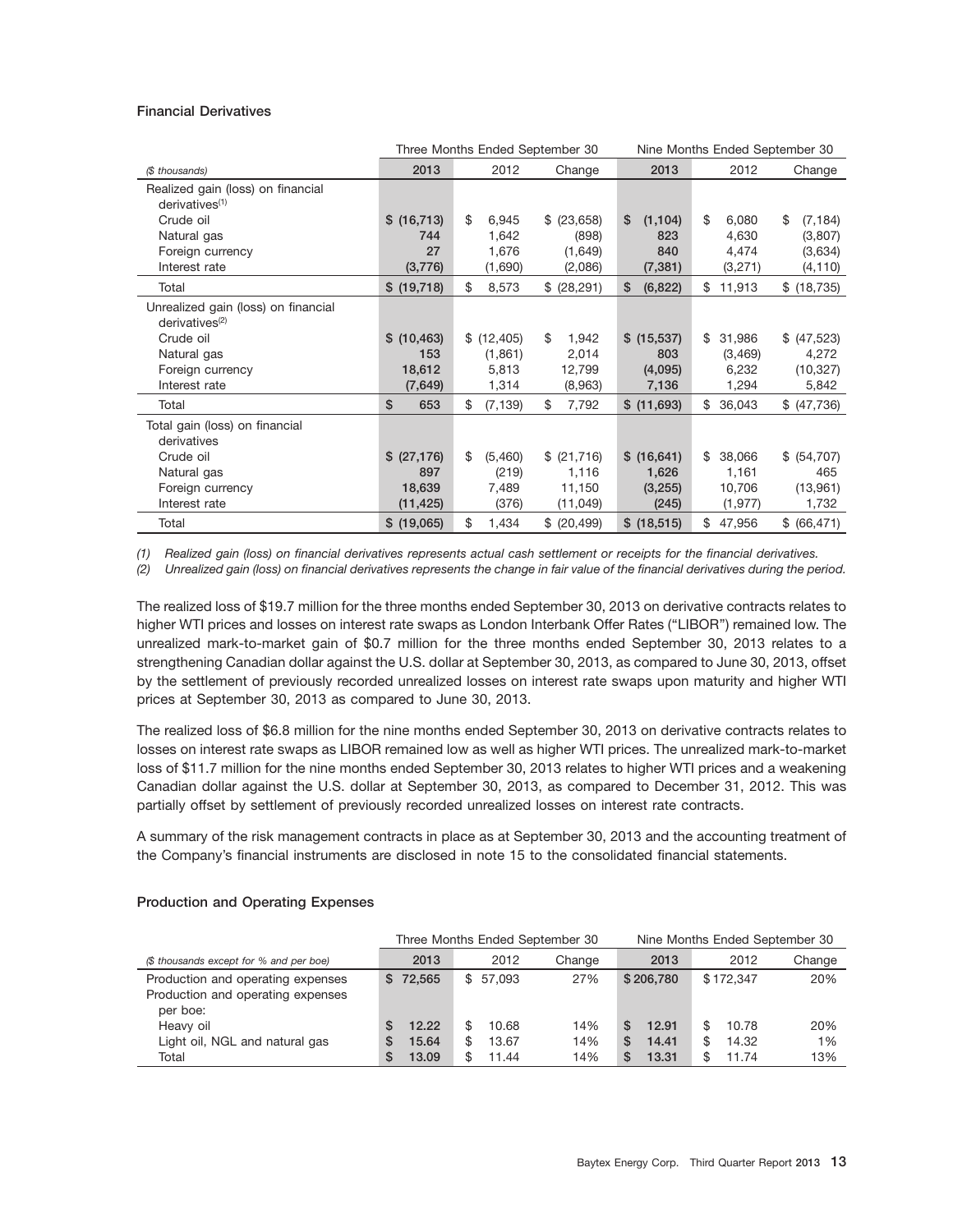Production and operating expenses for the three months ended September 30, 2013 increased to \$72.6 million from \$57.1 million for the same period in 2012. This increase is primarily due to higher production volumes and increases in the costs of fluid handling, repairs and maintenance costs and chemical inputs as well as a prior year equalization charge received in the quarter. Production and operating expenses were \$13.09/boe for the three months ended September 30, 2013, as compared to \$11.44/boe for the same period in 2012.

Production and operating expenses for the nine months ended September 30, 2013 increased to \$206.8 million from \$172.3 million for the same period in 2012. This increase is primarily due to higher production volumes, weather conditions in Saskatchewan and North Dakota in the first half of 2013, and increases in the costs of repairs and maintenance, labour, energy and chemical inputs. Production and operating expenses were \$13.31/boe for the nine months ended September 30, 2013, as compared to \$11.74/boe for the same period in 2012.

|                                                  |             | Three Months Ended September 30 |        | Nine Months Ended September 30 |              |        |  |  |
|--------------------------------------------------|-------------|---------------------------------|--------|--------------------------------|--------------|--------|--|--|
| (\$ thousands except for % and per boe)          | 2013        | 2012                            | Change | 2013                           | 2012         | Change |  |  |
| Blending expenses                                | 16.054<br>S | \$21.885                        | (27%)  | 61.436<br>S.                   | 97.041<br>\$ | (37%)  |  |  |
| Transportation expenses                          | 17.124      | 22.541                          | (24%)  | 59,318                         | 56.912       | 4%     |  |  |
| Total transportation and blending                |             |                                 |        |                                |              |        |  |  |
| expenses                                         | \$33.178    | \$44.426                        | (25%)  | \$120.754                      | \$153,953    | (22%)  |  |  |
| Transportation expenses per boe <sup>(1)</sup> : |             |                                 |        |                                |              |        |  |  |
| Heavy oil                                        | \$<br>3.87  | \$<br>5.88                      | (34%)  | \$<br>4.94                     | \$<br>5.08   | (3%)   |  |  |
| Light oil, NGL and natural gas                   | 0.79<br>S   | 0.52<br>\$                      | 52%    | \$<br>0.72                     | \$<br>0.61   | 18%    |  |  |
| Total                                            | S<br>3.09   | 4.52<br>\$                      | (32%)  | \$<br>3.82                     | \$<br>3.88   | (2%)   |  |  |

## **Transportation and Blending Expenses**

## *(1) Transportation expenses per boe are before the purchase of blending diluent.*

Transportation and blending expenses for the third quarter of 2013 were \$33.2 million, as compared to \$44.4 million for the third quarter of 2012. Transportation and blending expenses for the first nine months of 2013 were \$120.8 million, as compared to \$154.0 million for the same period in 2012.

The heavy oil produced by Baytex requires blending to reduce its viscosity in order to meet pipeline specifications and to facilitate the marketing of its heavy oil. The cost of blending diluent is recovered in the sale price of the blended product. In the third quarter of 2013, blending expenses were \$16.1 million for the purchase of 1,623 bbl/d of condensate at \$107.50/bbl, as compared to \$21.9 million for the purchase of 2,498 bbl/d at \$95.22/bbl for the same period last year. For the nine months ended September 30, 2013, blending expenses were \$61.4 million for the purchase of 2,140 bbl/d of condensate at \$105.15/bbl, as compared to \$97.0 million for the purchase of 3,407 bbl/d at \$103.94/bbl for the same period last year. This decrease in blending for the three and nine months ended September 30, 2013, as compared to the comparable periods of 2012, is due to higher volumes of heavy oil transported by rail which does not require blending diluent.

Transportation expenses decreased to \$3.09/boe for the three months ended September 30, 2013, as compared to \$4.52/boe for the same period of 2012. The decrease in transportation expenses per barrel of heavy oil for the three months ended September 30, 2013 is primarily driven by shorter trucking distances to rail terminals as compared to pipeline delivery distances in previous periods and the reversal of a \$4.0 million provision recorded in the prior year.

Transportation expenses decreased slightly to \$3.82/boe for the nine months ended September 30, 2013, as compared to \$3.88/boe for the same period of 2012. The decrease in transportation expenses per barrel of heavy oil for the nine months ended September 30, 2013 is primarily driven by shorter trucking distances to rail terminals as compared to pipeline delivery distances in previous periods, and lower wait times at rail terminals, partially offset by harsh winter conditions which caused delays and re-routings.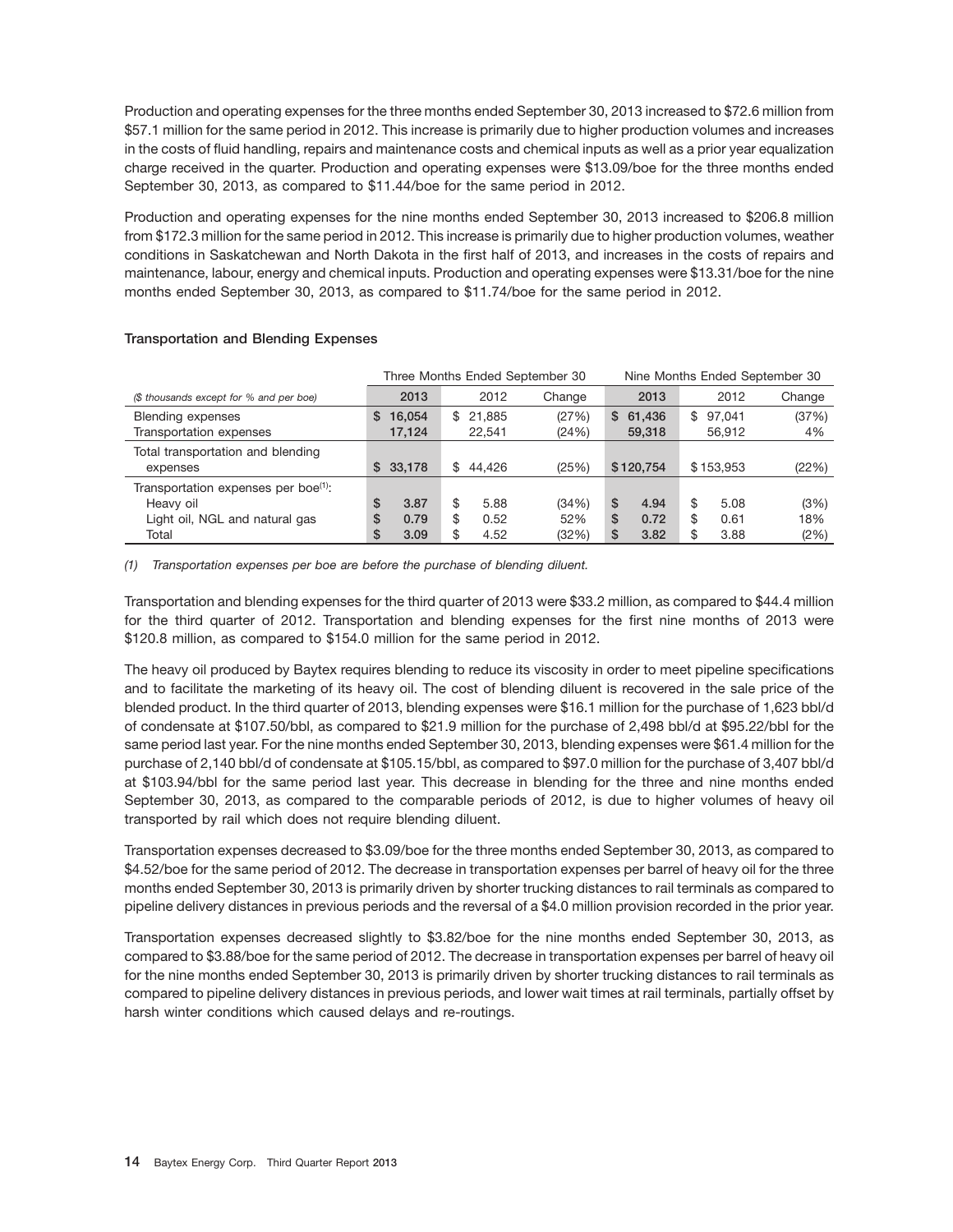## **Operating Netback**

|                                                  |             |    |        | Three Months Ended September 30 | Nine Months Ended September 30 |        |    |        |        |  |
|--------------------------------------------------|-------------|----|--------|---------------------------------|--------------------------------|--------|----|--------|--------|--|
| (\$ per boe except for % and volume)             | 2013        |    | 2012   | Change                          |                                | 2013   |    | 2012   | Change |  |
| Sales volume (boe/d)                             | 60,262      |    | 54.233 | 11%                             |                                | 56.914 |    | 53.584 | 6%     |  |
| Operating netback $(1)$ :                        |             |    |        |                                 |                                |        |    |        |        |  |
| Sales price <sup>(2)</sup>                       | \$<br>73.36 | \$ | 55.70  | 32%                             | \$                             | 62.77  | \$ | 56.56  | 11%    |  |
| Less:                                            |             |    |        |                                 |                                |        |    |        |        |  |
| Royalties                                        | 15.04       |    | 9.57   | 57%                             |                                | 12.27  |    | 10.00  | 23%    |  |
| Production and operating expenses                | 13.09       |    | 11.44  | 14%                             |                                | 13.31  |    | 11.74  | 13%    |  |
| Transportation expenses                          | 3.09        |    | 4.52   | (32%)                           |                                | 3.82   |    | 3.88   | (2%)   |  |
| Operating netback before financial               |             |    |        |                                 |                                |        |    |        |        |  |
| derivatives                                      | \$<br>42.14 | \$ | 30.17  | 40%                             | \$                             | 33.37  | \$ | 30.94  | 8%     |  |
| Financial derivatives gain/(loss) <sup>(3)</sup> | (2.88)      |    | 2.06   |                                 |                                | 0.04   |    | 1.03   |        |  |
| Operating netback after financial                |             |    |        |                                 |                                |        |    |        |        |  |
| derivatives gain/(loss)                          | \$<br>39.26 | \$ | 32.23  | 22%                             | \$                             | 33.41  | \$ | 31.97  | 5%     |  |

*(1) Operating netback table includes revenues and costs associated with sulphur production.*

*(2) Sales price is shown net of blending costs and gains (losses) on physical delivery contracts.*

*(3) Financial derivatives reflect realized gains (losses) on commodity related contracts only and exclude the impact of interest rate swaps.*

## **Evaluation and Exploration Expense**

Evaluation and exploration expense for the three months ended September 30, 2013 decreased to \$2.2 million from \$2.6 million for the same period in 2012 due to a decrease in the expiration of undeveloped land leases, partially offset by an increase in the impairment of evaluation and exploration assets that will not be developed.

Evaluation and exploration expense for the nine months ended September 30, 2013 decreased to \$7.7 million from \$9.5 million for the same period in 2012 due to a decrease in the expiration of undeveloped land leases, partially offset by an increase in the impairment of evaluation and exploration assets that will not be developed.

## **Depletion and Depreciation**

Depletion and depreciation for the three months ended September 30, 2013 increased to \$74.4 million from \$71.6 million for the same period in 2012 due to higher production volumes. On a sales-unit basis, the provision for the current quarter was \$13.43/boe, as compared to \$14.36/boe for the same quarter in 2012. In the third quarter of 2013, we reviewed the groupings of operating areas for depletion purposes, which resulted in a reduction of the estimated depletion rate for the nine months ended September 30, 2013.

Depletion and depreciation for the nine months ended September 30, 2013 increased to \$239.5 million from \$214.5 million for the same period in 2012. On a sales-unit basis, the provision for the nine months ended September 30, 2013 was \$15.41/boe, as compared to \$14.61/boe for the same period in 2012. The increase is a result of increased production volumes and higher development costs in certain areas of operation.

## **General and Administrative Expenses**

|                                         | Three Months Ended September 30 |  |       |        |  | Nine Months Ended September 30 |  |          |        |
|-----------------------------------------|---------------------------------|--|-------|--------|--|--------------------------------|--|----------|--------|
| (\$ thousands except for % and per boe) | 2013                            |  | 2012  | Change |  | 2013                           |  | 2012     | Change |
| General and administrative expenses     | \$10.970                        |  | 9.914 | 11%    |  | \$33,060                       |  | \$32.239 | 3%     |
| General and administrative expenses     |                                 |  |       |        |  |                                |  |          |        |
| per boe                                 | 1.98<br>S                       |  | 1.99  | (1%)   |  | 2.13                           |  | 2.20     | (3%)   |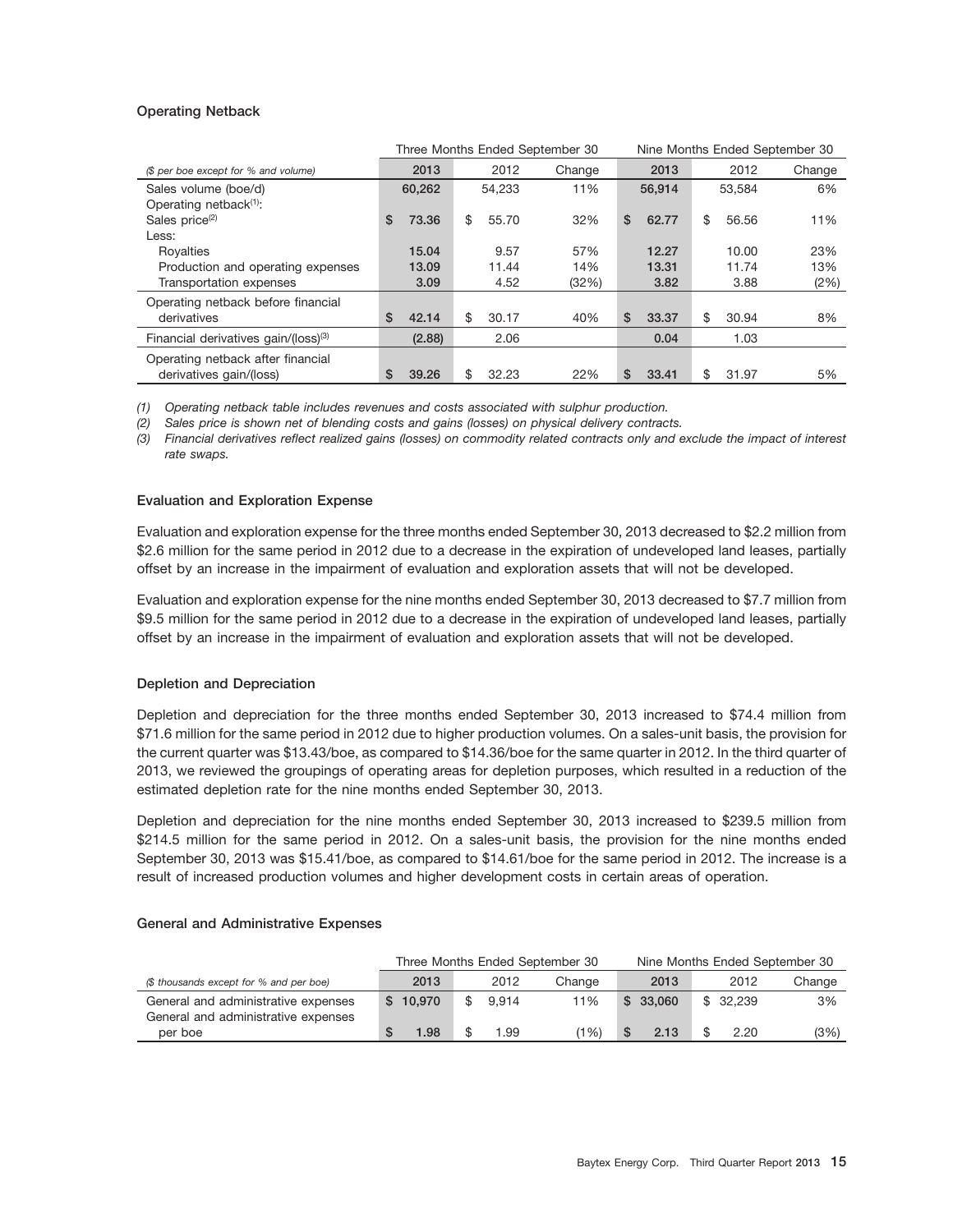General and administrative expenses for the three months ended September 30, 2013 increased to \$11.0 million from \$9.9 million for the same period in 2012 due to higher salary, technical and professional service costs, partially offset by higher capital and operating recoveries. On a sales-unit basis, general and administrative expenses were essentially unchanged in the third quarter of 2013, as compared to the same period in 2012.

General and administrative expenses for the nine months ended September 30, 2013 increased to \$33.1 million from \$32.2 million for the same period in 2012 due to higher salary, technical and professional service costs, partially offset by lower legal fees and higher capital and operating recoveries. On a sales-unit basis, general and administrative expenses decreased from \$2.20/boe in the first nine months of 2012 to \$2.13/boe in the first nine months of 2013 due to increased production.

## **Share-based Compensation Expense**

On January 1, 2011, Baytex adopted a full-value award plan (the ''Share Award Incentive Plan'') pursuant to which restricted awards and performance awards may be granted to directors, officers and employees of the Company and its subsidiaries. Concurrent with the adoption of the Share Award Incentive Plan, Baytex ceased making grants under the Common Share Rights Incentive Plan (the ''Share Rights Plan'').

Compensation expense related to the Share Award Incentive Plan decreased to \$8.4 million for the three months ended September 30, 2013 from \$8.8 million for the three months ended September 30, 2012, due to increased forfeitures and lower share prices attributed to recent new grants. Compensation expense related to the Share Rights Plan decreased to \$0.2 million for the three months ended September 30, 2013, as compared to \$1.0 million for the three months ended September 30, 2012, as no new grants have been made under this plan since January 1, 2011.

Compensation expense related to the Share Award Incentive Plan increased to \$27.0 million for the nine months ended September 30, 2013, as compared to \$26.8 million for the nine months ended September 30, 2012, due to additional grants and the continued vesting of awards outstanding. Compensation expense related to the Share Rights Plan decreased to \$0.5 million for the nine months ended September 30, 2013, as compared to \$2.1 million for the nine months ended September 30, 2012, as no new grants have been made under this plan since January 1, 2011.

Compensation expense associated with the Share Award Incentive Plan and the Share Rights Plan is recognized in income over the vesting period of the share awards or share rights with a corresponding increase in contributed surplus. The issuance of common shares upon the conversion of share awards or exercise of share rights is recorded as an increase in shareholders' capital with a corresponding reduction in contributed surplus.

## **Financing Costs**

|                               |             | Three Months Ended September 30 |        | Nine Months Ended September 30 |             |        |
|-------------------------------|-------------|---------------------------------|--------|--------------------------------|-------------|--------|
| (\$ thousands except for %)   | 2013        | 2012                            | Change | 2013                           | 2012        | Change |
| Bank loan and other           | 2.884<br>S  | 2.488<br>\$                     | 16%    | 7.364<br>S                     | \$<br>8.172 | (10%)  |
| Long-term debt                | 7,755       | 8.700                           | (11%)  | 23.149                         | 20.981      | 10%    |
| Accretion on asset retirement |             |                                 |        |                                |             |        |
| obligations                   | 1.817       | 1.663                           | 9%     | 5.167                          | 4.942       | 5%     |
| Debt financing costs          | 22          | 11                              | 100%   | 2,178                          | 860         | 153%   |
| Financing costs               | 12.478<br>S | 12.862                          | (3%)   | 37,858<br>S                    | \$34.955    | 8%     |

Financing costs for the three months ended September 30, 2013 decreased slightly to \$12.5 million, as compared to \$12.9 million in the third quarter of 2012, as higher outstanding debt levels were offset by lower interest rates.

Financing costs for the nine months ended September 30, 2013 increased to \$37.9 million, as compared to \$35.0 million in the first nine months of 2012. The increase in financing costs for the nine months ended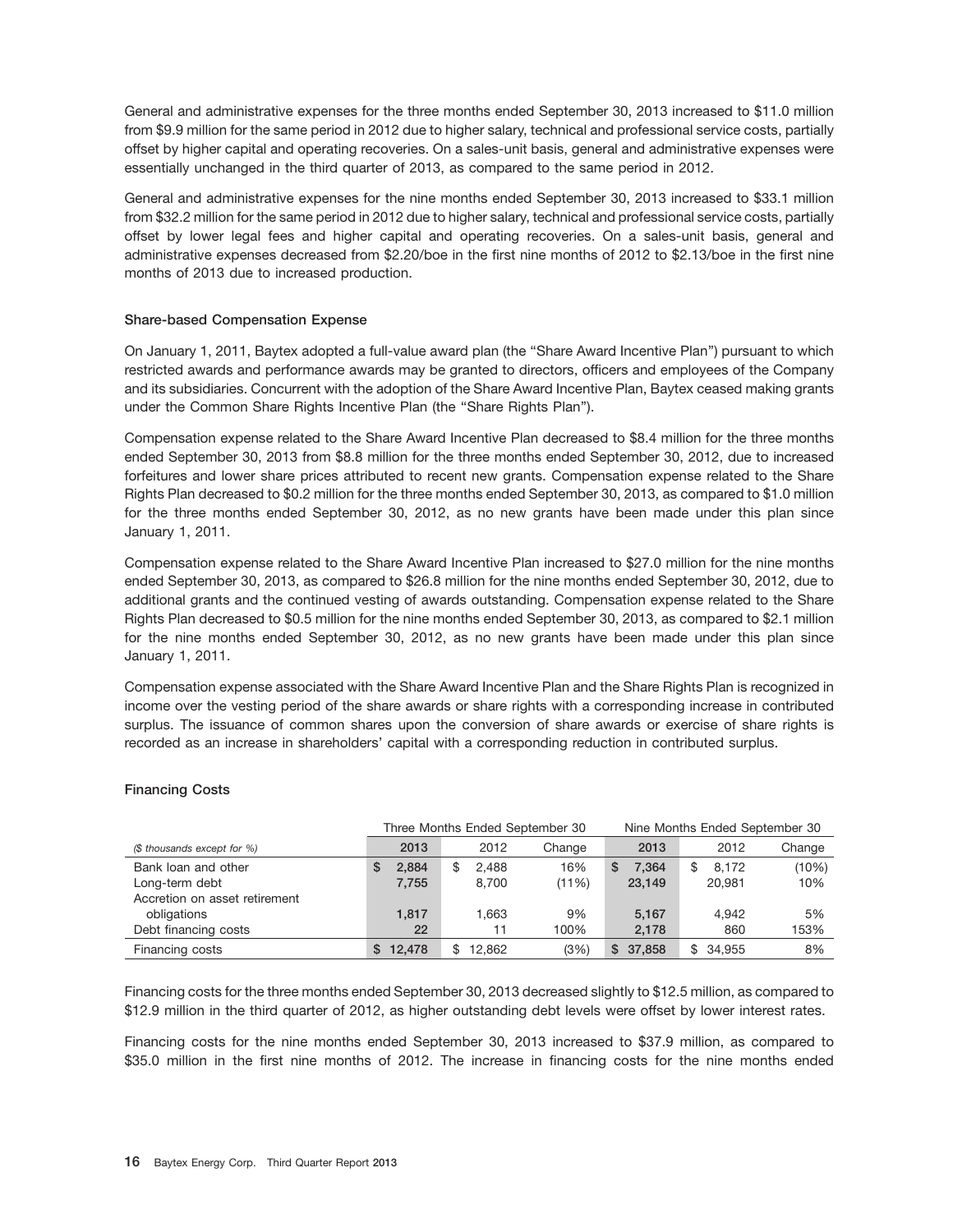September 30, 2013 was primarily attributable to higher interest rates on borrowings and higher credit facility amendment fees, offset by slightly lower debt levels as compared to nine months ended September 30, 2012.

## **Foreign Exchange**

|                                                                              |                      | Three Months Ended September 30 |                | Nine Months Ended September 30 |                         |                |  |
|------------------------------------------------------------------------------|----------------------|---------------------------------|----------------|--------------------------------|-------------------------|----------------|--|
| (\$ thousands except for % and exchange rates)                               | 2013                 | 2012                            | Change         | 2013                           | 2012                    | Change         |  |
| Unrealized foreign exchange (gain)<br>loss<br>Realized foreign exchange gain | (4,030)<br>S<br>(28) | (5,346)<br>\$.<br>(902)         | (25%)<br>(97%) | 4.706<br>S<br>(3,629)          | (3,234)<br>S<br>(1,002) | (246%)<br>262% |  |
| Foreign exchange (gain) loss                                                 | (4,058)<br>S         | (6, 248)                        | (35%)          | 1.077<br>S                     | (4,236)                 | (125%)         |  |
| CAD/USD exchange rates:<br>At beginning of period<br>At end of period        | 1.0512<br>1.0285     | 1.0191<br>0.9837                |                | 0.9949<br>1.0285               | 1.0170<br>0.9837        |                |  |

The unrealized foreign exchange gains and losses for the three and nine months ended September 30, 2013 and 2012 are mainly due to foreign exchange translation of the U.S. dollar denominated debt outstanding and the effect of movement of the Canadian dollar against the U.S. dollar in the period. The U.S. dollar denominated debt is comprised of the US\$150 million Series B senior unsecured debentures and, in 2012, the US\$180 million portion of the bank loan which was repaid in July 2012.

The unrealized foreign exchange gain of \$4.0 million for the third quarter of 2013, as compared to an unrealized gain of \$5.3 million for the third quarter of 2012, was mainly the result of the stronger Canadian dollar against the U.S. dollar at both September 30, 2013 (as compared to June 30, 2013) and at September 30, 2012 (as compared to June 30, 2012). The realized foreign exchange gain for the three months ended September 30, 2013 was mainly due to our day-to-day U.S. dollar denominated transactions. The realized foreign exchange gain for the three months ended September 30, 2012 was due to the repayment of the US\$180 million bank loan in August 2012, partially offset by losses on our day-to-day U.S. dollar denominated transactions.

The unrealized loss of \$4.7 million for the first nine months of 2013, as compared to an unrealized gain of \$3.2 million for the first nine months of 2012, was mainly the result of the weaker Canadian dollar against the U.S. dollar at September 30, 2013 (as compared to December 31, 2012) and the stronger Canadian dollar against the U.S. dollar at September 30, 2012 (as compared to December 31, 2011). The realized gain in the nine months ended September 30, 2013 was mainly due to our day-to-day U.S. dollar denominated transactions.

## **Income Taxes**

For the nine months ended September 30, 2013, income tax expense was \$40.6 million, consisting of \$6.8 million of current income tax recovery and \$47.4 million of deferred income tax expense, as compared to \$122.8 million for the nine months ended September 30, 2012 consisting of \$13.6 million of current income tax and \$109.2 million of deferred income tax expense.

When compared to the prior year, the decrease in income tax expense is primarily the result of a decrease in the amount of gain on divestiture of oil and gas properties.

Our U.S. corporate tax returns for the 2012 tax year were filed during the third quarter of 2013 and the recovery of \$6.3 million of current income tax reflects a true-up of current taxes previously estimated. We do not expect to incur any cash income tax expense nor receive any additional tax refund during the fourth quarter of 2013.

### **Net Income**

Net income for the three months ended September 30, 2013 was \$87.3 million, as compared to net income of \$26.8 million for the same period in 2012. The increase in net income was due to higher operating netbacks, offset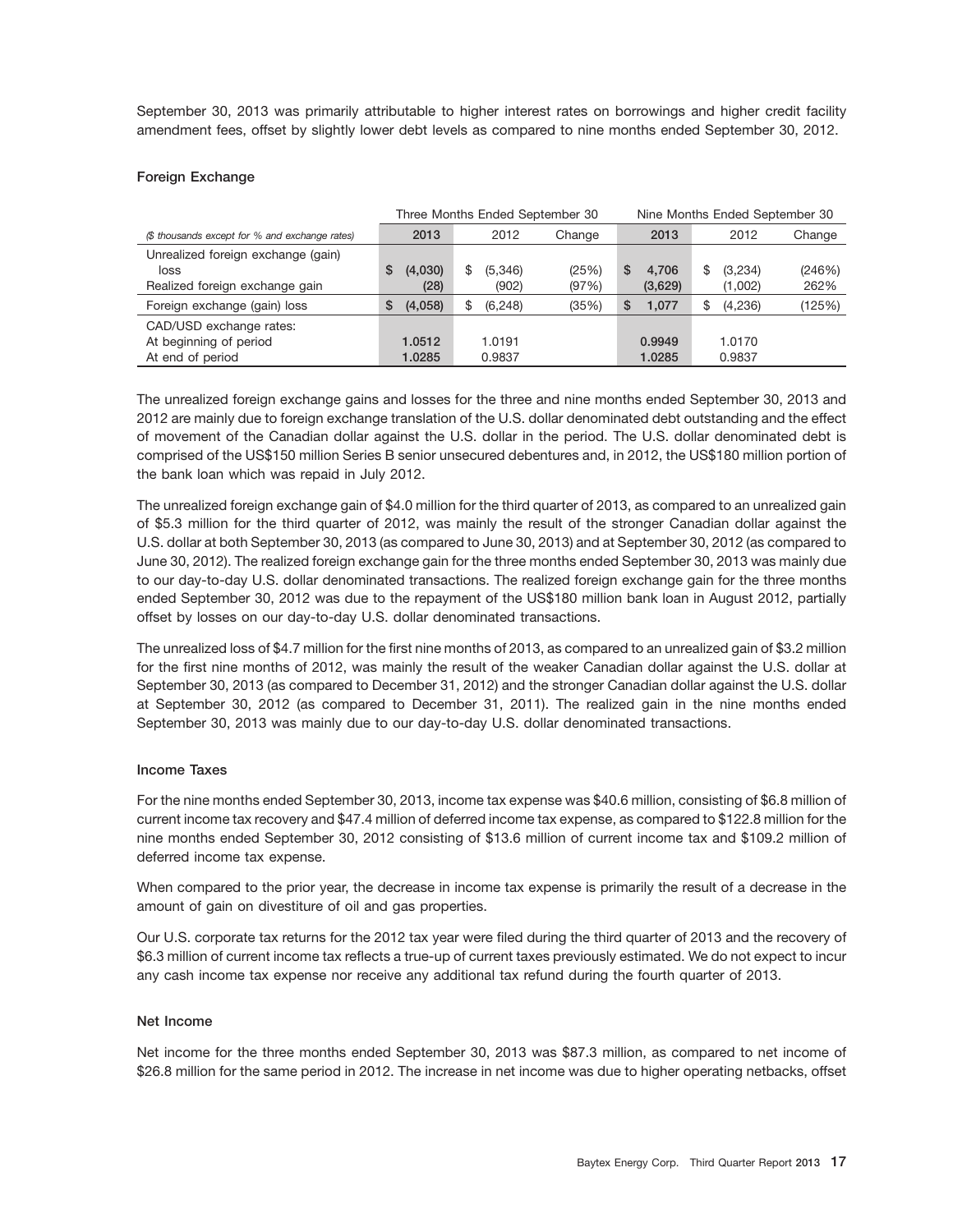by realized financial instrument losses in 2013 as compared to gains in 2012 and higher deferred income tax expenses.

Net income for the nine months ended September 30, 2013 was \$133.7 million, as compared to \$227.0 million for the same period in 2012. The decrease in net income was due to a gain on disposition of U.S. properties of \$172.8 million in 2012 which was not repeated in 2013, financial instrument losses in 2013 as compared to gains in 2012 and higher depletion and depreciation, offset by higher operating netbacks.

## **Other Comprehensive Income**

Revenues and expenses of foreign operations are translated to Canadian dollars using average foreign currency exchange rates for the period. Monetary assets and liabilities which form part of the net investment in the foreign operation are translated at the period-end foreign currency exchange rate. Gains or losses resulting from the translation are included in accumulated other comprehensive income (loss) in shareholders' equity and are recognized in net income when there has been a disposal or partial disposal of the foreign operation.

The \$6.7 million balance of accumulated other comprehensive loss at September 30, 2013 is the sum of a \$12.4 million foreign currency translation loss incurred as at December 31, 2012 and a \$5.7 million foreign currency translation gain related to the nine months ended September 30, 2013.

## **FUNDS FROM OPERATIONS, PAYOUT RATIO AND DIVIDENDS**

Funds from operations and payout ratio are non-GAAP measures. Funds from operations represents cash flow from operating activities adjusted for financing costs, changes in non-cash operating working capital and other operating items. Payout ratio is calculated as cash dividends (net of participation in the Dividend Reinvestment Plan (''DRIP'')) divided by funds from operations. Baytex considers these to be key measures of performance as they demonstrate its ability to generate the cash flow necessary to fund dividends and capital investments.

The following table reconciles cash flow from operating activities (a GAAP measure) to funds from operations (a non-GAAP measure):

|                                            | <b>Three Months Ended</b> |           |    |                       |    | Nine Months Ended     |    |                       |  |
|--------------------------------------------|---------------------------|-----------|----|-----------------------|----|-----------------------|----|-----------------------|--|
|                                            | September 30,<br>2013     |           |    | September 30,<br>2012 |    | September 30,<br>2013 |    | September 30,<br>2012 |  |
| (\$ thousands except for %)                |                           |           |    |                       |    |                       |    |                       |  |
| Cash flow from operating activities        | \$                        | 204.093   | \$ | 142,368               | \$ | 459,573               | \$ | 416,430               |  |
| Change in non-cash working capital         |                           | 1,776     |    | 6.497                 |    | 21,334                |    | 16,210                |  |
| Asset retirement expenditures              |                           | 3,944     |    | 1,205                 |    | 8,190                 |    | 2,353                 |  |
| Financing costs                            |                           | (12, 478) |    | (12, 862)             |    | (37, 858)             |    | (34, 955)             |  |
| Accretion on asset retirement obligations  |                           | 1,817     |    | 1,663                 |    | 5,167                 |    | 4,942                 |  |
| Accretion on debentures and long-term debt |                           | 166       |    | 173                   |    | 488                   |    | 492                   |  |
| Funds from operations                      | \$                        | 199,318   | \$ | 139,044               | \$ | 456,894               | \$ | 405,472               |  |
| Dividends declared                         | \$                        | 82,029    | \$ | 79,622                | \$ | 244,420               | \$ | 236,895               |  |
| Reinvested dividends                       |                           | (20, 675) |    | (26, 982)             |    | (66, 291)             |    | (76, 753)             |  |
| Cash dividends declared (net of DRIP)      | \$                        | 61,354    | \$ | 52,640                | \$ | 178,129               | \$ | 160,142               |  |
| Payout ratio                               |                           | 41%       |    | 57%                   |    | 53%                   |    | 58%                   |  |
| Payout ratio (net of DRIP)                 |                           | 31%       |    | 38%                   |    | 39%                   |    | 39%                   |  |

Baytex does not deduct capital expenditures when calculating the payout ratio. Due to the depleting nature of petroleum and natural gas assets, certain levels of capital expenditures are required to minimize production declines. In the petroleum and natural gas industry, due to the nature of reserve reporting, natural production declines and the risks involved in capital investment, a level of judgment is required to distinguish between capital spent on maintaining productive capacity and capital spent on growth opportunities. Should the costs to explore for, develop or acquire petroleum and natural gas assets increase significantly, it is possible that Baytex would be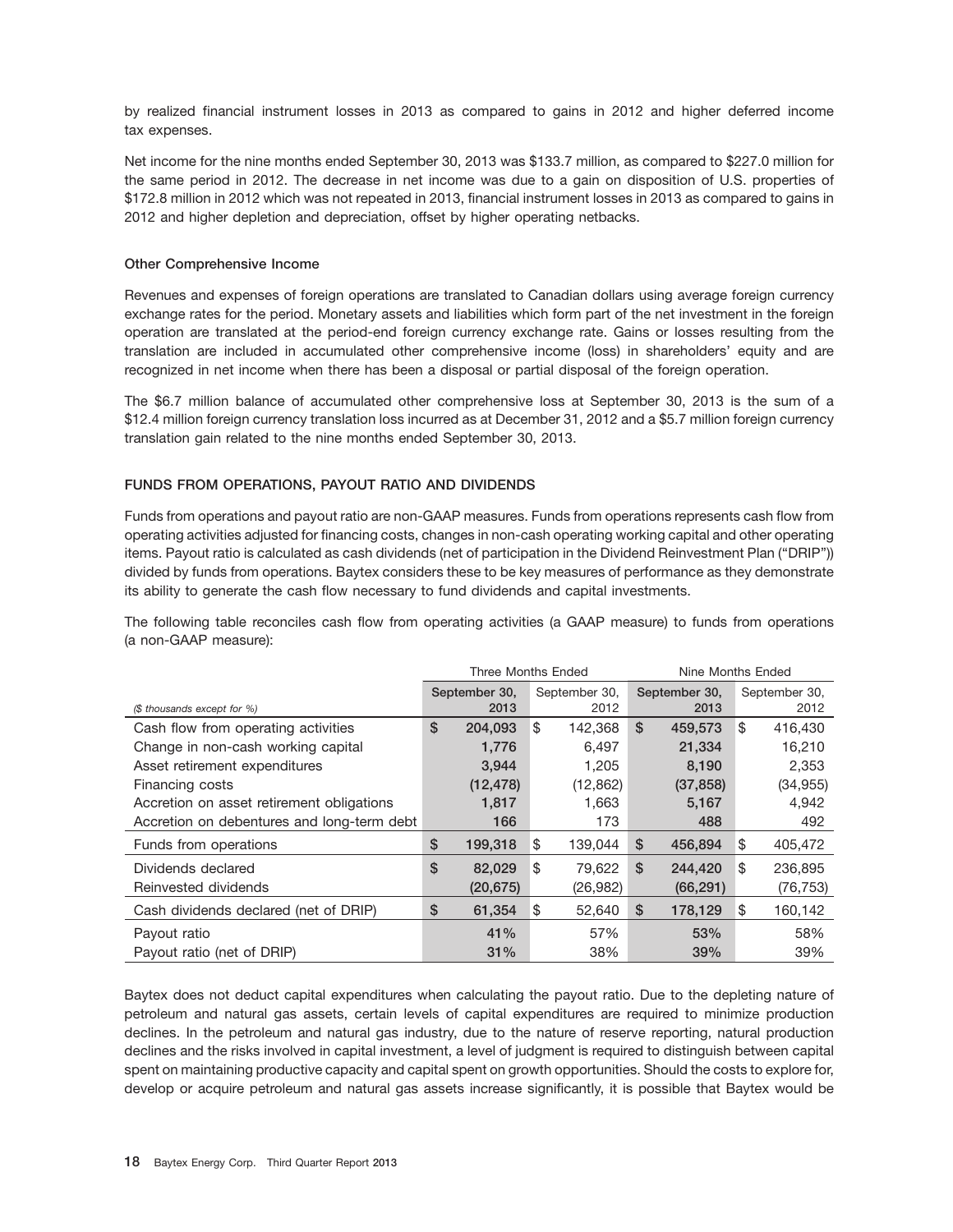required to reduce or eliminate its dividends in order to fund capital expenditures. There can be no certainty that Baytex will be able to maintain current production levels in future periods. Cash dividends declared, net of DRIP participation, of \$61.4 million for the third quarter of 2013 were funded by funds from operations of \$199.3 million. Cash dividends declared, net of DRIP participation, of \$178.1 million for the first nine months of 2013 were funded by funds from operations of \$456.9 million.

## **LIQUIDITY AND CAPITAL RESOURCES**

We regularly review our liquidity sources as well as our exposure to counterparties and have concluded that our capital resources are sufficient to meet our on-going short, medium and long-term commitments. Specifically, we believe that our internally generated funds from operations, augmented by our hedging program and existing credit facilities, will provide sufficient liquidity to sustain our operations in the short, medium and long-term. Further, we believe that our counterparties currently have the financial capacities to honor outstanding obligations to us in the normal course of business. We periodically review the financial capacity of our counterparties and, in certain circumstances, we will seek enhanced credit protection from a counterparty.

| (\$ thousands)             |   | September 30,<br>2013 | December 31,<br>2012 |
|----------------------------|---|-----------------------|----------------------|
| Bank loan                  | Œ | 244.651               | 116.394              |
| Long-term debt $(1)$       |   | 454.275               | 449.235              |
| Working capital deficiency |   | 57.703                | 34,197               |
| Total monetary debt        | S | 756.629               | 599,826              |

*(1) Principal amount of instruments.*

At September 30, 2013 total monetary debt was \$756.6 million, as compared to \$599.8 million at December 31, 2012. Total credit facilities in place are \$850.0 million.

Our wholly-owned subsidiary, Baytex Energy Ltd. (''Baytex Energy''), has established a \$40.0 million extendible operating loan facility with a chartered bank and an \$810.0 million extendible syndicated loan facility with a syndicate of chartered banks, each of which constitute a revolving credit facility that is extendible annually for a 1, 2, 3 or 4 year period (subject to a maximum four-year term at any time). On June 4, 2013, Baytex Energy reached an agreement with its lending syndicate to amend the credit facilities to (i) increase the amount available under the extendible syndicated loan facility to \$810.0 million (from \$660.0 million), (ii) extend the maximum term of the revolving period for both the operating and syndicated loan facilities to four years (from three years) and, (iii) extend the maturity date of both the operating and syndicated loan facilities to June 14, 2017 (from June 14, 2015). The credit facilities contain standard commercial covenants for facilities of this nature. Baytex Energy is in compliance with all such covenants. The credit facilities do not require any mandatory principal payments prior to maturity. Advances (including letters of credit) under the credit facilities can be drawn in either Canadian or U.S. funds and bear interest at the agent bank's prime lending rate, bankers' acceptance discount rates or LIBOR, plus applicable margins. The credit facilities are secured by a floating charge over all of Baytex Energy's assets and are guaranteed by us and certain of our material subsidiaries. The credit facilities do not include a term-out feature or a borrowing base restriction. In the event that Baytex Energy does not comply with the covenants under the credit facilities, our ability to pay dividends to shareholders may be restricted. A copy of the amended and restated credit agreement (and related amendments) which establishes the credit facilities is accessible on the SEDAR website at www.sedar.com (filed under the category ''Material Document'' on July 22, 2011, July 10, 2012, January 14, 2013 and August 9, 2013).

The weighted average interest rate on the bank loan for the nine months ended September 30, 2013 was 4.80% (year ended December 31, 2012 – 3.95% and nine months ended September 30, 2012 – 3.29%).

On July 19, 2012, we issued \$300 million principal amount of Series C senior unsecured debentures bearing interest at 6.625% payable semi-annually with principal repayable on July 19, 2022. Net proceeds of this issue were used to repay a portion of the amount drawn in Canadian currency on Baytex Energy's credit facilities. These debentures are unsecured and are subordinate to Baytex Energy's credit facilities.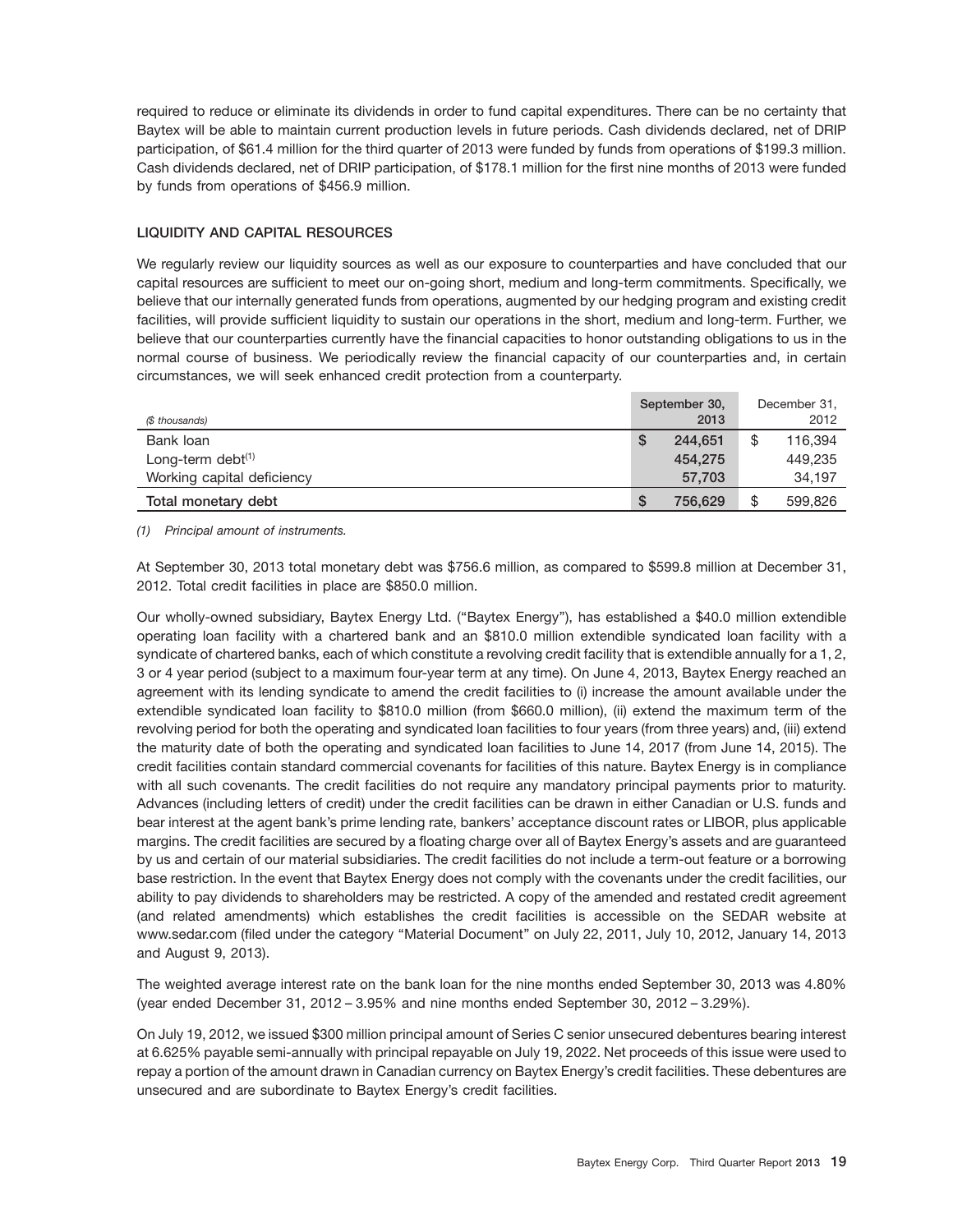On August 26, 2012, we redeemed our 9.15% Series A senior unsecured debentures due August 26, 2016 (\$150 million principal amount) at 104.575% of the principal amount. The payment of the redemption price was funded by drawing upon Baytex Energy's credit facilities.

Pursuant to various agreements with our lenders, we are restricted from paying dividends to shareholders where the dividend would or could have a material adverse effect on us or our subsidiaries' ability to fulfill our respective obligations under our senior unsecured debentures and Baytex Energy's credit facilities.

Baytex believes that funds from operations, together with the existing credit facilities, will be sufficient to finance current operations, dividends to the shareholders and planned capital expenditures for the ensuing year. The timing of most of the capital expenditures is discretionary and there are no material long-term capital expenditure commitments. The level of dividend is also discretionary, and the Company has the ability to modify dividend levels should funds from operations be negatively impacted by factors such as reductions in commodity prices or production volumes.

## **Capital Expenditures**

Capital expenditures are summarized as follows:

|                                         | Three Months Ended September 30 |               | Nine Months Ended September 30 |           |    |            |
|-----------------------------------------|---------------------------------|---------------|--------------------------------|-----------|----|------------|
| (\$ thousands)                          | 2013                            | 2012          |                                | 2013      |    | 2012       |
| Land                                    | \$<br>1.402                     | \$<br>3.813   | \$                             | 6,802     | \$ | 10,600     |
| Seismic                                 | 94                              | 795           |                                | 860       |    | 2,337      |
| Drilling and completion                 | 69,485                          | 81,534        |                                | 310,655   |    | 246,125    |
| Equipment                               | 50,503                          | 26,935        |                                | 147,495   |    | 92,821     |
| Other                                   |                                 | 49            |                                | 28        |    | 56         |
| Total exploration and development       | \$<br>121,484                   | \$<br>113,126 | \$                             | 465,840   | \$ | 351,939    |
| Total acquisitions, net of divestitures | 2,838                           | 2,160         |                                | (41, 340) |    | (302, 733) |
| Total oil and natural gas expenditures  | 124,322                         | 115,286       |                                | 424,500   |    | 49,206     |
| Other plant and equipment, net          | 12                              | 2,454         |                                | 4,732     |    | 9,121      |
| Total capital expenditures              | \$<br>124.334                   | \$<br>117.740 | \$                             | 429.232   | \$ | 58,327     |

During the three months ended September 30, 2013, Baytex drilled 58.3 net wells, as compared to 47.9 net wells in the three months ended September 30, 2012. During the nine months ended September 30, 2013, Baytex drilled 193.9 net wells, as compared to 142.2 net wells in the nine months ended September 30, 2012. Over the first nine months of 2013, capital investment activity has progressed as planned in our key development areas. Our thermal development projects are proceeding on schedule with facility construction underway at both our 15-well cyclic steam stimulation module at Cliffdale and our Gemini steam-assisted gravity drainage pilot project.

## **Shareholders' Capital**

Baytex is authorized to issue an unlimited number of common shares and 10,000,000 preferred shares. Baytex establishes the rights and terms of preferred shares upon issuance. As at October 25, 2013 the Company had 124,892,741 common shares and no preferred shares issued and outstanding.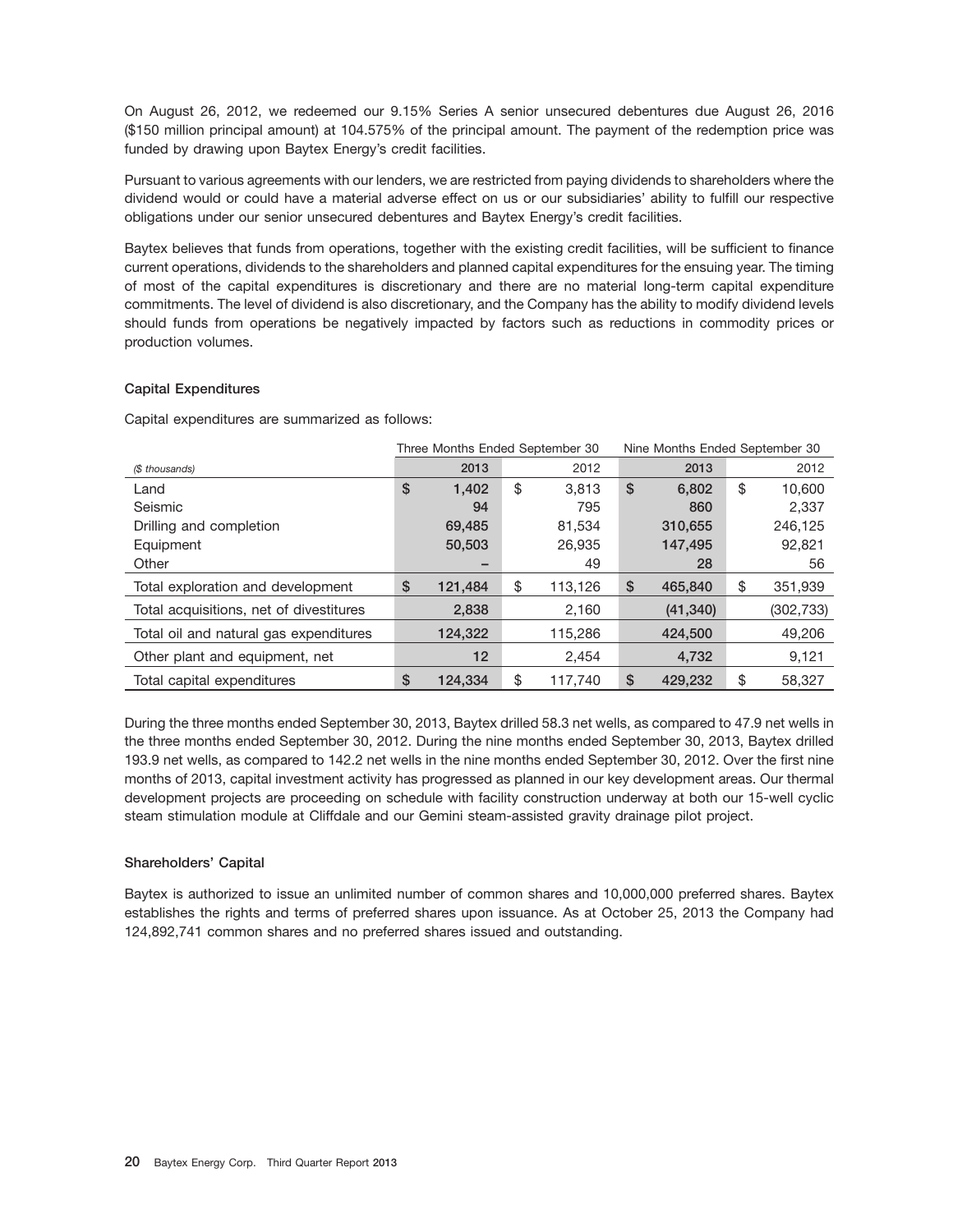## **Contractual Obligations**

Baytex has a number of financial obligations that are incurred in the ordinary course of business. These obligations are of a recurring nature and impact the Company's funds from operations on an ongoing manner. A significant portion of these obligations will be funded with funds from operations. These obligations as of September 30, 2013, and the expected timing of funding of these obligations, are noted in the table below.

|                                   |              | Less than     |              |               | Beyond    |
|-----------------------------------|--------------|---------------|--------------|---------------|-----------|
| (\$ thousands)                    | <b>Total</b> | 1 year        | 1-3 years    | 3-5 years     | 5 years   |
| Trade and other payables          | 225,230<br>S | 225,230<br>\$ | \$           | \$            | D         |
| Dividends payable to shareholders | 27,389       | 27,389        |              |               |           |
| Bank loan <sup>(1)</sup>          | 244,651      |               |              | 244.651       |           |
| Long-term debt $(2)$              | 454,275      |               |              |               | 454.275   |
| Operating leases                  | 41,680       | 6.351         | 12.754       | 12.498        | 10,077    |
| Processing agreements             | 27,229       | 1,708         | 4,367        | 4,431         | 16,723    |
| Transportation agreements         | 69,661       | 4,070         | 18,542       | 17,422        | 29,627    |
| Total                             | \$1,090,115  | 264,748       | 35,663<br>\$ | 279,002<br>\$ | \$510,702 |

*(1) The bank loan is a covenant-based revolving loan that is extendible annually for a one, two, three or four year period (subject to a maximum four-year term at any time). Unless extended, the revolving period will end on June 14, 2017, with all amounts to be re-paid on such date.*

*(2) Principal amount of instruments.*

Baytex also has ongoing obligations related to the abandonment and reclamation of well sites and facilities which have reached the end of their economic lives. Programs to abandon and reclaim them are undertaken regularly in accordance with applicable legislative requirements.

## **FINANCIAL INSTRUMENTS AND RISK MANAGEMENT**

Baytex is exposed to a number of financial risks, including market risk, liquidity risk and credit risk. Market risk is the risk that the fair value of future cash flows will fluctuate due to movements in market prices, and is comprised of foreign currency risk, interest rate risk and commodity price risk. Market risk is managed by Baytex through a series of derivative contracts intended to manage the volatility of its operating cash flow. Liquidity risk is the risk that the Company will encounter difficulty in meeting obligations associated with financial liabilities. Baytex manages its liquidity risk through cash and debt management. Credit risk is the risk that a counterparty to a financial asset will default resulting in the Company incurring a loss. Baytex manages credit risk by entering into sales contracts with creditworthy entities and reviewing its exposure to individual entities on a regular basis.

A summary of the risk management contracts in place as at September 30, 2013 and the accounting treatment of the Company's financial instruments are disclosed in note 15 to the consolidated financial statements.

## **QUARTERLY FINANCIAL INFORMATION**

|                                                    |         | 2013    |         |         | 2011    |         |         |         |
|----------------------------------------------------|---------|---------|---------|---------|---------|---------|---------|---------|
| (\$ thousands, except per common<br>share amounts) | Q3      | O2      | Q1      | O4      | Q3      | Q2      | Ο1      | Q4      |
| Gross revenues                                     | 422.791 | 341.011 | 272.945 | 292,095 | 299,786 | 284,248 | 343.355 | 367.813 |
| Net income                                         | 87.331  | 36.192  | 10.149  | 31.620  | 26,773  | 157.280 | 42.958  | 57.780  |
| Per common share – basic                           | 0.70    | 0.29    | 0.08    | 0.26    | 0.22    | 1.32    | 0.36    | 0.49    |
| Per common share - diluted                         | 0.70    | 0.29    | 0.08    | 0.26    | 0.22    | l.30    | 0.36    | 0.48    |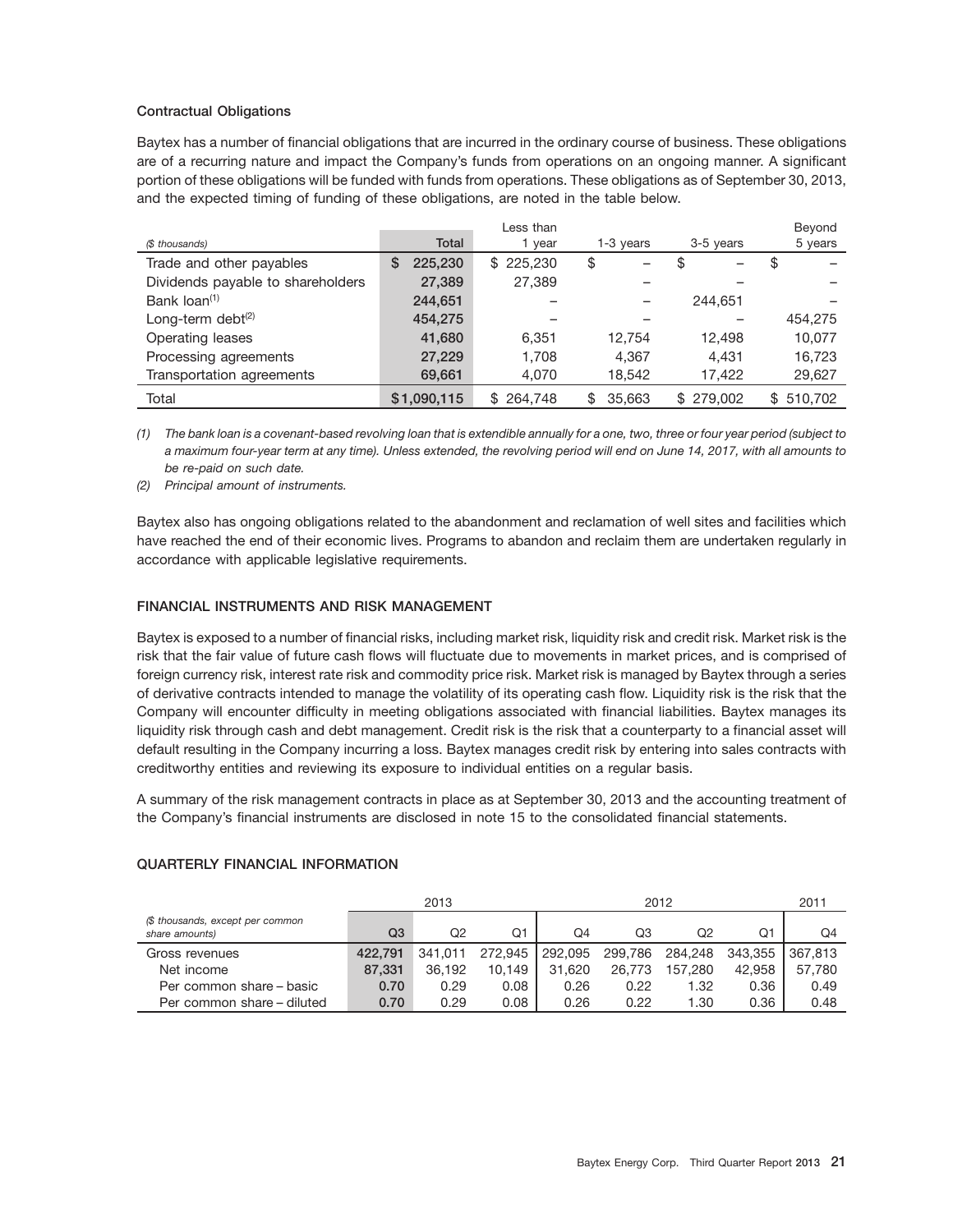## **FORWARD-LOOKING STATEMENTS**

*In the interest of providing our shareholders and potential investors with information regarding Baytex, including management's assessment of the Company's future plans and operations, certain statements in this document are ''forward-looking statements'' within the meaning of the United States Private Securities Litigation Reform Act of 1995 and ''forward-looking information'' within the meaning of applicable Canadian securities legislation (collectively, ''forward-looking statements''). In some cases, forward-looking statements can be identified by terminology such as ''anticipate'', ''believe'', ''continue'', ''could'', ''estimate'', ''expect'', ''forecast'', ''intend'', ''may'', ''objective'', ''ongoing'', ''outlook'', ''potential'', ''project'', ''plan'', ''should'', ''target'', ''would'', ''will'' or similar words suggesting future outcomes, events or performance. The forward-looking statements contained in this document speak only as of the date of this document and are expressly qualified by this cautionary statement.*

*Specifically, this document contains forward-looking statements relating to: crude oil and natural gas prices and the price differentials between light, medium and heavy oil prices; our business strategies, plans and objectives; our ability to fund our capital expenditures and dividends on our common shares from funds from operations; the sufficiency of our capital resources to meet our on-going short, medium and long-term commitments; the financial capacity of counterparties to honor outstanding obligations to us in the normal course of business; funding sources for our cash dividends and capital program; the timing of funding our financial obligations; and the existence, operation and strategy of our risk management program. In addition, information and statements relating to reserves are deemed to be forward-looking statements, as they involve implied assessment, based on certain estimates and assumptions, that the reserves described exist in quantities predicted or estimated, and that the reserves can be profitably produced in the future. Cash dividends on our common shares are paid at the discretion of our Board of Directors and can fluctuate. In establishing the level of cash dividends, the Board of Directors considers all factors that it deems relevant, including, without limitation, the outlook for commodity prices, our operational execution, the amount of funds from operations and capital expenditures and our prevailing financial circumstances at the time.*

*These forward-looking statements are based on certain key assumptions regarding, among other things: petroleum and natural gas prices and differentials between light, medium and heavy oil prices; well production rates and reserve volumes; our ability to add production and reserves through our exploration and development activities; capital expenditure levels; the receipt, in a timely manner, of regulatory and other required approvals; the availability and cost of labour and other industry services; the amount of future cash dividends that we intend to pay; interest and foreign exchange rates; and the continuance of existing and, in certain circumstances, proposed tax and royalty regimes. The reader is cautioned that such assumptions, although considered reasonable by Baytex at the time of preparation, may prove to be incorrect.*

*Actual results achieved during the forecast period will vary from the information provided herein as a result of numerous known and unknown risks and uncertainties and other factors. Such factors include, but are not limited to: declines in oil and natural gas prices; risks related to the accessibility, availability, proximity and capacity of gathering, processing and pipeline systems; variations in interest rates and foreign exchange rates; risks associated with our hedging activities; uncertainties in the credit markets may restrict the availability of credit or increase the cost of borrowing; refinancing risk for existing debt and debt service costs; access to external sources of capital; third party credit risk; a downgrade of our credit ratings; risks associated with the exploitation of our properties and our ability to acquire reserves; increases in operating costs; changes in government regulations that affect the oil and gas industry; changes to royalty or mineral/severance tax regimes; risks relating to hydraulic fracturing; changes in income tax or other laws or government incentive programs; uncertainties associated with estimating petroleum and natural gas reserves; risks associated with acquiring, developing and exploring for oil and natural gas and other aspects of our operations; risks associated with properties operated by third parties; risks associated with delays in business operations; risks associated with the marketing of our petroleum and natural gas production; risks associated with large projects or expansion of our activities; risks related to heavy oil projects; expansion of our operations; the failure to realize anticipated benefits of acquisitions and dispositions or to manage growth; changes in environmental, health and safety regulations; the implementation of strategies for reducing greenhouse gases; competition in the oil and gas industry for, among other things, acquisitions of reserves, undeveloped lands, skilled personnel and drilling and related equipment; the activities of our operating entities and their key personnel and information systems; depletion of our reserves; risks associated with securing and maintaining title to our properties; seasonal weather patterns; our permitted investments; access to technological advances; changes in the demand*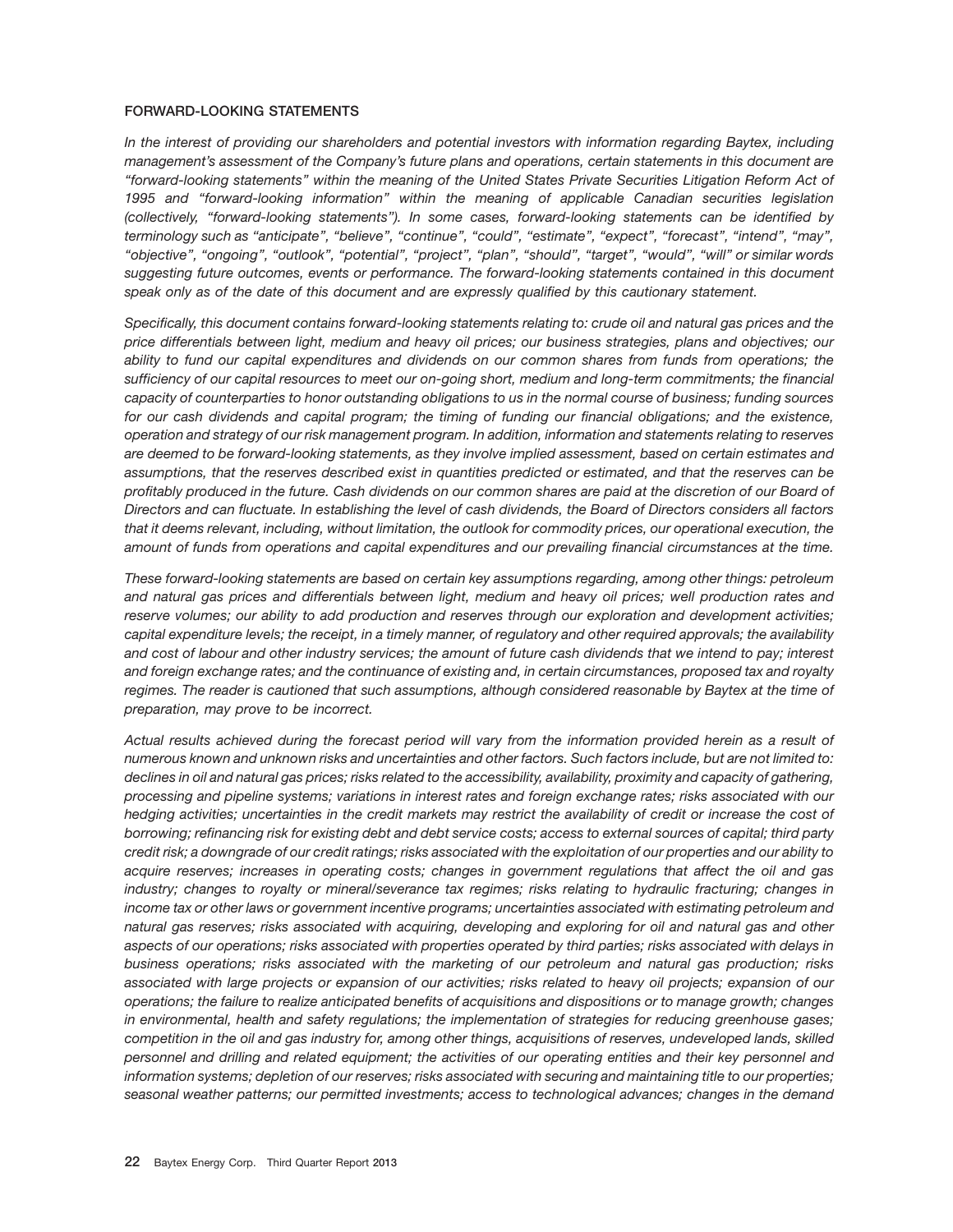*for oil and natural gas products; involvement in legal, regulatory and tax proceedings; the failure of third parties to comply with confidentiality agreements; risks associated with the ownership of our securities, including the discretionary nature of dividend payments and changes in market-based factors; risks for United States and other non-resident shareholders, including the ability to enforce civil remedies, differing practices for reporting reserves and production, additional taxation applicable to non-residents and foreign exchange risk; and other factors, many of which are beyond the control of Baytex. These risk factors are discussed in our Annual Information Form, Annual Report on Form 40-F and Management's Discussion and Analysis for the year ended December 31, 2012, as filed with Canadian securities regulatory authorities and the U.S. Securities and Exchange Commission.*

*There is no representation by Baytex that actual results achieved during the forecast period will be the same in whole or in part as those forecast and Baytex does not undertake any obligation to update publicly or to revise any of the included forward-looking statements, whether as a result of new information, future events or otherwise, except as may be required by applicable securities law.*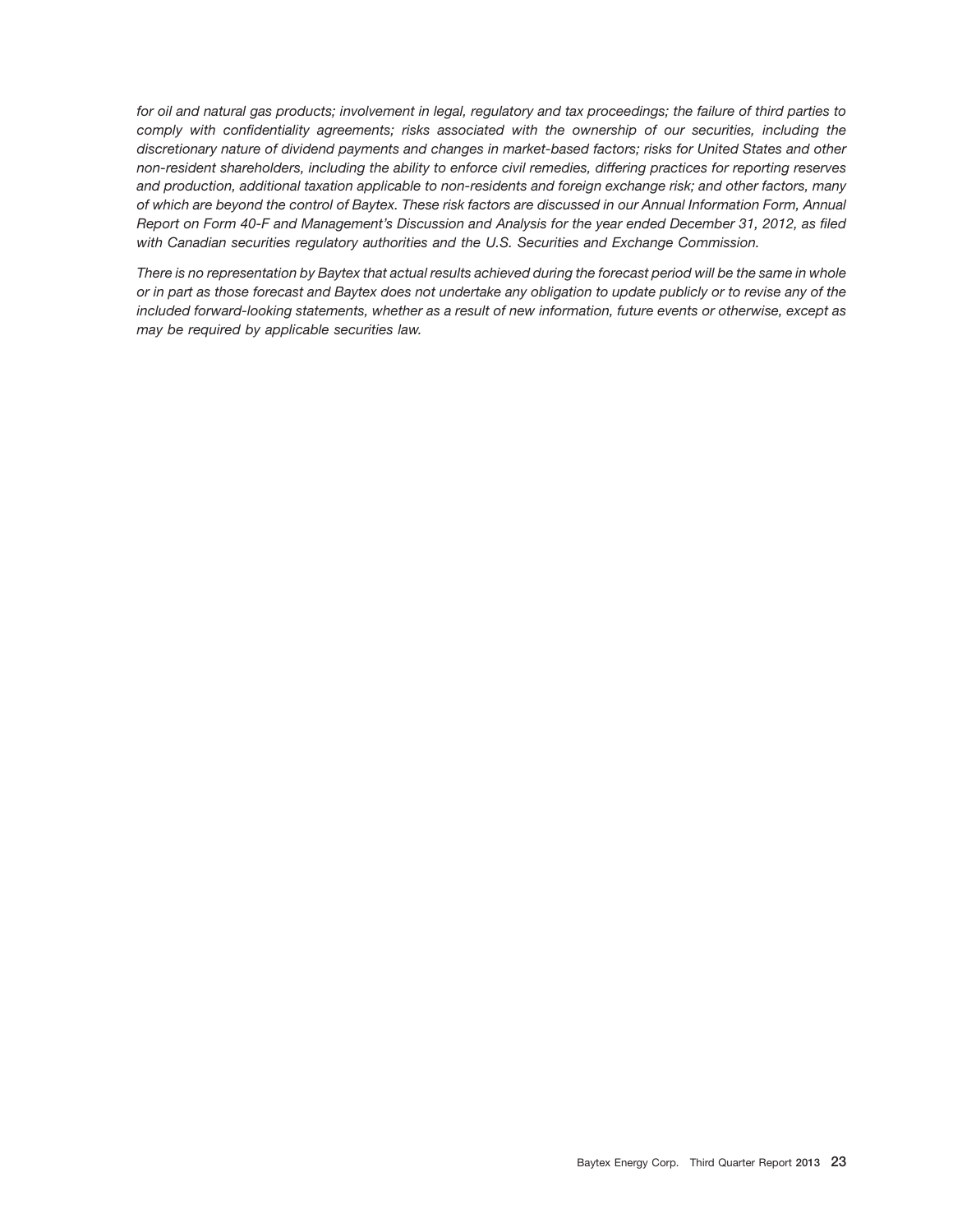## CONDENSED CONSOLIDATED STATEMENTS OF FINANCIAL POSITION

| As at<br>(thousands of Canadian dollars) (unaudited) | September 30,<br>2013 | December 31.<br>2012 |
|------------------------------------------------------|-----------------------|----------------------|
| <b>ASSETS</b>                                        |                       |                      |
| Current assets                                       |                       |                      |
| Cash                                                 | \$<br>315             | \$<br>1,837          |
| Trade and other receivables                          | 194,195               | 170,972              |
| Crude oil inventory                                  | 406                   | 1,363                |
| <b>Financial derivatives</b>                         | 10,577                | 20,167               |
|                                                      | 205,493               | 194,339              |
| Non-current assets                                   |                       |                      |
| <b>Financial derivatives</b>                         | 1,270                 |                      |
| Exploration and evaluation assets (note 3)           | 177,395               | 240,015              |
| Oil and gas properties (note 4)                      | 2,288,408             | 2,037,576            |
| Other plant and equipment                            | 30,848                | 28,392               |
| Goodwill                                             | 37,755                | 37,755               |
|                                                      | \$2,741,169           | \$2,538,077          |
| <b>LIABILITIES</b>                                   |                       |                      |
| <b>Current liabilities</b>                           |                       |                      |
| Trade and other payables                             | \$<br>225,230         | \$<br>181,558        |
| Dividends payable to shareholders                    | 27,389                | 26,811               |
| <b>Financial derivatives</b>                         | 20,021                | 10,826               |
|                                                      | 272,640               | 219,195              |
| Non-current liabilities                              |                       |                      |
| Bank loan (note 5)                                   | 244,651               | 116,394              |
| Long-term debt (note 6)                              | 446,659               | 441,195              |
| Asset retirement obligations (note 7)                | 245,489               | 265,520              |
| Deferred income tax liability                        | 234,557               | 189,160              |
| Financial derivatives                                | 1,108                 | 7,201                |
|                                                      | 1,445,104             | 1,238,665            |
| <b>SHAREHOLDERS' EQUITY</b>                          |                       |                      |
| Shareholders' capital (note 8)                       | 1,969,018             | 1,860,358            |
| Contributed surplus                                  | 58,616                | 65,615               |
| Accumulated other comprehensive loss                 | (6, 722)              | (12, 462)            |
| <b>Deficit</b>                                       | (724, 847)            | (614,099)            |
|                                                      | 1,296,065             | 1,299,412            |
|                                                      | \$2,741,169           | \$2,538,077          |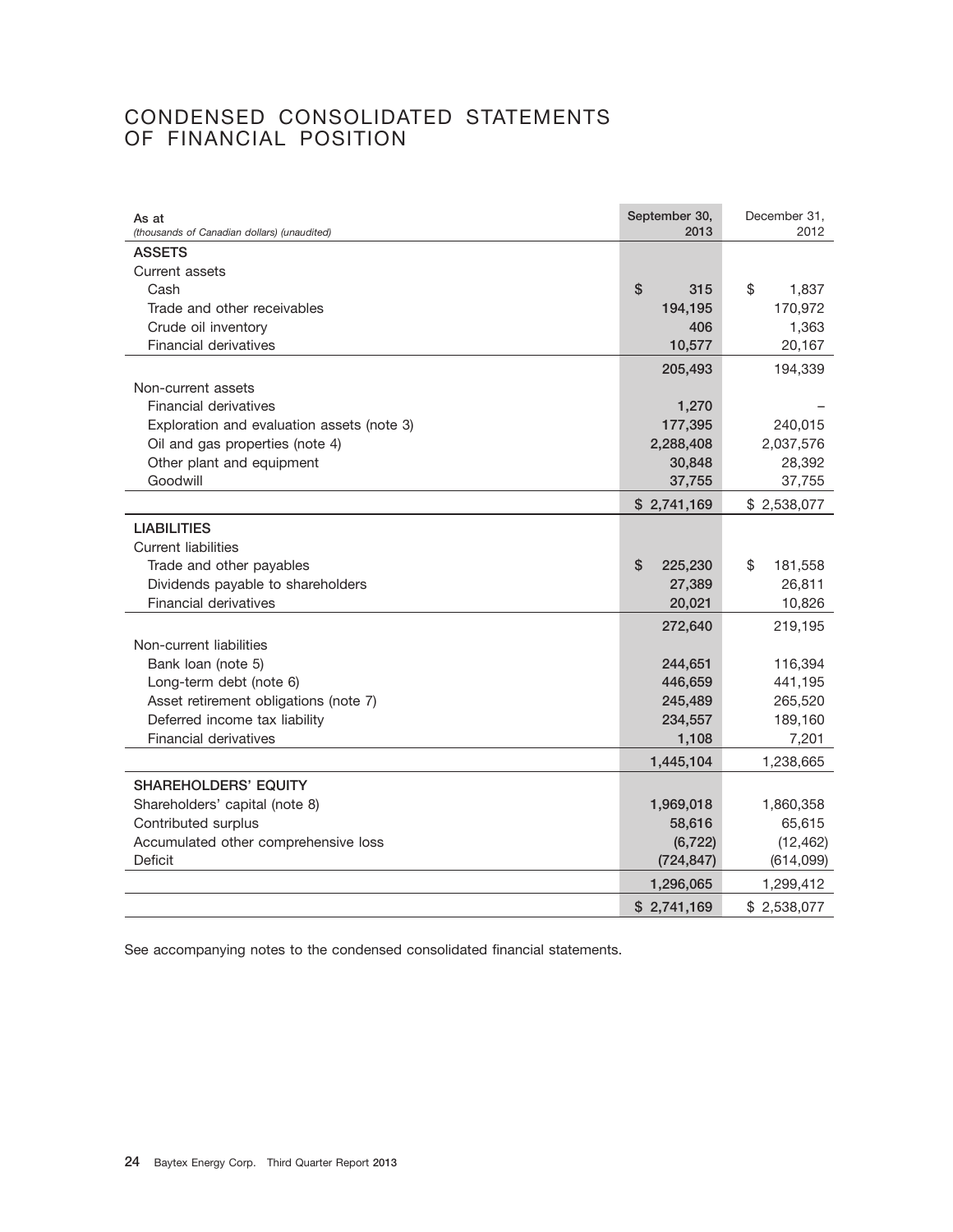## CONDENSED CONSOLIDATED STATEMENTS OF INCOME AND COMPREHENSIVE INCOME

|                                                                  | <b>Three Months Ended</b><br>September 30 |              | Nine Months Ended<br>September 30 |            |  |
|------------------------------------------------------------------|-------------------------------------------|--------------|-----------------------------------|------------|--|
| (thousands of Canadian dollars, except per common share amounts) |                                           |              |                                   |            |  |
| (unaudited)                                                      | 2013                                      | 2012         | 2013                              | 2012       |  |
| Revenues, net of royalties (note 12)                             | \$339,395                                 | \$252,028    | \$846,063                         | \$780,617  |  |
| <b>Expenses</b>                                                  |                                           |              |                                   |            |  |
| Production and operating                                         | 72,565                                    | 57,093       | 206,780                           | 172,347    |  |
| Transportation and blending                                      | 33,178                                    | 44,426       | 120,754                           | 153,953    |  |
| Exploration and evaluation (note 3)                              | 2,160                                     | 2,553        | 7,737                             | 9,483      |  |
| Depletion and depreciation                                       | 74,397                                    | 71,642       | 239,507                           | 214,534    |  |
| General and administrative                                       | 10,970                                    | 9,914        | 33,060                            | 32,239     |  |
| Share-based compensation (note 9)                                | 8,586                                     | 9,759        | 27,524                            | 28,960     |  |
| Financing costs (note 13)                                        | 12,478                                    | 12,862       | 37,858                            | 34,955     |  |
| Loss (gain) on financial derivatives (note 15)                   | 19,065                                    | (1,434)      | 18,515                            | (47, 956)  |  |
| Foreign exchange (gain) loss (note 14)                           | (4,058)                                   | (6, 248)     | 1,077                             | (4, 236)   |  |
| (Gain) loss on divestiture of oil and gas properties             | (38)                                      | 2,654        | (172, 752)                        |            |  |
| Charge on redemption of long-term debt                           |                                           | 9,261        |                                   | 9,261      |  |
|                                                                  | 229,303                                   | 212,482      | 671,823                           | 430,788    |  |
| Net income before income taxes                                   | 110,092                                   | 39,546       | 174,240                           | 349,829    |  |
| Income tax expense (note 11)                                     |                                           |              |                                   |            |  |
| Current income tax (recovery) expense                            | (6, 821)                                  | (3,035)      | (6, 821)                          | 13,629     |  |
| Deferred income tax expense                                      | 29,582                                    | 15,808       | 47,389                            | 109,189    |  |
|                                                                  | 22,761                                    | 12,773       | 40,568                            | 122,818    |  |
| Net income attributable to shareholders                          | S<br>87,331                               | \$<br>26,773 | \$133,672                         | \$227,011  |  |
| Other comprehensive income                                       |                                           |              |                                   |            |  |
| Foreign currency translation adjustment                          | (5,603)                                   | (14, 445)    | 5,740                             | (12, 877)  |  |
| Comprehensive income                                             | \$<br>81,728                              | \$<br>12,328 | \$139,412                         | \$214,134  |  |
| Net income per common share (note 10)                            |                                           |              |                                   |            |  |
| <b>Basic</b>                                                     | \$<br>0.70                                | \$<br>0.22   | \$<br>1.08                        | \$<br>1.90 |  |
| <b>Diluted</b>                                                   | \$<br>0.70                                | \$<br>0.22   | \$<br>1.07                        | \$<br>1.87 |  |
| Weighted average common shares (note 10)                         |                                           |              |                                   |            |  |
| <b>Basic</b>                                                     | 124,172                                   | 120,469      | 123,318                           | 119,476    |  |
| <b>Diluted</b>                                                   | 125,570                                   | 121,893      | 124,860                           | 121,291    |  |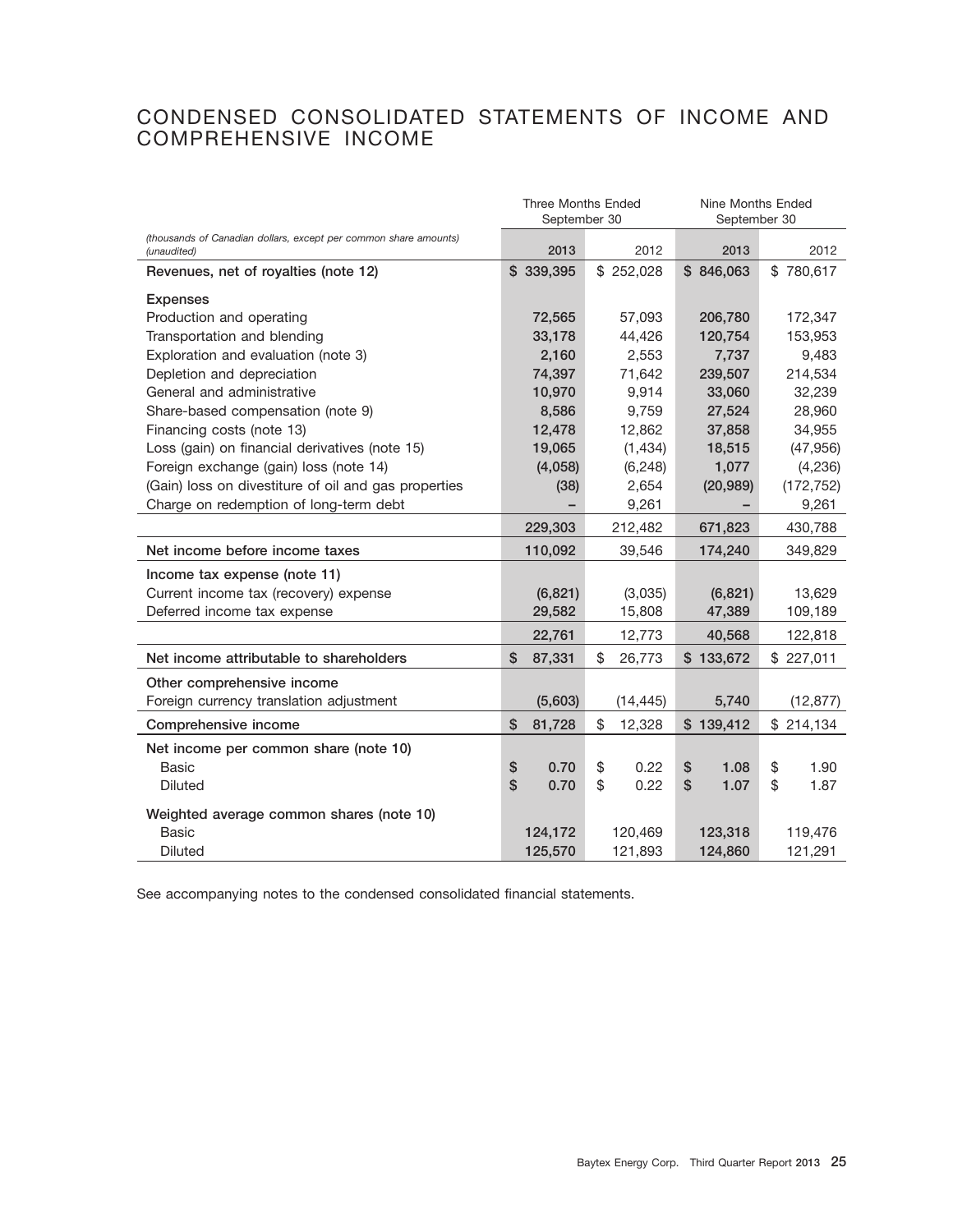## CONDENSED CONSOLIDATED STATEMENTS OF CHANGES IN EQUITY

|                                 | Accumulated<br>other |    |                        |    |               |               |              |
|---------------------------------|----------------------|----|------------------------|----|---------------|---------------|--------------|
| (thousands of Canadian dollars) | Shareholders'        |    | Contributed            |    | comprehensive |               | <b>Total</b> |
| (unaudited)                     | capital              |    | surplus <sup>(1)</sup> |    | income (loss) | Deficit       | equity       |
| Balance at December 31, 2011    | \$<br>1,680,184      | \$ | 85,716                 | \$ | (3,546)       | \$ (555,620)  | \$1,206,734  |
| Dividends to shareholders       |                      |    |                        |    |               | (236, 895)    | (236, 895)   |
| Exercise of share rights        | 47,320               |    | (28, 857)              |    |               |               | 18,463       |
| Vesting of share awards         | 20,048               |    | (20, 048)              |    |               |               |              |
| Share-based compensation        |                      |    | 28,960                 |    |               |               | 28,960       |
| Issued pursuant to dividend     |                      |    |                        |    |               |               |              |
| reinvestment plan               | 75,407               |    |                        |    |               |               | 75,407       |
| Comprehensive income for the    |                      |    |                        |    |               |               |              |
| period                          |                      |    |                        |    | (12, 877)     | 227,011       | 214,134      |
| Balance at September 30, 2012   | \$<br>1,822,959      | \$ | 65,771                 | \$ | (16, 423)     | \$ (565,504)  | \$1,306,803  |
| Balance at December 31, 2012    | \$<br>1,860,358      | \$ | 65,615                 | \$ | (12, 462)     | \$ (614,099)  | \$1,299,412  |
| Dividends to shareholders       |                      |    |                        |    |               | (244, 420)    | (244, 420)   |
| Exercise of share rights        | 19,596               |    | (12, 184)              |    |               |               | 7,412        |
| Vesting of share awards         | 22,339               |    | (22, 339)              |    |               |               |              |
| Share-based compensation        |                      |    | 27,524                 |    |               |               | 27,524       |
| Issued pursuant to dividend     |                      |    |                        |    |               |               |              |
| reinvestment plan               | 66,725               |    |                        |    |               |               | 66,725       |
| Comprehensive income for the    |                      |    |                        |    |               |               |              |
| period                          |                      |    |                        |    | 5,740         | 133,672       | 139,412      |
| Balance at September 30, 2013   | \$<br>1,969,018      | \$ | 58,616                 | \$ | (6, 722)      | \$ (724, 847) | \$1,296,065  |

*(1) Contributed surplus is comprised of share-based compensation.*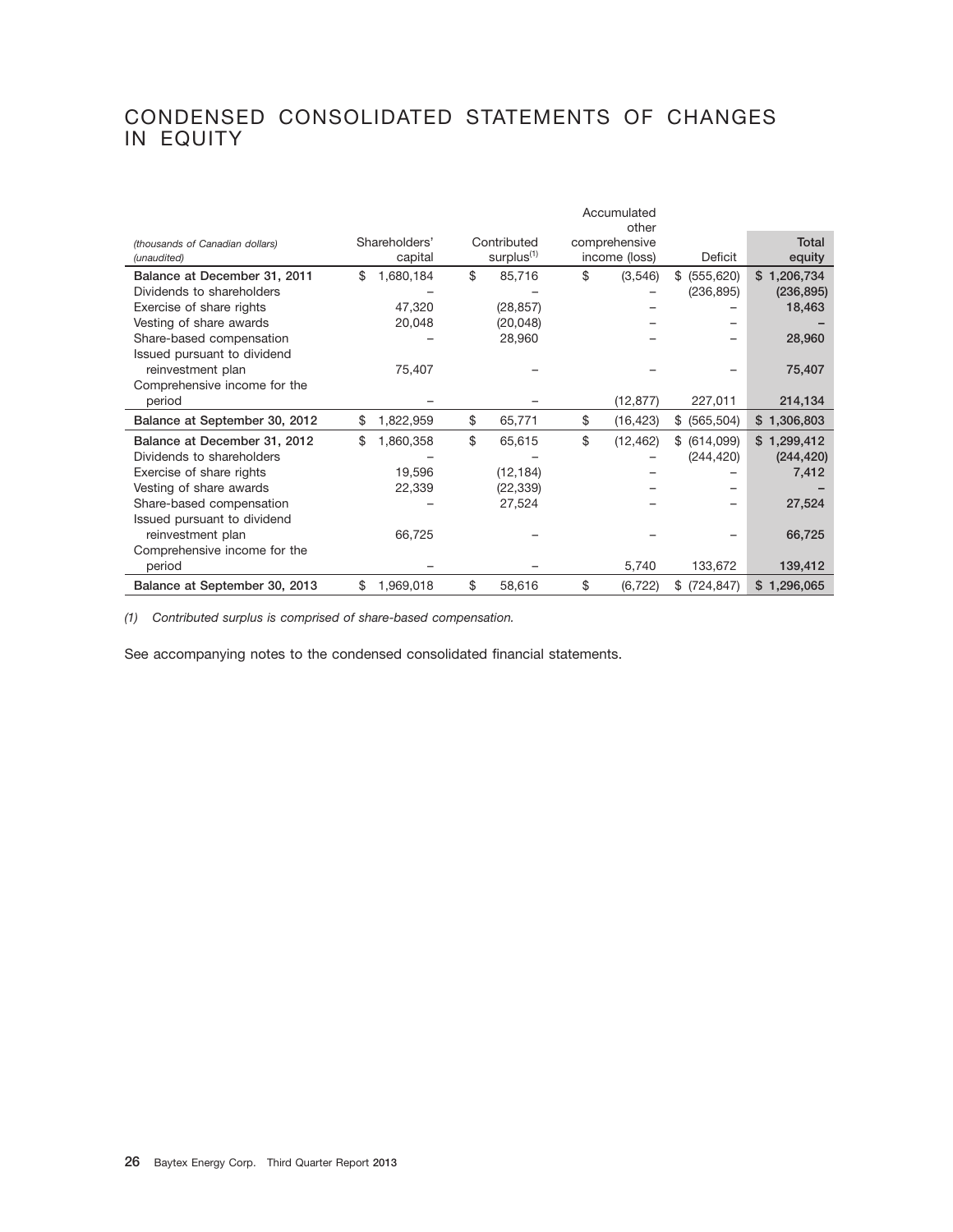## CONDENSED CONSOLIDATED STATEMENTS OF CASH FLOWS

|                                                           | <b>Three Months Ended</b><br>September 30 |              | Nine Months Ended<br>September 30 |            |  |
|-----------------------------------------------------------|-------------------------------------------|--------------|-----------------------------------|------------|--|
| (thousands of Canadian dollars) (unaudited)               | 2013                                      | 2012         | 2013                              | 2012       |  |
| CASH PROVIDED BY (USED IN):                               |                                           |              |                                   |            |  |
| Operating activities<br>Net income for the period         | \$<br>87,331                              | \$<br>26,773 | \$133,672                         | \$227,011  |  |
| Adjustments for:                                          |                                           |              |                                   |            |  |
| Share-based compensation (note 9)                         | 8,586                                     | 9,759        | 27,524                            | 28,960     |  |
| Unrealized foreign exchange (gain) loss (note 14)         | (4,030)                                   | (5,346)      | 4,706                             | (3,234)    |  |
| Exploration and evaluation                                | 2,160                                     | 2,553        | 7,737                             | 9,483      |  |
| Depletion and depreciation                                | 74,397                                    | 71,642       | 239,507                           | 214,534    |  |
| Unrealized (gain) loss on financial derivatives (note 15) | (653)                                     | 7,139        | 11,693                            | (36, 043)  |  |
| (Gain) loss on divestitures of oil and gas properties     | (38)                                      | 2,654        | (20, 989)                         | (172, 752) |  |
| Current income tax expense on divestiture                 |                                           | (3,035)      |                                   | 13,629     |  |
| Deferred income tax expense                               | 29,582                                    | 15,808       | 47,389                            | 109,189    |  |
| Charge on redemption of long-term debt                    |                                           | 9,261        |                                   | 9,261      |  |
| Financing costs (note 13)                                 | 12,478                                    | 12,862       | 37,858                            | 34,955     |  |
| Change in non-cash working capital                        | (1,776)                                   | (6, 497)     | (21, 334)                         | (16, 210)  |  |
| Asset retirement obligations settled (note 7)             | (3,944)                                   | (1, 205)     | (8, 190)                          | (2, 353)   |  |
|                                                           | 204,093                                   | 142,368      | 459,573                           | 416,430    |  |
| <b>Financing activities</b>                               |                                           |              |                                   |            |  |
| Payment of dividends                                      | (61, 437)                                 | (51, 458)    | (177, 117)                        | (160, 813) |  |
| Increase (decrease) in bank loan                          | 19,217                                    | (214, 035)   | 128,257                           | (130, 175) |  |
| Proceeds from issuance of long-term debt                  |                                           | 293,761      |                                   | 293,761    |  |
| Redemption of long-term debt                              |                                           | (156, 863)   |                                   | (156, 863) |  |
| Issuance of common shares (note 8)                        | 2,111                                     | 3,399        | 7,412                             | 18,463     |  |
| Interest paid                                             | (18, 754)                                 | (14, 169)    | (40, 753)                         | (32, 397)  |  |
|                                                           | (58, 863)                                 | (139, 365)   | (82, 201)                         | (168, 024) |  |
| Investing activities                                      |                                           |              |                                   |            |  |
| Additions to exploration and evaluation assets (note 3)   | (2, 545)                                  | (4, 402)     | (7,608)                           | (12,096)   |  |
| Additions to oil and gas properties (note 4)              | (118,939)                                 | (108, 724)   | (458, 232)                        | (339, 843) |  |
| Property acquisitions                                     | 18                                        | (958)        | (36)                              | (13, 467)  |  |
| Corporate acquisition                                     | (3, 586)                                  |              | (3,586)                           |            |  |
| Proceeds from divestiture of oil and gas properties       | 730                                       | (1,202)      | 44,962                            | 316,200    |  |
| Current income tax expense on divestiture                 |                                           | 3,035        |                                   | (13,629)   |  |
| Additions to other plant and equipment, net of disposals  | (12)                                      | (2, 454)     | (4, 732)                          | (9, 121)   |  |
| Change in non-cash working capital                        | (22, 850)                                 | 3,716        | 52,085                            | 20,558     |  |
|                                                           | (147, 184)                                | (110,989)    | (377, 147)                        | (51, 398)  |  |
| Impact of foreign currency translation on cash balances   | (85)                                      | (6, 750)     | (1, 747)                          | (7, 125)   |  |
| Change in cash                                            | (2,039)                                   | (114, 736)   | (1, 522)                          | 189,883    |  |
| Cash, beginning of period                                 | 2,354                                     | 312,466      | 1,837                             | 7,847      |  |
| Cash, end of period                                       | \$<br>315                                 | \$197,730    | \$<br>315                         | \$197,730  |  |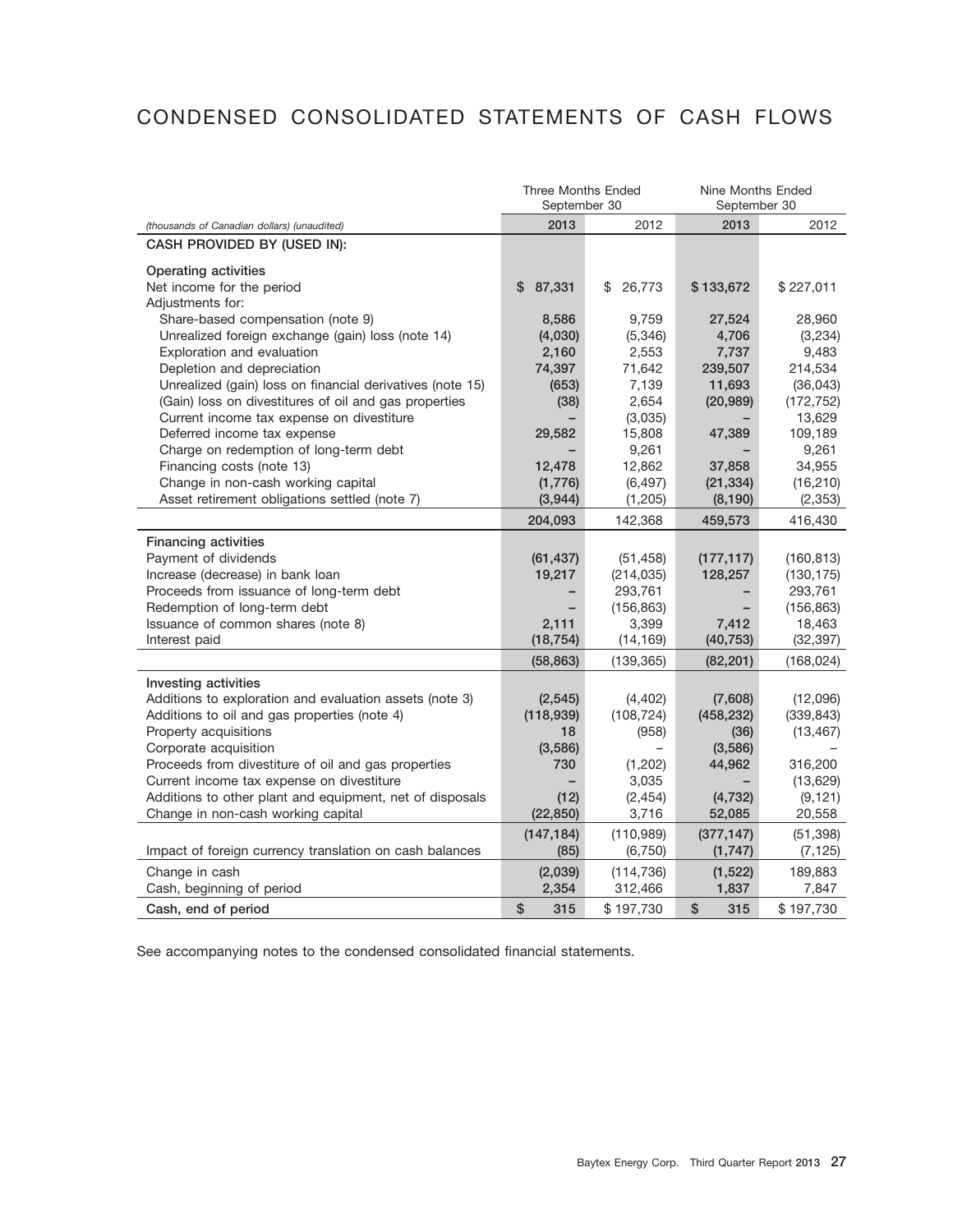## NOTES TO THE CONDENSED CONSOLIDATED FINANCIAL STATEMENTS

As at September 30, 2013 and December 31, 2012 and for the three and nine months ended September 30, 2013 and 2012

*(all tabular amounts in thousands of Canadian dollars, except per common share amounts) (unaudited)*

## **1. REPORTING ENTITY**

Baytex Energy Corp. (the "Company" or "Baytex") is an oil and gas corporation engaged in the acquisition, development and production of oil and natural gas in the Western Canadian Sedimentary Basin and the United States. The Company's common shares are traded on the Toronto Stock Exchange and the New York Stock Exchange under the symbol BTE. The Company's head and principal office is located at 2800, 520 – 3rd Avenue S.W., Calgary, Alberta, T2P 0R3, and its registered office is located at 2400, 525 – 8<sup>th</sup> Avenue S.W., Calgary, Alberta, T2P 1G1.

## **2. BASIS OF PRESENTATION**

The condensed interim unaudited consolidated financial statements (''consolidated financial statements'') have been prepared in accordance with International Accounting Standards (''IAS'') 34, Interim Financial Reporting, as issued by the International Accounting Standards Board. These consolidated financial statements do not include all the necessary annual disclosures as prescribed by International Financial Reporting Standards (''IFRS'') and should be read in conjunction with the annual audited consolidated financial statements as of December 31, 2012. The Company's accounting policies are unchanged compared to December 31, 2012 except as listed in note 3 ''Changes in Accounting Policies'' of the consolidated financial statements as of March 31, 2013. The use of estimates and judgments is also consistent with the December 31, 2012 consolidated financial statements.

The consolidated financial statements were approved by the Board of Directors of Baytex on October 29, 2013.

The consolidated financial statements have been prepared on the historical cost basis, except for derivative financial instruments which have been measured at fair value. The consolidated financial statements are presented in Canadian dollars, which is the Company's functional currency. All financial information is rounded to the nearest thousand, except per share amounts and when otherwise indicated.

## **3. EXPLORATION AND EVALUATION ASSETS**

| Cost                               |               |
|------------------------------------|---------------|
| As at December 31, 2011            | S.<br>129,774 |
| Capital expenditures               | 13,406        |
| Property acquisitions              | 135,772       |
| Exploration and evaluation expense | (12, 202)     |
| Transfer to oil and gas properties | (3,902)       |
| <b>Divestitures</b>                | (22,074)      |
| Foreign currency translation       | (759)         |
| As at December 31, 2012            | 240,015<br>S. |
| Capital expenditures               | 7.608         |
| Exploration and evaluation expense | (7, 737)      |
| Transfer to oil and gas properties | (62, 596)     |
| <b>Divestitures</b>                | (1,251)       |
| Foreign currency translation       | 1,356         |
| As at September 30, 2013           | 177,395<br>S. |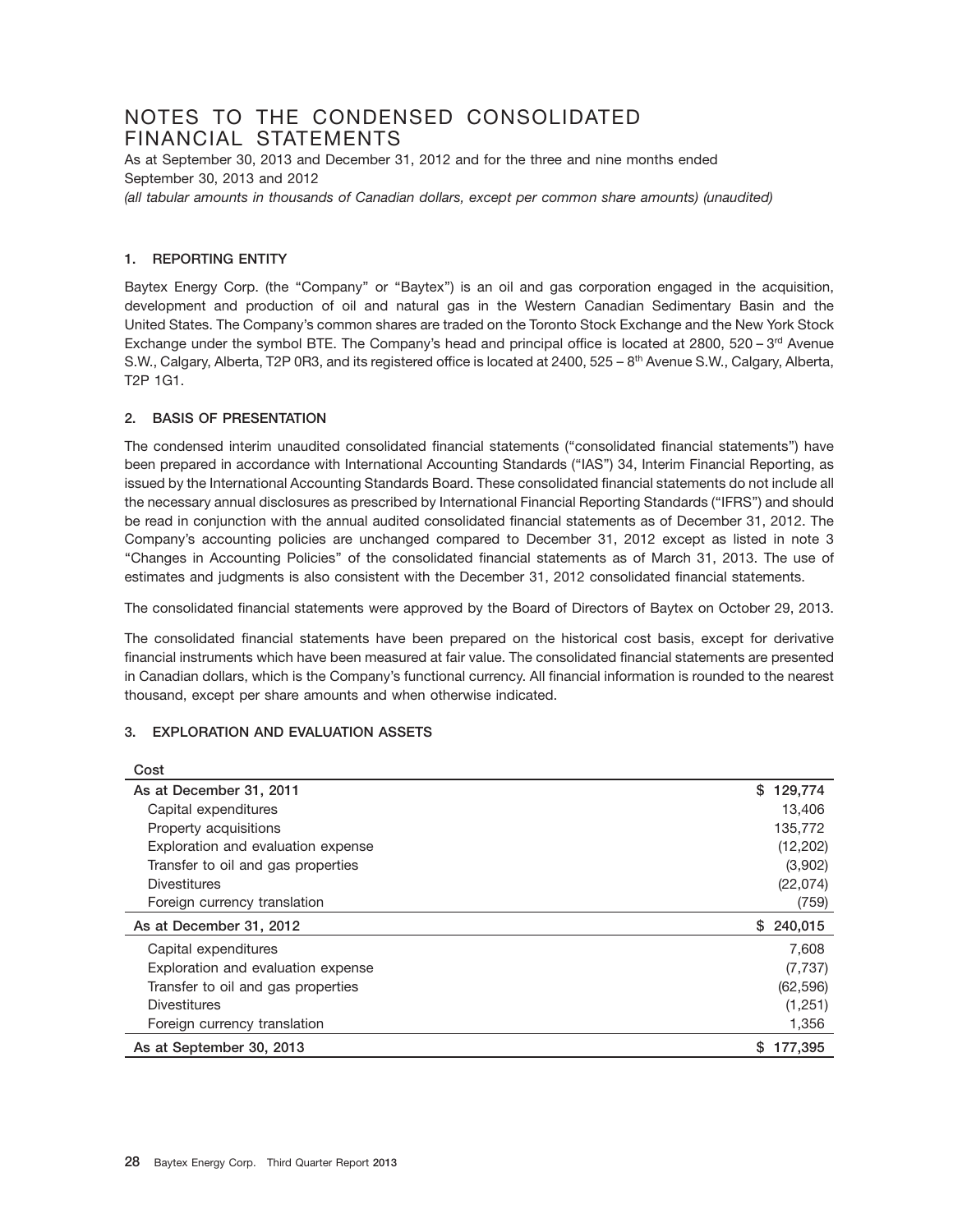## **4. OIL AND GAS PROPERTIES**

| \$2,471,419<br>As at December 31, 2011<br>Capital expenditures<br>405,219<br>Property acquisitions<br>8,270<br>Transferred from exploration and evaluation assets<br>3,902<br>Change in asset retirement obligations<br>5,429<br><b>Divestitures</b><br>(133, 447)<br>(2, 483)<br>Foreign currency translation<br>As at December 31, 2012<br>\$2,758,309<br>Capital expenditures<br>458,232<br>Property acquisitions<br>36<br>Corporate acquisition<br>100<br>Transferred from exploration and evaluation assets<br>62,596<br>Change in asset retirement obligations<br>(17,056)<br><b>Divestitures</b><br>(32, 913)<br>7,418<br>Foreign currency translation<br>As at September 30, 2013<br>\$3,236,722<br>Accumulated depletion<br>\$<br>As at December 31, 2011<br>439,259<br>294,623<br>Depletion for the period<br><b>Divestitures</b><br>(13,089)<br>Foreign currency translation<br>(60)<br>\$<br>As at December 31, 2012<br>720,733<br>Depletion for the period<br>237,199<br><b>Divestitures</b><br>(10, 191)<br>573<br>Foreign currency translation<br>\$<br>As at September 30, 2013<br>948,314<br>Carrying value<br>As at December 31, 2012<br>\$2,037,576<br>As at September 30, 2013<br>\$2,288,408 | Cost |  |
|-------------------------------------------------------------------------------------------------------------------------------------------------------------------------------------------------------------------------------------------------------------------------------------------------------------------------------------------------------------------------------------------------------------------------------------------------------------------------------------------------------------------------------------------------------------------------------------------------------------------------------------------------------------------------------------------------------------------------------------------------------------------------------------------------------------------------------------------------------------------------------------------------------------------------------------------------------------------------------------------------------------------------------------------------------------------------------------------------------------------------------------------------------------------------------------------------------------------|------|--|
|                                                                                                                                                                                                                                                                                                                                                                                                                                                                                                                                                                                                                                                                                                                                                                                                                                                                                                                                                                                                                                                                                                                                                                                                                   |      |  |
|                                                                                                                                                                                                                                                                                                                                                                                                                                                                                                                                                                                                                                                                                                                                                                                                                                                                                                                                                                                                                                                                                                                                                                                                                   |      |  |
|                                                                                                                                                                                                                                                                                                                                                                                                                                                                                                                                                                                                                                                                                                                                                                                                                                                                                                                                                                                                                                                                                                                                                                                                                   |      |  |
|                                                                                                                                                                                                                                                                                                                                                                                                                                                                                                                                                                                                                                                                                                                                                                                                                                                                                                                                                                                                                                                                                                                                                                                                                   |      |  |
|                                                                                                                                                                                                                                                                                                                                                                                                                                                                                                                                                                                                                                                                                                                                                                                                                                                                                                                                                                                                                                                                                                                                                                                                                   |      |  |
|                                                                                                                                                                                                                                                                                                                                                                                                                                                                                                                                                                                                                                                                                                                                                                                                                                                                                                                                                                                                                                                                                                                                                                                                                   |      |  |
|                                                                                                                                                                                                                                                                                                                                                                                                                                                                                                                                                                                                                                                                                                                                                                                                                                                                                                                                                                                                                                                                                                                                                                                                                   |      |  |
|                                                                                                                                                                                                                                                                                                                                                                                                                                                                                                                                                                                                                                                                                                                                                                                                                                                                                                                                                                                                                                                                                                                                                                                                                   |      |  |
|                                                                                                                                                                                                                                                                                                                                                                                                                                                                                                                                                                                                                                                                                                                                                                                                                                                                                                                                                                                                                                                                                                                                                                                                                   |      |  |
|                                                                                                                                                                                                                                                                                                                                                                                                                                                                                                                                                                                                                                                                                                                                                                                                                                                                                                                                                                                                                                                                                                                                                                                                                   |      |  |
|                                                                                                                                                                                                                                                                                                                                                                                                                                                                                                                                                                                                                                                                                                                                                                                                                                                                                                                                                                                                                                                                                                                                                                                                                   |      |  |
|                                                                                                                                                                                                                                                                                                                                                                                                                                                                                                                                                                                                                                                                                                                                                                                                                                                                                                                                                                                                                                                                                                                                                                                                                   |      |  |
|                                                                                                                                                                                                                                                                                                                                                                                                                                                                                                                                                                                                                                                                                                                                                                                                                                                                                                                                                                                                                                                                                                                                                                                                                   |      |  |
|                                                                                                                                                                                                                                                                                                                                                                                                                                                                                                                                                                                                                                                                                                                                                                                                                                                                                                                                                                                                                                                                                                                                                                                                                   |      |  |
|                                                                                                                                                                                                                                                                                                                                                                                                                                                                                                                                                                                                                                                                                                                                                                                                                                                                                                                                                                                                                                                                                                                                                                                                                   |      |  |
|                                                                                                                                                                                                                                                                                                                                                                                                                                                                                                                                                                                                                                                                                                                                                                                                                                                                                                                                                                                                                                                                                                                                                                                                                   |      |  |
|                                                                                                                                                                                                                                                                                                                                                                                                                                                                                                                                                                                                                                                                                                                                                                                                                                                                                                                                                                                                                                                                                                                                                                                                                   |      |  |
|                                                                                                                                                                                                                                                                                                                                                                                                                                                                                                                                                                                                                                                                                                                                                                                                                                                                                                                                                                                                                                                                                                                                                                                                                   |      |  |
|                                                                                                                                                                                                                                                                                                                                                                                                                                                                                                                                                                                                                                                                                                                                                                                                                                                                                                                                                                                                                                                                                                                                                                                                                   |      |  |
|                                                                                                                                                                                                                                                                                                                                                                                                                                                                                                                                                                                                                                                                                                                                                                                                                                                                                                                                                                                                                                                                                                                                                                                                                   |      |  |
|                                                                                                                                                                                                                                                                                                                                                                                                                                                                                                                                                                                                                                                                                                                                                                                                                                                                                                                                                                                                                                                                                                                                                                                                                   |      |  |
|                                                                                                                                                                                                                                                                                                                                                                                                                                                                                                                                                                                                                                                                                                                                                                                                                                                                                                                                                                                                                                                                                                                                                                                                                   |      |  |
|                                                                                                                                                                                                                                                                                                                                                                                                                                                                                                                                                                                                                                                                                                                                                                                                                                                                                                                                                                                                                                                                                                                                                                                                                   |      |  |
|                                                                                                                                                                                                                                                                                                                                                                                                                                                                                                                                                                                                                                                                                                                                                                                                                                                                                                                                                                                                                                                                                                                                                                                                                   |      |  |
|                                                                                                                                                                                                                                                                                                                                                                                                                                                                                                                                                                                                                                                                                                                                                                                                                                                                                                                                                                                                                                                                                                                                                                                                                   |      |  |
|                                                                                                                                                                                                                                                                                                                                                                                                                                                                                                                                                                                                                                                                                                                                                                                                                                                                                                                                                                                                                                                                                                                                                                                                                   |      |  |
|                                                                                                                                                                                                                                                                                                                                                                                                                                                                                                                                                                                                                                                                                                                                                                                                                                                                                                                                                                                                                                                                                                                                                                                                                   |      |  |
|                                                                                                                                                                                                                                                                                                                                                                                                                                                                                                                                                                                                                                                                                                                                                                                                                                                                                                                                                                                                                                                                                                                                                                                                                   |      |  |
|                                                                                                                                                                                                                                                                                                                                                                                                                                                                                                                                                                                                                                                                                                                                                                                                                                                                                                                                                                                                                                                                                                                                                                                                                   |      |  |
|                                                                                                                                                                                                                                                                                                                                                                                                                                                                                                                                                                                                                                                                                                                                                                                                                                                                                                                                                                                                                                                                                                                                                                                                                   |      |  |
|                                                                                                                                                                                                                                                                                                                                                                                                                                                                                                                                                                                                                                                                                                                                                                                                                                                                                                                                                                                                                                                                                                                                                                                                                   |      |  |

## **5. BANK LOAN**

| As at     | September 30,<br>2013 | December 31,<br>2012 |
|-----------|-----------------------|----------------------|
| Bank loan | 244,651               | 116,394<br>ง         |

The Company's wholly-owned subsidiary, Baytex Energy Ltd. (''Baytex Energy''), has established a \$40.0 million extendible operating loan facility with a chartered bank and an \$810.0 million extendible syndicated loan facility with a syndicate of chartered banks, each of which constitute a revolving credit facility that is extendible annually for a 1, 2, 3 or 4 year period (subject to a maximum four-year term at any time). On June 4, 2013, Baytex Energy reached agreement with its lending syndicate to amend the credit facilities to (i) increase the amount available under the extendible syndicated loan facility to \$810.0 million (from \$660.0 million), (ii) extend the maximum term of the revolving period for both the operating and syndicated loan facilities to four years (from three years) and, (iii) extend the maturity date of both the operating and syndicated loan facilities to June 14, 2017 (from June 14, 2015). The credit facilities contain standard commercial covenants for facilities of this nature and do not require any mandatory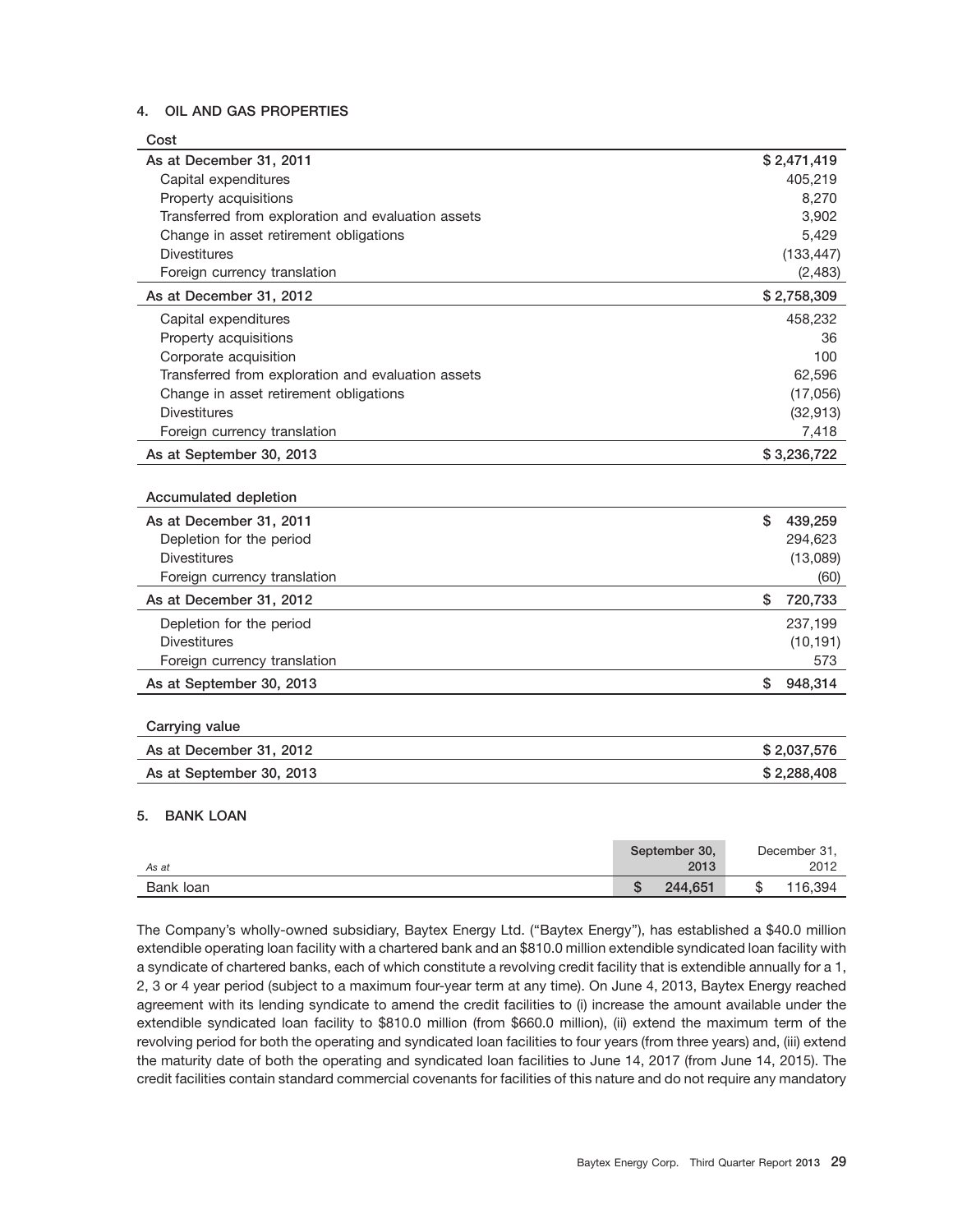principal payments prior to maturity. Advances (including letters of credit) under the credit facilities can be drawn in either Canadian or U.S. funds and bear interest at the agent bank's prime lending rate, bankers' acceptance discount rates or London Interbank Offer Rates, plus applicable margins. The credit facilities are secured by a floating charge over all of Baytex Energy's assets and are guaranteed by Baytex and certain of its material subsidiaries. The credit facilities do not include a term-out feature or a borrowing base restriction. In the event that Baytex Energy does not comply with the covenants under the credit facilities, Baytex's ability to pay dividends to its shareholders may be restricted.

Financing costs for nine months ended September 30, 2013 include credit facility amendment fees of \$2.1 million (\$0.8 million for the nine months ended September 30, 2012). The weighted average interest rate on the bank loan for the nine months ended September 30, 2013 was 4.80% (3.29% for the nine months ended September 30, 2012).

## **6. LONG-TERM DEBT**

| As at                                                                                                                                        | September 30,<br>2013 | December 31,<br>2012 |
|----------------------------------------------------------------------------------------------------------------------------------------------|-----------------------|----------------------|
| 6.75% Series B senior unsecured debentures<br>(US\$150,000 – principal) due February 17, 2021<br>6.625% Series C senior unsecured debentures | 152.421               | 147.305              |
| (Cdn\$300,000 - principal) due July 19, 2022                                                                                                 | 294.238               | 293,890              |
|                                                                                                                                              | 446,659               | 441.195              |

Accretion expense on debentures of \$0.2 million has been recorded in financing costs on long-term debt for the three months ended September 30, 2013 (three months ended September 30, 2012 – \$0.2 million) and \$0.5 million for the nine months ended September 30, 2013 (nine months ended September 30, 2012 – \$0.5 million).

## **7. ASSET RETIREMENT OBLIGATIONS**

|                              |   | September 30,<br>2013 | December 31.<br>2012 |
|------------------------------|---|-----------------------|----------------------|
| Balance, beginning of period | S | 265,520               | \$<br>260,411        |
| Liabilities incurred         |   | 12,332                | 7,092                |
| Liabilities settled          |   | (8, 190)              | (6,905)              |
| Liabilities acquired         |   |                       | 1,037                |
| Liabilities divested         |   | (1, 294)              | (2, 372)             |
| Accretion                    |   | 5,167                 | 6,631                |
| Change in estimate $(1)$     |   | (28,094)              | (328)                |
| Foreign currency translation |   | 48                    | (46)                 |
| Balance, end of period       | S | 245.489               | \$<br>265,520        |

*(1) Changes in the status of wells, discount rates and the estimated costs of abandonment and reclamation are factors resulting in a change in estimate.*

## **8. SHAREHOLDERS' CAPITAL**

## *Shareholders' Capital*

The authorized capital of Baytex consists of an unlimited number of common shares without nominal or par value and 10,000,000 preferred shares without nominal or par value, issuable in series. Baytex establishes the rights and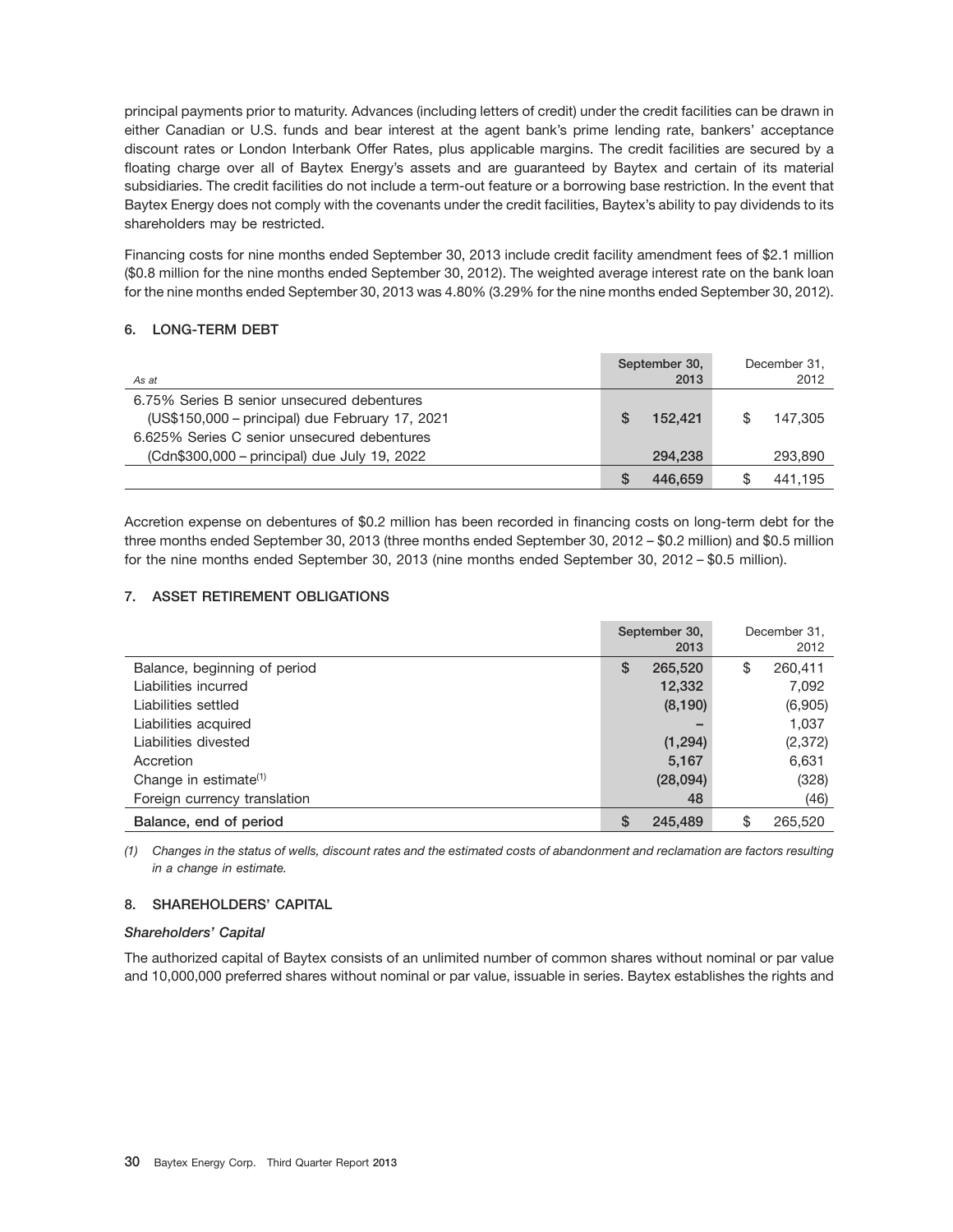terms of the preferred shares upon issuance. As at September 30, 2013, no preferred shares have been issued by the Company and all common shares issued were fully paid.

|                                                                | Number of            |             |
|----------------------------------------------------------------|----------------------|-------------|
|                                                                | <b>Common Shares</b> |             |
|                                                                | (000s)               | Amount      |
| Balance, December 31, 2011                                     | 117,893              | \$1,680,184 |
| Issued on exercise of share rights                             | 1,366                | 21,873      |
| Transfer from contributed surplus on exercise of share rights  |                      | 36,667      |
| Transfer from contributed surplus on vesting and conversion of |                      |             |
| share awards                                                   | 403                  | 20,118      |
| Issued pursuant to dividend reinvestment plan                  | 2,206                | 101,516     |
| Balance, December 31, 2012                                     | 121,868              | \$1,860,358 |
| Issued on exercise of share rights                             | 498                  | 7,412       |
| Transfer from contributed surplus on exercise of share rights  |                      | 12,184      |
| Transfer from contributed surplus on vesting and conversion of |                      |             |
| share awards                                                   | 499                  | 22,339      |
| Issued pursuant to dividend reinvestment plan                  | 1,632                | 66,725      |
| Balance, September 30, 2013                                    | 124,497              | \$1.969.018 |

Monthly dividends of \$0.22 per common share were declared by the Company during the three and nine months ended September 30, 2013 for total dividends declared of \$82.0 million (\$61.4 million net of dividend reinvestment) and \$244.4 million (\$178.1 million net of dividend reinvestment), respectively.

## **9. EQUITY BASED PLANS**

## *Share Award Incentive Plan*

The Company has a full-value award plan (the ''Share Award Incentive Plan'') pursuant to which restricted awards and performance awards (collectively, ''share awards'') may be granted to the directors, officers and employees of the Company and its subsidiaries. The maximum number of common shares issuable under the Share Award Incentive Plan (and any other long-term incentive plans of the Company) shall not at any time exceed 3.3% of the then-issued and outstanding common shares.

The Company recorded compensation expense related to the share awards of \$8.4 million for the three months ended September 30, 2013 (three months ended September 30, 2012 – \$8.8 million) and \$27.0 million for the nine months ended September 30, 2013 (nine months ended September 30, 2012 – \$26.8 million).

The fair value of share awards is determined at the date of grant using the closing price of the common shares and, for performance awards, an estimated payout multiplier. The amount of compensation expense is reduced by an estimated forfeiture rate, which has been estimated at 4.6% of outstanding share awards. Fluctuations in compensation expense may occur due to changes in estimating the outcome of the performance conditions. The estimated weighted average fair value for share awards at the measurement date is \$42.91 per restricted award and performance award granted during the nine months ended September 30, 2013 (nine months ended September 30, 2012 – \$51.52 per restricted award and performance award).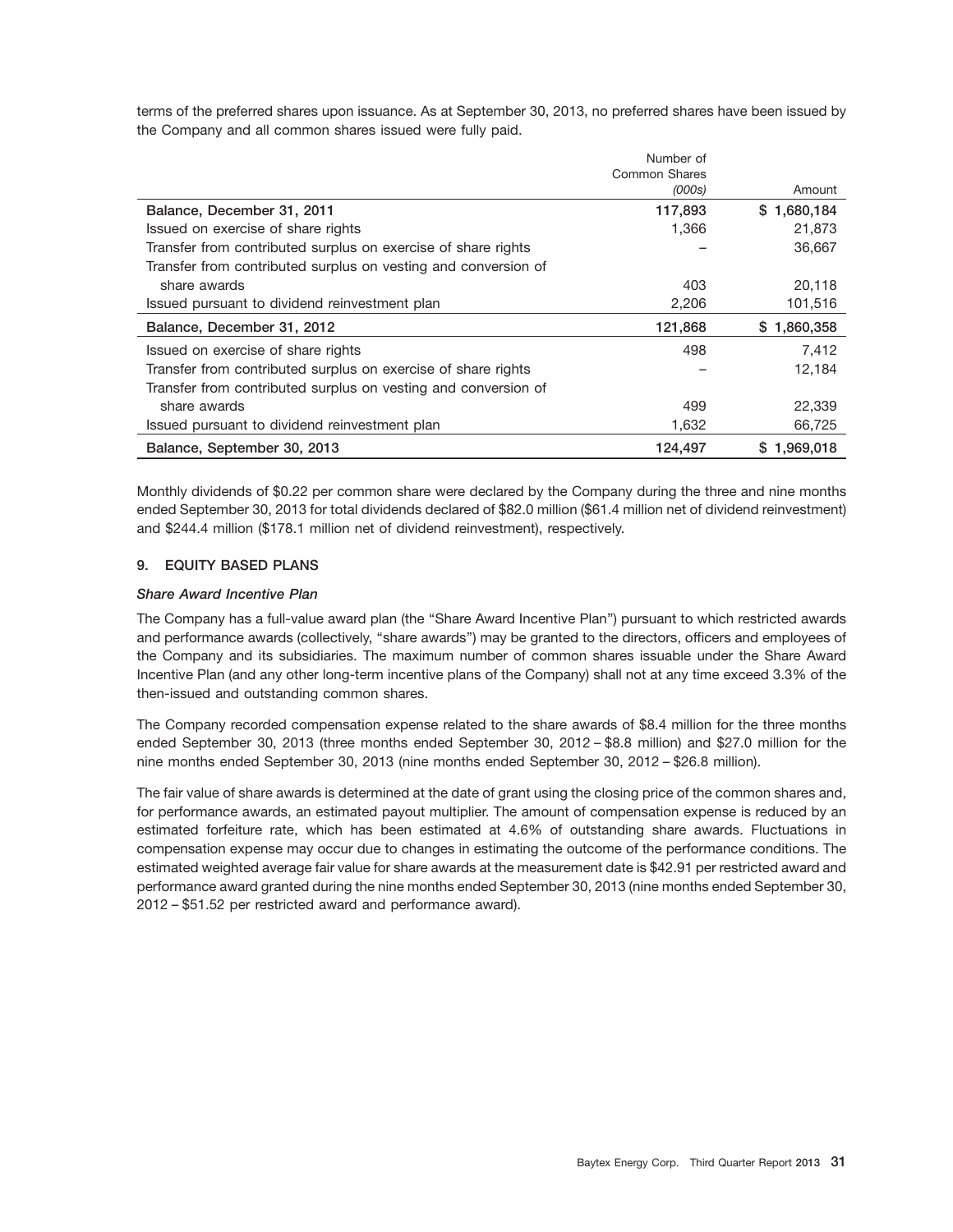The number of share awards outstanding is detailed below:

|                                       | Number of  | Number of   | Number of |
|---------------------------------------|------------|-------------|-----------|
|                                       | restricted | performance | share     |
|                                       | awards     | awards      | awards    |
|                                       | (000s)     | (000s)      | (000s)    |
| Balance, December 31, 2011            | 365        | 229         | 594       |
| Granted                               | 370        | 306         | 676       |
| Vested and converted to common shares | (133)      | (130)       | (263)     |
| Forfeited                             | (36)       | (17)        | (53)      |
| Balance, December 31, 2012            | 566        | 388         | 954       |
| Granted                               | 437        | 374         | 811       |
| Vested and converted to common shares | (198)      | (124)       | (322)     |
| Forfeited                             | (72)       | (41)        | (113)     |
| Balance, September 30, 2013           | 733        | 597         | 1.330     |

## *Share Rights Plan*

As a result of the conversion of the legal structure of the Company's predecessor, Baytex Energy Trust (the "Trust"), from an income trust to a corporation at year-end 2010, Baytex adopted a Common Share Rights Incentive Plan (the ''Share Rights Plan'') to facilitate the exchange of the outstanding unit rights (granted under the Unit Rights Plan of the Trust) for share rights.

As a result of the adoption of the Share Award Incentive Plan (as described above) effective January 1, 2011, no further grants will be made under the Share Rights Plan. The Share Rights Plan will remain in place until such time as all outstanding share rights have been exercised, canceled or expired.

Under the Share Rights Plan, share rights have a maximum term of five years and vest and become exercisable as to one-third on each of the first, second and third anniversaries of the grant date. Each share right entitles the holder thereof to acquire a common share upon payment of the exercise price, which may be reduced to account for future dividends (subject to certain performance criteria).

Baytex recorded compensation expense related to the share rights under the Share Rights Plan of \$0.2 million for the three months ended September 30, 2013 (three months ended September 30, 2012 – \$1.0 million) and \$0.5 million for the nine months ended September 30, 2013 (nine months ended September 30, 2012 – \$2.1 million).

The number of share rights outstanding and exercise prices are detailed below:

|                                            | Number of<br>share rights<br>(000s) | Weighted average<br>exercise price |
|--------------------------------------------|-------------------------------------|------------------------------------|
| Balance, December 31, 2011 <sup>(1)</sup>  | 2,971                               | \$<br>16.98                        |
| Exercise d <sup>(2)</sup>                  | (1,366)                             | 16.01                              |
| Forfeited <sup>(1)</sup>                   | (80)                                | 21.27                              |
| Balance, December 31, 2012 <sup>(1)</sup>  | 1,525                               | \$<br>16.79                        |
| Exercise d <sup>(2)</sup>                  | (498)                               | 15.07                              |
| Forfeited <sup>(1)</sup>                   | (5)                                 | 29.60                              |
| Balance, September 30, 2013 <sup>(1)</sup> | 1,022                               | \$<br>15.89                        |

*(1) Weighted average exercise price reflects the grant price less the reduction in exercise price for dividends and distributions.*

*(2) Weighted average exercise price includes rights exercised at both original grant prices and original grant prices reduced for dividends and distributions subsequent to grant date.*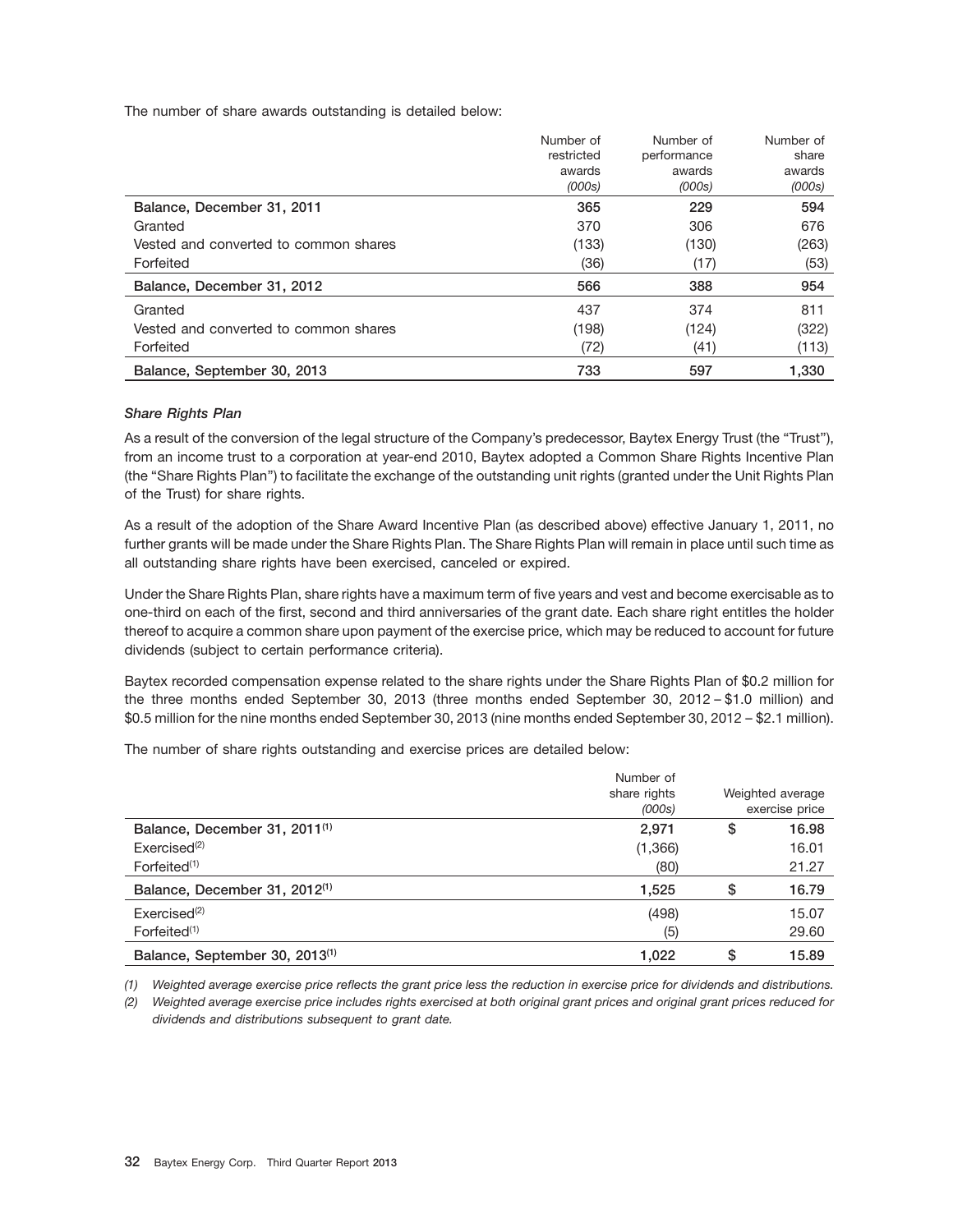| Exercise Prices Applying Original Grant Price Reduced for |                |             |           |                                               |             |                |             |           |                                                      |            |
|-----------------------------------------------------------|----------------|-------------|-----------|-----------------------------------------------|-------------|----------------|-------------|-----------|------------------------------------------------------|------------|
|                                                           |                |             |           | Exercise Prices Applying Original Grant Price |             |                |             |           | Dividends and Distributions Subsequent to Grant Date |            |
|                                                           | <b>Number</b>  |             | Weighted  | <b>Number</b>                                 |             | <b>Number</b>  |             | Weighted  | <b>Number</b>                                        |            |
|                                                           | Outstanding at | Weighted    | Average   | Exercisable at                                | Weighted    | Outstanding at | Weighted    | Average   | Exercisable at                                       | Weighted   |
|                                                           | September 30.  | Average     | Remaining | September 30.                                 | Average     | September 30.  | Average     | Remaining | September 30.                                        | Average    |
|                                                           | 2013           | Grant       | Term      | 2013                                          | Exercise    | 2013           | Exercise    | Term      | 2013                                                 | Exercise   |
| PRICE RANGE                                               | (000s)         | Price       | (years)   | (000s)                                        | Price       | (000s)         | Price       | (years)   | (000s)                                               | Price      |
| \$2,26 to \$8.75                                          |                |             |           |                                               |             | 240            | 6.74<br>\$  | 0.1       | 240                                                  | 6.74<br>\$ |
| \$8.76 to \$15.25                                         | 6              | 12.67       | 0.4       | 6                                             | 12.67       | 114            | 12.88       | 0.9       | 114                                                  | 12.88      |
| \$15,26 to \$21,75                                        | 274            | 18.33       | 0.1       | 274                                           | 18.33       | 593            | 18.58       | 1.2       | 593                                                  | 18.58      |
| \$21,76 to \$28,25                                        | 687            | 27.04       | 1.2       | 687                                           | 27.04       | 45             | 26.55       | 1.4       | 45                                                   | 26.55      |
| \$28,26 to \$34,75                                        | 32             | 31.83       | 1.5       | 32                                            | 31.83       | 28             | 31.38       | 1.8       | 22                                                   | 31.71      |
| \$34,76 to \$40.87                                        | 23             | 37.50       | 2.0       | 16                                            | 37.12       |                | 38.83       | 2.2       |                                                      | 38.81      |
| \$2.26 to \$40.87                                         | 1.022          | \$<br>25.00 | 0.9       | 1.015                                         | 24.91<br>\$ | 1.022          | \$<br>15.89 | 0.9       | 1.015                                                | \$15.79    |

The following table summarizes information about the share rights outstanding at September 30, 2013:

## **10. NET INCOME PER SHARE**

Baytex calculates basic income per share based on the net income attributable to shareholders and a weighted average number of shares outstanding during the period. Diluted income per share amounts reflect the potential dilution that could occur if share awards were converted and share rights were exercised. The treasury stock method is used to determine the dilutive effect of share awards and share rights whereby the potential conversion of share awards, the estimated proceeds from the exercise of share rights and the amount of compensation expense, if any, attributed to future services not yet recognized, are assumed to be used to purchase common shares at the average market price during the periods.

|                    | Three Months Ended September 30, 2013 |        |                            |    |                                   |            |        | Three Months Ended September 30, 2012 |                            |
|--------------------|---------------------------------------|--------|----------------------------|----|-----------------------------------|------------|--------|---------------------------------------|----------------------------|
|                    | Net income                            |        | Common<br>shares<br>(000s) |    | <b>Net</b><br>income<br>per share | Net income |        | Common<br>shares<br>(000s)            | Net<br>income<br>per share |
| Net income – basic | S                                     | 87,331 | 124,172                    | \$ | 0.70                              | \$         | 26,773 | 120.469                               | \$<br>0.22                 |
| Dilutive effect of |                                       |        |                            |    |                                   |            |        |                                       |                            |
| share awards       |                                       |        | 937                        |    | -                                 |            |        | 958                                   |                            |
| Dilutive effect of |                                       |        |                            |    |                                   |            |        |                                       |                            |
| share rights       |                                       |        | 461                        |    | $\overline{\phantom{a}}$          |            |        | 466                                   |                            |
| Net income -       |                                       |        |                            |    |                                   |            |        |                                       |                            |
| diluted            | \$.                                   | 87,331 | 125,570                    | S  | 0.70                              |            | 26,773 | 121,893                               | \$<br>0.22                 |

|                    |                                          | Nine Months Ended September 30, 2013 |                                   |               | Nine Months Ended September 30, 2012 |                                   |
|--------------------|------------------------------------------|--------------------------------------|-----------------------------------|---------------|--------------------------------------|-----------------------------------|
|                    | Common<br>shares<br>Net income<br>(000s) |                                      | <b>Net</b><br>income<br>per share | Net income    | Common<br>shares<br>(000s)           | <b>Net</b><br>income<br>per share |
| Net income – basic | 133,672<br>S                             | 123,318                              | S<br>1.08                         | 227,011<br>\$ | 119.476                              | \$<br>1.90                        |
| Dilutive effect of |                                          |                                      |                                   |               |                                      |                                   |
| share awards       |                                          | 1,027                                | -                                 |               | 1,214                                |                                   |
| Dilutive effect of |                                          | 515                                  |                                   |               |                                      |                                   |
| share rights       |                                          |                                      | -                                 |               | 601                                  |                                   |
| Net income -       |                                          |                                      |                                   |               |                                      |                                   |
| diluted            | 133,672                                  | 124.860                              | \$<br>1.07                        | 227.011<br>\$ | 121.291                              | \$<br>1.87                        |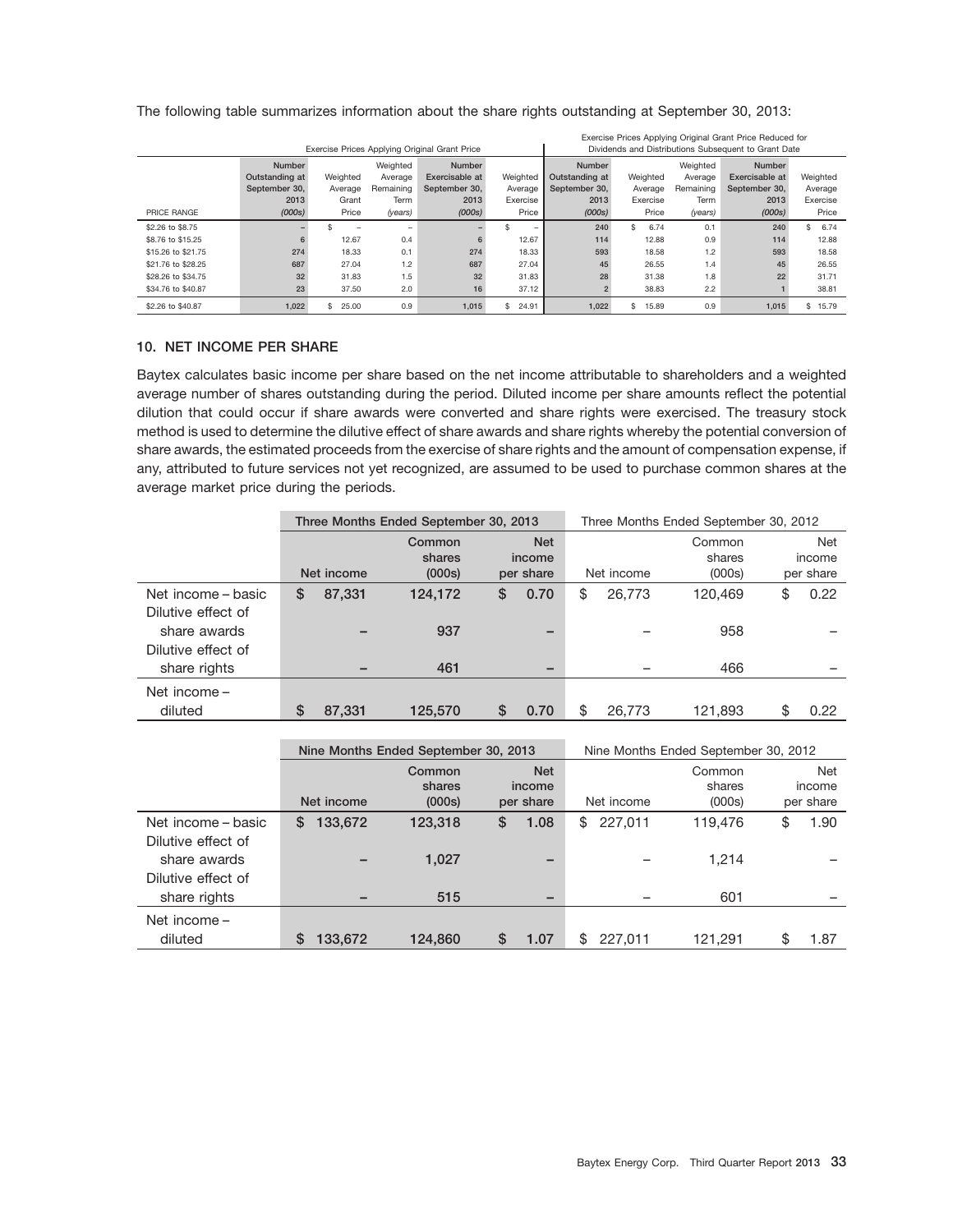## **11. INCOME TAXES**

The provision for income taxes has been computed as follows:

|                                                                                         | Nine Months Ended<br>September 30 |                |
|-----------------------------------------------------------------------------------------|-----------------------------------|----------------|
|                                                                                         | 2013                              | 2012           |
| Net income before income taxes                                                          | \$174,240                         | \$349,829      |
| Expected income taxes at the statutory rate of $25.51\%$ (2012 - 25.45%) <sup>(1)</sup> | 44,449                            | 89,031         |
| Increase (decrease) in income taxes resulting from:                                     |                                   |                |
| Share-based compensation                                                                | 7,020                             | 7,369          |
| Effect of rate adjustments for foreign jurisdictions                                    | (4,067)                           | 22,357         |
| Effect of change in opening tax pool balances                                           | (393)                             | 3,680          |
| Remeasurement of deferred tax assets                                                    | (6, 441)                          |                |
| Other                                                                                   |                                   | 381            |
| Income tax expense                                                                      | 40.568                            | 122.818<br>SS. |

*(1) The change in statutory rate is related to changes in the provincial apportionment of income.*

## **12. REVENUES**

|                                    | Three Months Ended<br>September 30 |           | Nine Months Ended<br>September 30 |                |  |
|------------------------------------|------------------------------------|-----------|-----------------------------------|----------------|--|
|                                    | 2013                               | 2012      | 2013                              | 2012           |  |
| Petroleum and natural gas revenues | \$422,068                          | \$298,953 | \$1,033,927                       | \$924,740      |  |
| Royalty charges                    | (83, 396)                          | (47, 758) | (190, 684)                        | (146, 772)     |  |
| Royalty income                     | 723                                | 833       | 2,820                             | 2,649          |  |
| Revenues, net of royalties         | \$339,395                          | \$252.028 | 846,063                           | 780,617<br>SS. |  |

## **13. FINANCING COSTS**

|                                           | Three Months Ended<br>September 30 |        |    | Nine Months Ended<br>September 30 |   |        |  |        |
|-------------------------------------------|------------------------------------|--------|----|-----------------------------------|---|--------|--|--------|
|                                           |                                    | 2013   |    | 2012                              |   | 2013   |  | 2012   |
| Bank loan and other                       | S                                  | 2.884  | \$ | 2,488                             | S | 7,364  |  | 8,172  |
| Long-term debt                            |                                    | 7,755  |    | 8,700                             |   | 23,149 |  | 20,981 |
| Accretion on asset retirement obligations |                                    | 1,817  |    | 1,663                             |   | 5,167  |  | 4,942  |
| Debt financing costs                      |                                    | 22     |    | 11                                |   | 2,178  |  | 860    |
| Financing costs                           |                                    | 12,478 |    | 12.862                            |   | 37,858 |  | 34.955 |

## **14. SUPPLEMENTAL INFORMATION**

## *Foreign Exchange*

|                                         | Three Months Ended<br>September 30 |         |    | Nine Months Ended<br>September 30 |  |         |  |         |
|-----------------------------------------|------------------------------------|---------|----|-----------------------------------|--|---------|--|---------|
|                                         |                                    | 2013    |    | 2012                              |  | 2013    |  | 2012    |
| Unrealized foreign exchange (gain) loss |                                    | (4,030) | \$ | (5,346)                           |  | 4.706   |  | (3,234) |
| Realized foreign exchange gain          |                                    | (28)    |    | (902)                             |  | (3,629) |  | (1,002) |
| Foreign exchange (gain) loss            |                                    | (4,058) | S  | (6, 248)                          |  | 1.077   |  | (4,236) |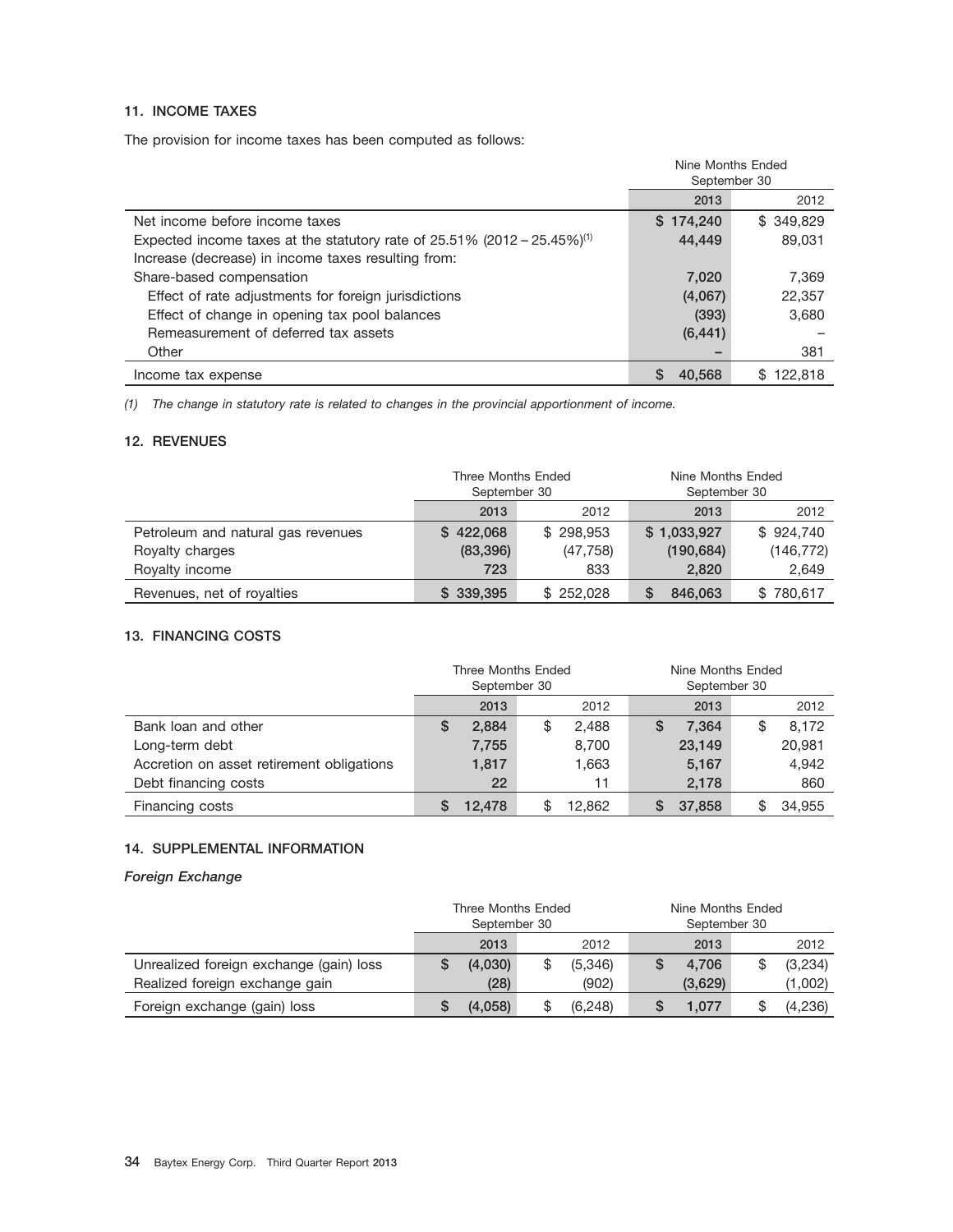## **15. FINANCIAL INSTRUMENTS AND RISK MANAGEMENT**

### **Foreign Currency Risk**

At September 30, 2013, the Company had in place the following currency derivative contracts:

|                                           | Amount                                            |                    |           |
|-------------------------------------------|---------------------------------------------------|--------------------|-----------|
| Period<br>Type                            | per month                                         | <b>Sales Price</b> | Reference |
| October 2013<br>Monthly forward spot sale | US\$1.00 million                                  | 1.0433             | (1)       |
| Monthly average collar                    | October to December 2013<br>US\$1.00 million      | $1.0000 - 1.0720$  | (1)       |
| Monthly average collar                    | October to December 2013<br>US\$1.00 million      | 1.0100 - 1.0725    | (1)       |
| Monthly average collar                    | US\$1.00 million<br>October to December 2013      | 1.0200 - 1.0575    | (1)       |
| Monthly average collar                    | US\$1.00 million<br>October to December 2013      | 1.0200 - 1.0655    | (1)       |
| Monthly average collar                    | October to December 2013<br>US\$1.00 million      | 1.0250 - 1.0702    | (1)       |
| Monthly average collar                    | US\$2.00 million<br>October to December 2013      | 1.0300 - 1.0650    | (1)       |
| Monthly forward spot sale                 | October to December 2013<br>US\$19.00 million     | 1.0361             | (2)       |
| Monthly average rate forward              | October to December 2013<br>US\$6.25 million      | 1.0414             | (1)       |
| Monthly average collar                    | US\$0.25 million<br>October to December 2013      | $0.9700 - 1.0310$  | (1)       |
| Monthly average rate forward              | October 2013 to December 2014<br>US\$2.00 million | 1.0388             | (2)       |
| Monthly average rate forward              | US\$0.50 million<br>January to December 2014      | 1.0582             | (1)       |
| Monthly average collar                    | US\$1.00 million<br>January to December 2014      | 1.0300 - 1.0600    | (1)       |
| Monthly average collar                    | US\$0.50 million<br>January to December 2014      | $1.0350 - 1.1100$  | (1)(3)    |
| Monthly average collar                    | US\$0.50 million<br>January to December 2014      | 1.0375 - 1.1100    | (1)(3)    |
| Monthly average collar                    | US\$1.00 million<br>January to December 2014      | $1.0400 - 1.1100$  | (1)(3)    |
| Monthly average collar                    | January to December 2014<br>US\$1.00 million      | 1.0430 - 1.1100    | (1)(3)    |
| Monthly average collar                    | US\$1.00 million<br>January to December 2014      | $1.0450 - 1.1100$  | (1)(3)    |
| Monthly average collar                    | US\$0.50 million<br>January to December 2014      | 1.0500 - 1.1100    | (1)(3)    |
| Sold call option                          | January to December 2014<br>US\$1.00 million      | 1.0300             | (1)(4)    |
| Sold call option                          | US\$1.00 million<br>January to December 2014      | 1.0320             | (1)(4)    |
| Sold call option                          | US\$2.00 million<br>January to December 2014      | 1.0450             | (1)(4)    |
| Sold call option                          | US\$2.00 million<br>January to December 2014      | 1.0500             | (1)(4)    |
| Sold call option                          | January to December 2014<br>US\$1.00 million      | 1.0530             | (1)(4)    |
| Sold call option                          | US\$1.00 million<br>January to December 2014      | 1.0547             | (1)(4)    |
| Sold call option<br>July to December 2014 | US\$6.00 million                                  | 1.0500             | (1)(4)    |
| Sold call option<br>July to December 2014 | US\$4.00 million                                  | 1.0520             | (1)(4)    |

*(1) Actual contract rate (CAD/USD).*

*(2) Based on the weighted average contract rates (CAD/USD).*

*(3) Monthly sales price above the upper end of the price collar will result in settlement at the lower end of the price collar.*

*(4) Counterparty has the option to enter into a monthly average rate forward for the periods, amounts per month and sales prices noted.*

The carrying amounts of the Company's U.S. dollar denominated monetary assets and liabilities at the reporting date are as follows:

|                         | Assets                        |             | Liabilities   |              |  |
|-------------------------|-------------------------------|-------------|---------------|--------------|--|
|                         | September 30,<br>December 31, |             | September 30, | December 31, |  |
|                         | 2013                          | 2012        | 2013          | 2012         |  |
| U.S. dollar denominated | US\$115,089                   | US\$124,048 | US\$192,971   | US\$201.980  |  |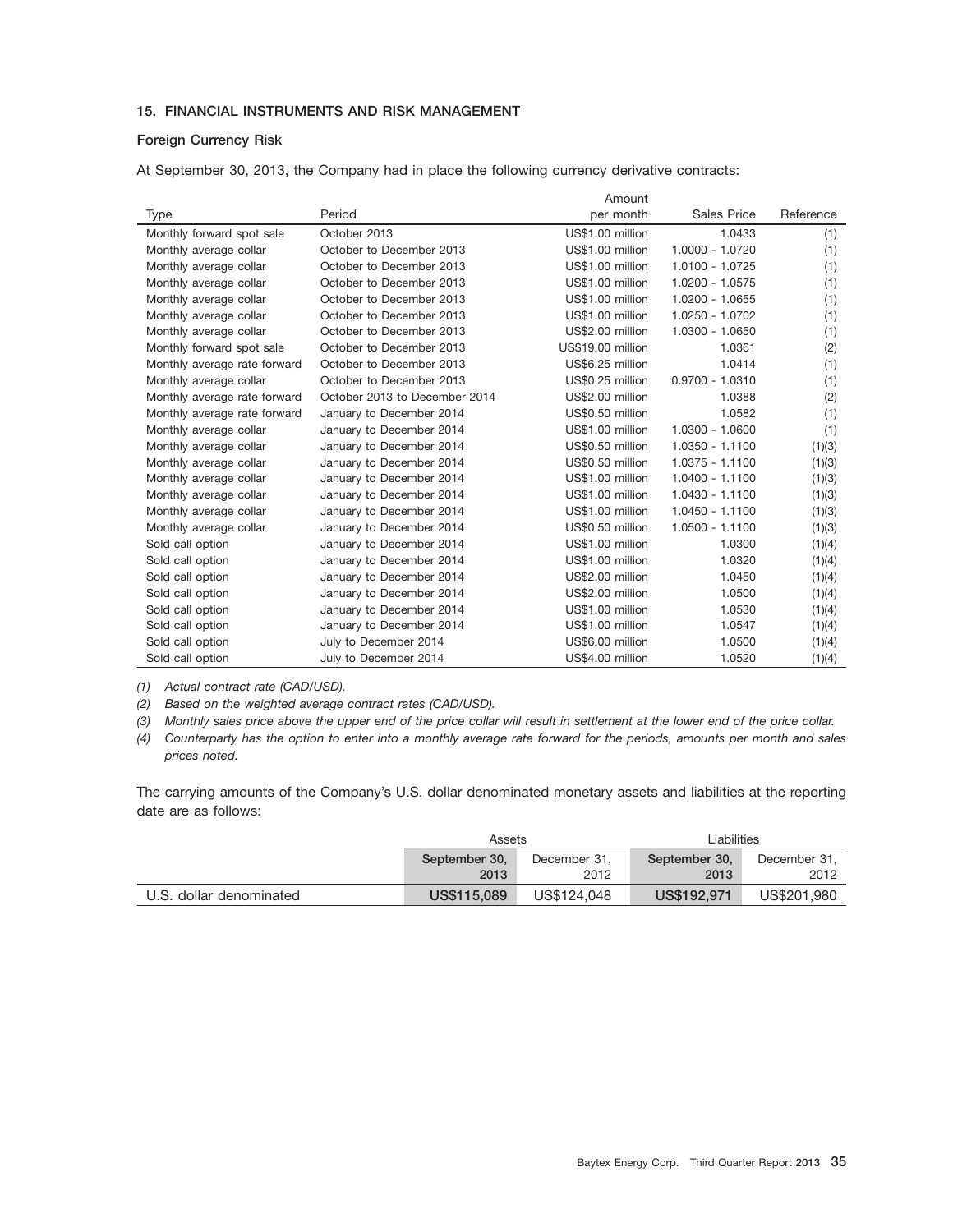## **Interest Rate Risk**

| Type                                  | Period                            | Notional Principal Amount | Fixed interest rate | Floating rate index |
|---------------------------------------|-----------------------------------|---------------------------|---------------------|---------------------|
| Swap – pay fixed,<br>receive floating | October 2013 to<br>September 2014 | US\$90.0 million          | 4.06%               | 3-month LIBOR       |
| Swap – pay fixed,<br>receive floating | October 2013 to<br>September 2014 | US\$90.0 million          | 4.39%               | 3-month LIBOR       |

As at September 30, 2013, Baytex had the following interest rate swap financial derivative contracts:

## **Commodity Price Risk**

Baytex monitors and, when appropriate, utilizes financial derivative contracts or physical delivery contracts to manage the risk associated with changes in commodity prices. The use of derivative instruments is governed under formal policies and is subject to limits established by the Board of Directors of Baytex. Under the Company's risk management policy, financial derivatives are not to be used for speculative purposes.

### *Financial Derivative Contracts*

At September 30, 2013, Baytex had the following financial derivative contracts:

| Oil                             | Period                      | Volume       | Price/Unit <sup>(1)</sup> | Index      |
|---------------------------------|-----------------------------|--------------|---------------------------|------------|
| Fixed - Sell                    | October to November 2013    | 1,000 bbl/d  | US\$100.00                | <b>WTI</b> |
| Fixed – Sell                    | October to December 2013    | 25,500 bbl/d | US\$99.44                 | <b>WTI</b> |
| Fixed – Sell                    | October 2013 to March 2014  | 2,000 bbl/d  | US\$101.88                | <b>WTI</b> |
| Fixed – Sell                    | December 2013 to March 2014 | 1,000 bbl/d  | US\$98.50                 | <b>WTI</b> |
| Sold call option <sup>(2)</sup> | December 2013 to March 2014 | 1,000 bbl/d  | US\$101.00                | <b>WTI</b> |
| Fixed - Sell                    | January to March 2014       | 8,500 bbl/d  | US\$99.65                 | <b>WTI</b> |
| Sold call option <sup>(2)</sup> | January to March 2014       | 1,500 bbl/d  | US\$100.00                | WTI        |
| Fixed – Sell                    | January to June 2014        | 1,750 bbl/d  | US\$100.36                | <b>WTI</b> |
| Sold call option <sup>(2)</sup> | January to June 2014        | 1,000 bbl/d  | US\$104.70                | <b>WTI</b> |
| Sold call option <sup>(2)</sup> | January to June 2014        | 1.000 bbl/d  | US\$99.50                 | <b>WTI</b> |
| Sold call option <sup>(2)</sup> | January to June 2014        | 1,000 bbl/d  | US\$99.00                 | <b>WTI</b> |
| Fixed – Sell                    | January to September 2014   | 1,000 bbl/d  | US\$97.98                 | <b>WTI</b> |
| Fixed – Sell                    | January to December 2014    | 3.500 bbl/d  | US\$95.43                 | <b>WTI</b> |
| Fixed – Buy                     | January to December 2014    | 380 bbl/d    | US\$101.06                | <b>WTI</b> |
| Fixed – Sell                    | April to June 2014          | 5,000 bbl/d  | US\$100.16                | <b>WTI</b> |
| Sold call option <sup>(2)</sup> | April to September 2014     | 2,000 bbl/d  | US\$100.00                | <b>WTI</b> |
| Fixed – Sell                    | July to September 2014      | 2,000 bbl/d  | US\$99.13                 | <b>WTI</b> |
| Fixed – Sell                    | July to December 2014       | 3,000 bbl/d  | US\$95.40                 | WTI        |
| Sold call option <sup>(2)</sup> | July to December 2014       | 1,000 bbl/d  | US\$95.00                 | <b>WTI</b> |
| Sold call option <sup>(2)</sup> | July 2014 to June 2015      | 4,000 bbl/d  | US\$95.00                 | <b>WTI</b> |

*(1) Based on the weighted average price/unit for the remainder of the contract.*

*(2) Counterparty has the option to enter into a fixed sell for the periods, volumes and prices noted.*

| Natural Gas      | Period                      | Volume          | $Price/Unit^{(1)}$   | Index        |
|------------------|-----------------------------|-----------------|----------------------|--------------|
| Fixed – Sell     | October 2013                | 2.500 mmBtu/d   | US\$4.16             | <b>NYMEX</b> |
| Price collar     | October 2013                | 10,000 mmBtu/d  | US\$3.50 - US\$3.75  | <b>NYMEX</b> |
| Fixed - Sell     | October to December 2013    | 2,000 GJ/d      | \$3.37               | AECO         |
| Fixed - Sell     | October to December 2013    | 5.000 mmBtu/d   | US\$4.05             | <b>NYMEX</b> |
| Basis swap       | October to December 2013    | 2.000 mmBtu/d   | NYMEX less US\$0.375 | AECO         |
| Basis swap       | October to December 2013    | 1.000 mmBtu/d   | NYMEX less US\$0.388 | AECO         |
| Basis swap       | October to December 2013    | $2.000$ mmBtu/d | NYMEX less US\$0.428 | AECO         |
| Price collar     | November 2013 to March 2014 | 10,000 mmBtu/d  | $US$4.00 - US$4.50$  | <b>NYMEX</b> |
| Price collar     | November 2013 to March 2014 | 2.500 mmBtu/d   | US\$4.20 - US\$4.60  | <b>NYMEX</b> |
| Fixed – Sell     | January to December 2014    | 2.000 mmBtu/d   | US\$4.45             | <b>NYMEX</b> |
| Sold call option | January to December 2014    | 2.000 mmBtu/d   | US\$4.45             | <b>NYMEX</b> |
| Fixed - Sell     | April 2014 to March 2015    | 10.000 mmBtu/d  | US\$4.08             | <b>NYMEX</b> |

*(1) Based on the weighted average price/unit for the remainder of the contract.*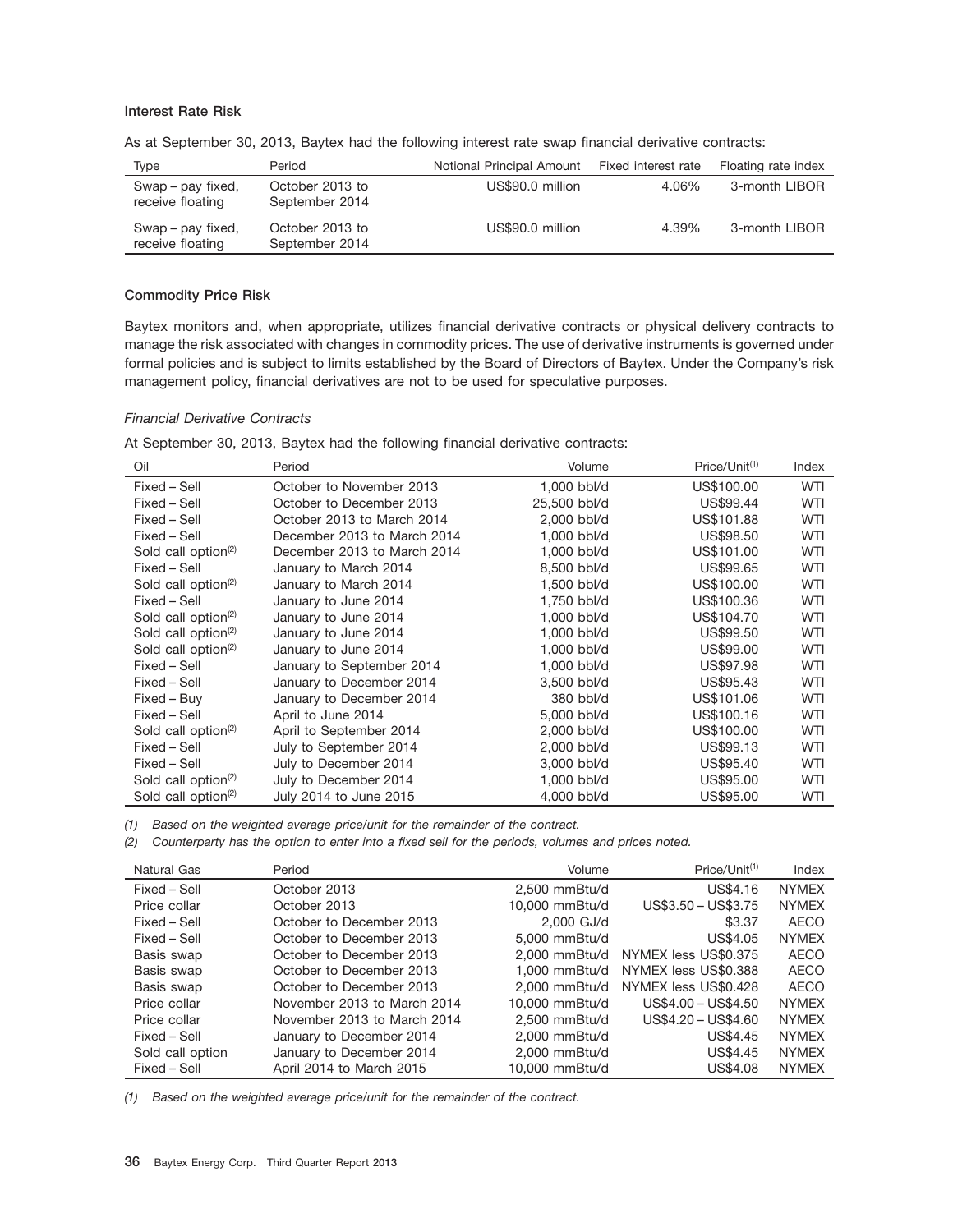Financial derivatives are marked-to-market at the end of each reporting period, with the following reflected in the condensed consolidated statements of income and comprehensive income:

|                                                                                         | Three Months Ended<br>September 30 |        |    | Nine Months Ended<br>September 30 |  |        |  |            |
|-----------------------------------------------------------------------------------------|------------------------------------|--------|----|-----------------------------------|--|--------|--|------------|
|                                                                                         |                                    | 2013   |    | 2012                              |  | 2013   |  | 2012       |
| Realized loss (gain) on financial<br>derivatives<br>Unrealized (gain) loss on financial | S                                  | 19,718 | \$ | (8,573)                           |  | 6,822  |  | \$(11,913) |
| derivatives                                                                             |                                    | (653)  |    | 7.139                             |  | 11,693 |  | (36,043)   |
| Loss (gain) on financial derivatives                                                    |                                    | 19,065 | S  | (1,434)                           |  | 18,515 |  | (47, 956)  |

Subsequent to September 30, 2013, Baytex added the following financial derivative contracts:

| Oil                                          | Period                   | Volume      | Price/Unit <sup>(1)</sup> | Index      |
|----------------------------------------------|--------------------------|-------------|---------------------------|------------|
| Basis swap                                   | January to December 2014 | 2,000 bbl/d | WTI less US\$22.90        | <b>WCS</b> |
| Fixed – Sell                                 | April to September 2014  | 500 bbl/d   | US\$100,00                | <b>WTI</b> |
| Fixed – Sell                                 | July to September 2014   | 1.000 bbl/d | US\$100.25                | WTI        |
| Sold call option <sup><math>(2)</math></sup> | July 2014 to June 2015   | 1.000 bbl/d | US\$96.00                 | WTI        |
| Sold call option <sup><math>(2)</math></sup> | January to December 2015 | 1.000 bbl/d | US\$92.00                 | WTI        |

*(1) Based on the weighted average price/unit for the remainder of the contract.*

*(2) Counterparty has the option to enter into a fixed sell for the periods, volumes and prices noted.*

| Natural Gas | Period                      | Volume | Price/Unit <sup>(1)</sup>           | Index |
|-------------|-----------------------------|--------|-------------------------------------|-------|
| Basis swap  | November 2013 to March 2014 |        | 10.000 mmBtu/d NYMEX less US\$0.360 | AECO  |
| Basis swap  | November 2013 to March 2014 |        | 5,000 mmBtu/d NYMEX less US\$0.370  | AECO  |

*(1) Based on the weighted average price/unit for the remainder of the contract.*

### *Physical Delivery Contracts*

As at September 30, 2013, the following physical delivery contracts were held for the purpose of delivery of non-financial items in accordance with the Company's expected sale requirements. Physical delivery contracts are not considered financial instruments; therefore, no asset or liability has been recognized in the consolidated financial statements.

| Heavy Oil        | Period                        | Volume      | Weighted Average Price/Unit <sup>(1)</sup> |
|------------------|-------------------------------|-------------|--------------------------------------------|
| <b>WCS Blend</b> | October 2013 to December 2014 | 2.000 bbl/d | WTI $\times$ 81.00%                        |
| WCS Blend        | October to December 2013      | 2.000 bbl/d | WTI less US\$21.50                         |
| <b>WCS Blend</b> | October to December 2013      | 2.750 bbl/d | WTI $\times$ 80.00%                        |
| <b>WCS Blend</b> | October to December 2013      | 2.750 bbl/d | WTI less US\$21.00                         |

*(1) Based on the weighted average price/unit for the remainder of the contract.*

| Condensate  |                          |             |                   |
|-------------|--------------------------|-------------|-------------------|
| (diluent)   | Period                   | Volume      | Price/Unit        |
| Fixed - Buv | October to December 2013 | $160$ bbl/d | WTI plus US\$3.10 |

At September 30, 2013, Baytex had committed to deliver the volumes of raw bitumen noted below to market on rail:

| Heavy Oil   | Period                   | Term Volume  |
|-------------|--------------------------|--------------|
| Raw bitumen | October to December 2013 | 11.700 bbl/d |
| Raw bitumen | January to March 2014    | 4,000 bbl/d  |
| Raw bitumen | April to June 2014       | 3.675 bbl/d  |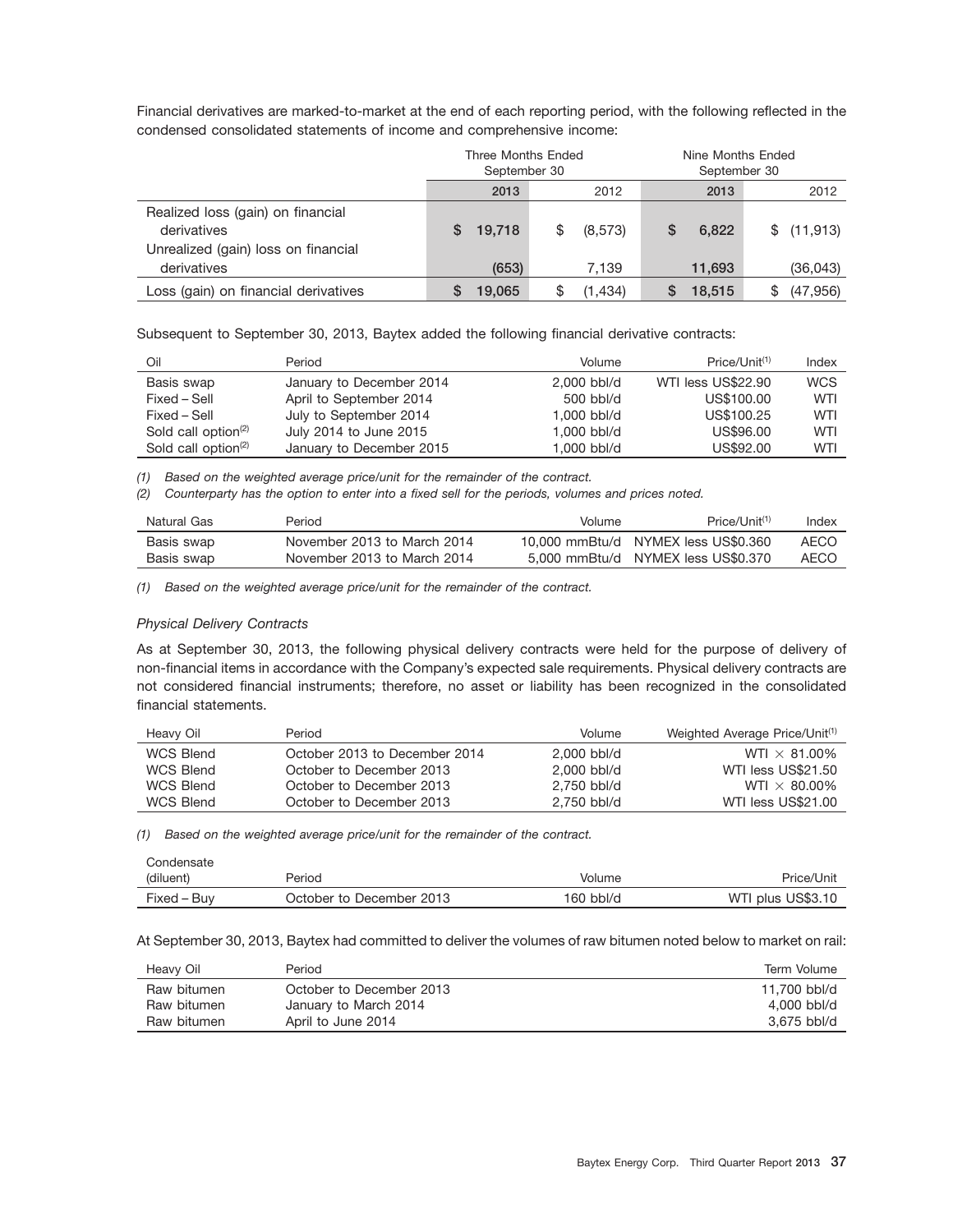## **16. CONSOLIDATING FINANCIAL INFORMATION – BASE SHELF PROSPECTUS**

Baytex filed a Short Form Base Shelf Prospectus on October 25, 2013, with the securities regulatory authorities in each of the provinces of Canada (other than Québec) and a Registration Statement with the United States Securities and Exchange Commission (collectively, the ''Shelf Prospectus''), to replace a Short Form Base Shelf Prospectus filed on August 4, 2011. The Shelf Prospectus allows Baytex to offer and issue common shares, subscription receipts, warrants, options and debt securities by way of one or more prospectus supplements at any time during the 25-month period that the Shelf Prospectus remains in place. The securities may be issued from time to time, at the discretion of Baytex, with an aggregate offering amount not to exceed \$750 million (Canadian).

Any debt securities issued by Baytex pursuant to the Shelf Prospectus will be guaranteed by all of its direct and indirect wholly-owned material subsidiaries (the "Guarantor Subsidiaries"). The guarantees of the Guarantor Subsidiaries are full and unconditional and joint and several. These guarantees may in turn be guaranteed by Baytex. Other than investments in its subsidiaries, Baytex has no independent assets or operations.

Pursuant to the credit agreement governing Baytex Energy's credit facilities, Baytex Energy and its subsidiaries are prohibited from paying dividends to their shareholders that would have, or would reasonably be expected to have, a material adverse effect or would adversely affect or impair the ability or capacity of Baytex Energy to pay or fulfill any of its obligations under the credit agreement. In addition, Baytex Energy may not permit any of its subsidiaries to pay any dividends during the continuance of a default or event of default under the credit agreement.

The following tables present condensed interim unaudited consolidating financial information as at September 30, 2013, and December 31, 2012 and for the three and nine months ended September 30, 2013 and 2012 for: 1) Baytex, on a stand-alone basis, 2) Guarantor subsidiaries, on a stand-alone basis, 3) non-guarantor subsidiaries, on a stand-alone basis and 4) Baytex, on a consolidated basis.

|                                 |    |                |     | Guarantor    | Non-quarantor       | Consolidation |             |    | Total        |
|---------------------------------|----|----------------|-----|--------------|---------------------|---------------|-------------|----|--------------|
| (thousands of Canadian dollars) |    | Baytex         |     | Subsidiaries | <b>Subsidiaries</b> |               | Adjustments |    | Consolidated |
| As at September 30, 2013        |    |                |     |              |                     |               |             |    |              |
| Current assets                  | \$ | 2              | \$  | 205,185      | \$<br>306           | \$            |             | \$ | 205,493      |
| Intercompany advances and       |    |                |     |              |                     |               |             |    |              |
| investments                     |    | 1,613,099      |     | (464, 020)   | 78,862              |               | (1,227,941) |    |              |
| Non-current assets              |    | 2.435          |     | 2,533,241    |                     |               |             |    | 2,535,676    |
| <b>Current liabilities</b>      |    | 32,603         |     | 239,795      | 242                 |               |             |    | 272,640      |
| Bank loan and long-term debt    |    | 446,659        |     | 244,651      |                     |               |             |    | 691,310      |
| Asset retirement obligation and |    |                |     |              |                     |               |             |    |              |
| other non-current liabilities   | \$ |                | \$. | 481,154      | \$                  | \$            |             | \$ | 481,154      |
| As at December 31, 2012         |    |                |     |              |                     |               |             |    |              |
| Current assets                  | \$ | $\overline{4}$ | \$  | 194.086      | \$<br>249           | \$            |             | \$ | 194,339      |
| Intercompany advances and       |    |                |     |              |                     |               |             |    |              |
| investments                     |    | 1,756,923      |     | (555,059)    | 70,298              |               | (1,272,162) |    |              |
| Non-current assets              |    | 2,435          |     | 2,341,303    |                     |               |             |    | 2,343,738    |
| <b>Current liabilities</b>      |    | 39,478         |     | 179,503      | 214                 |               |             |    | 219,195      |
| Bank loan and long-term debt    |    | 441,195        |     | 116,394      |                     |               |             |    | 557,589      |
| Asset retirement obligation and |    |                |     |              |                     |               |             |    |              |
| other non-current liabilities   | S  |                |     | 461,881      | \$                  | \$            |             | S  | 461,881      |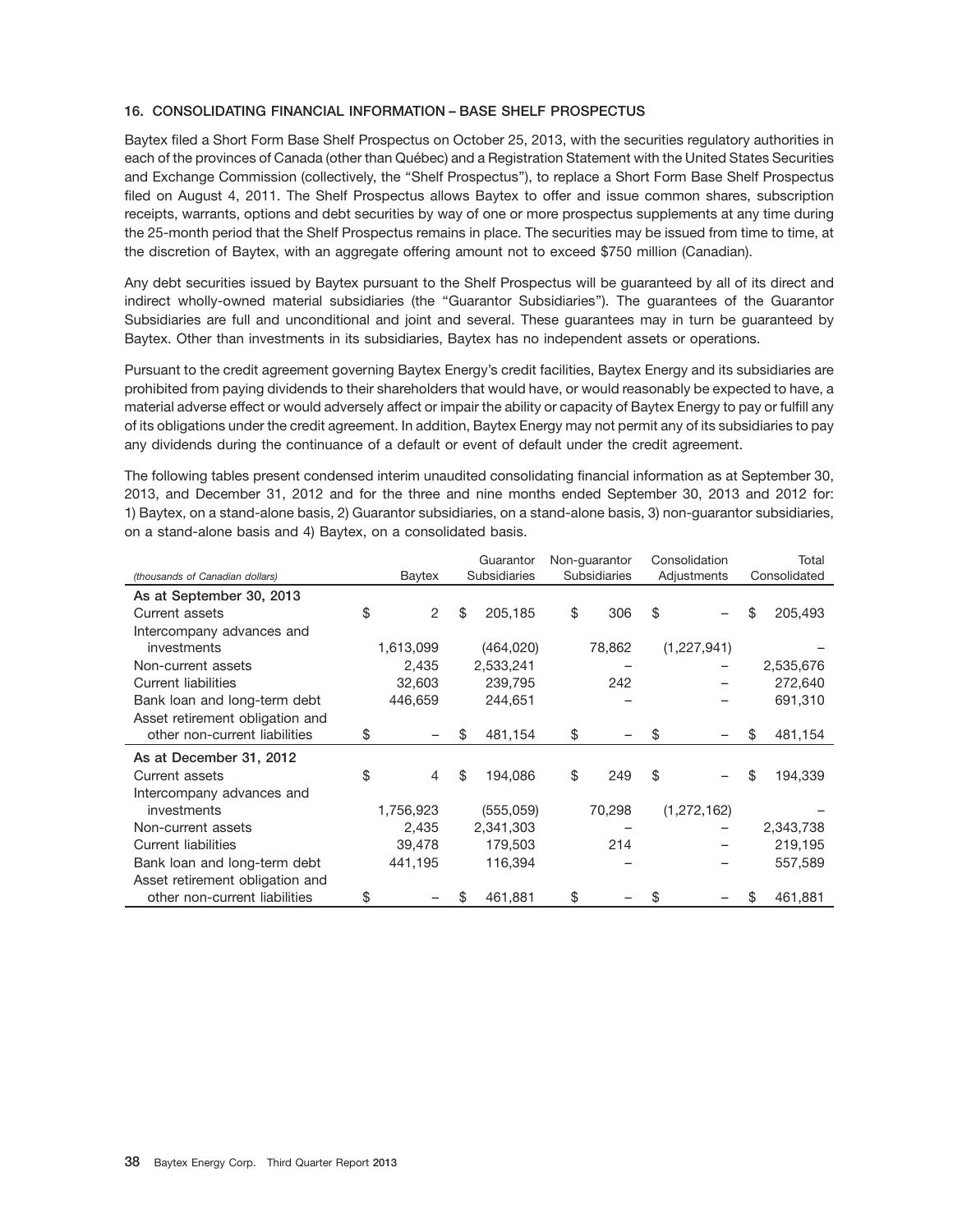| (thousands of Canadian dollars)                         | Baytex         | Guarantor<br>Subsidiaries | Non-guarantor<br>Subsidiaries | Consolidation<br>Adjustments | Total<br>Consolidated |
|---------------------------------------------------------|----------------|---------------------------|-------------------------------|------------------------------|-----------------------|
| For the nine months ended                               |                |                           |                               |                              |                       |
| September 30, 2013                                      |                |                           |                               |                              |                       |
| Revenues, net of royalties<br>Production, operation and | \$<br>22,741   | \$<br>847,188             | \$<br>17,370                  | \$<br>(41, 236)              | \$<br>846,063         |
| exploration                                             |                | 214,517                   |                               |                              | 214,517               |
| Transportation and blending                             |                | 120,754                   |                               |                              | 120,754               |
| General, administrative and                             |                |                           |                               |                              |                       |
| unit-based compensation                                 | 1,125          | 60,511                    | 73                            | (1, 125)                     | 60,584                |
| Financing, derivatives, foreign                         |                |                           |                               |                              |                       |
| exchange and other                                      |                |                           |                               |                              |                       |
| (gains)/losses                                          | 5,559          | 71,024                    | (11)                          | (40, 111)                    | 36,461                |
| Depletion and depreciation                              |                | 239,507                   |                               |                              | 239,507               |
| Income tax expense                                      |                | 40,568                    |                               |                              | 40,568                |
| Net income (loss)                                       | \$<br>16,057   | \$<br>100,307             | \$<br>17,308                  | \$                           | \$<br>133,672         |
| For the three months ended                              |                |                           |                               |                              |                       |
| September 30, 2013                                      |                |                           |                               |                              |                       |
| Revenues, net of royalties                              | \$<br>8,439    | \$<br>340,550             | \$<br>4,731                   | \$<br>(14, 325)              | \$<br>339,395         |
| Production, operation and                               |                |                           |                               |                              |                       |
| exploration                                             |                | 74,725                    |                               |                              | 74,725                |
| Transportation and blending                             |                | 33,178                    |                               |                              | 33,178                |
| General, administrative and<br>unit-based compensation  | 1,155          | 19,556                    |                               | (1, 155)                     | 19,556                |
| Financing, derivatives, foreign                         |                |                           |                               |                              |                       |
| exchange and other                                      |                |                           |                               |                              |                       |
| (gains)/losses                                          | (18, 315)      | 58,942                    | (10)                          | (13, 170)                    | 27,447                |
| Depletion and depreciation                              |                | 74,397                    |                               |                              | 74,397                |
| Income tax expense                                      |                | 22,761                    | $\overline{\phantom{0}}$      |                              | 22,761                |
| Net income (loss)                                       | \$<br>25,599   | \$<br>56,991              | \$<br>4,741                   | \$                           | \$<br>87,331          |
| For the nine months ended                               |                |                           |                               |                              |                       |
| September 30, 2012                                      |                |                           |                               |                              |                       |
| Revenues, net of royalties                              | \$<br>20,386   | \$<br>781,743             | \$<br>13,766                  | \$<br>(35, 278)              | \$<br>780,617         |
| Production, operation and                               |                |                           |                               |                              |                       |
| exploration                                             |                | 181,830                   |                               |                              | 181,830               |
| Transportation and blending                             |                | 153,953                   |                               |                              | 153,953               |
| General, administrative and                             |                |                           |                               |                              |                       |
| share-based compensation                                | 1,126          | 61,062                    | 137                           | (1, 126)                     | 61,199                |
| Financing, derivatives, foreign                         |                |                           |                               |                              |                       |
| exchange and other                                      |                |                           |                               |                              |                       |
| (gains)/losses                                          | 25,130         | (171, 709)                | 3                             | (34, 152)                    | (180, 728)            |
| Depletion and depreciation                              |                | 214,534                   |                               |                              | 214,534               |
| Income tax expense                                      |                | 122,818                   |                               |                              | 122,818               |
| Net income (loss)                                       | \$<br>(5,870)  | \$<br>219,255             | \$<br>13,626                  | \$                           | \$<br>227,011         |
| For the three months ended<br>September 30, 2012        |                |                           |                               |                              |                       |
| Revenues, net of royalties                              | \$<br>8,678    | \$<br>252,528             | \$<br>5,442                   | \$<br>(14, 620)              | \$<br>252,028         |
| Production, operation and                               |                |                           |                               |                              |                       |
| exploration                                             |                | 59,646                    |                               |                              | 59,646                |
| Transportation and blending                             |                | 44,426                    |                               |                              | 44,426                |
| General, administrative and                             |                |                           |                               |                              |                       |
| share-based compensation                                | 500            | 19,662                    | 11                            | (500)                        | 19,673                |
| Financing, derivatives, foreign                         |                |                           |                               |                              |                       |
| exchange and other                                      |                |                           |                               |                              |                       |
| (gains)/losses                                          | 12,597         | 18,618                    |                               | (14, 120)                    | 17,095                |
| Depletion and depreciation                              |                | 71,642                    |                               |                              | 71,642                |
| Income tax expense                                      |                | 12,773                    |                               |                              | 12,773                |
| Net income (loss)                                       | \$<br>(4, 419) | \$<br>25,761              | \$<br>5,431                   | \$                           | \$<br>26,773          |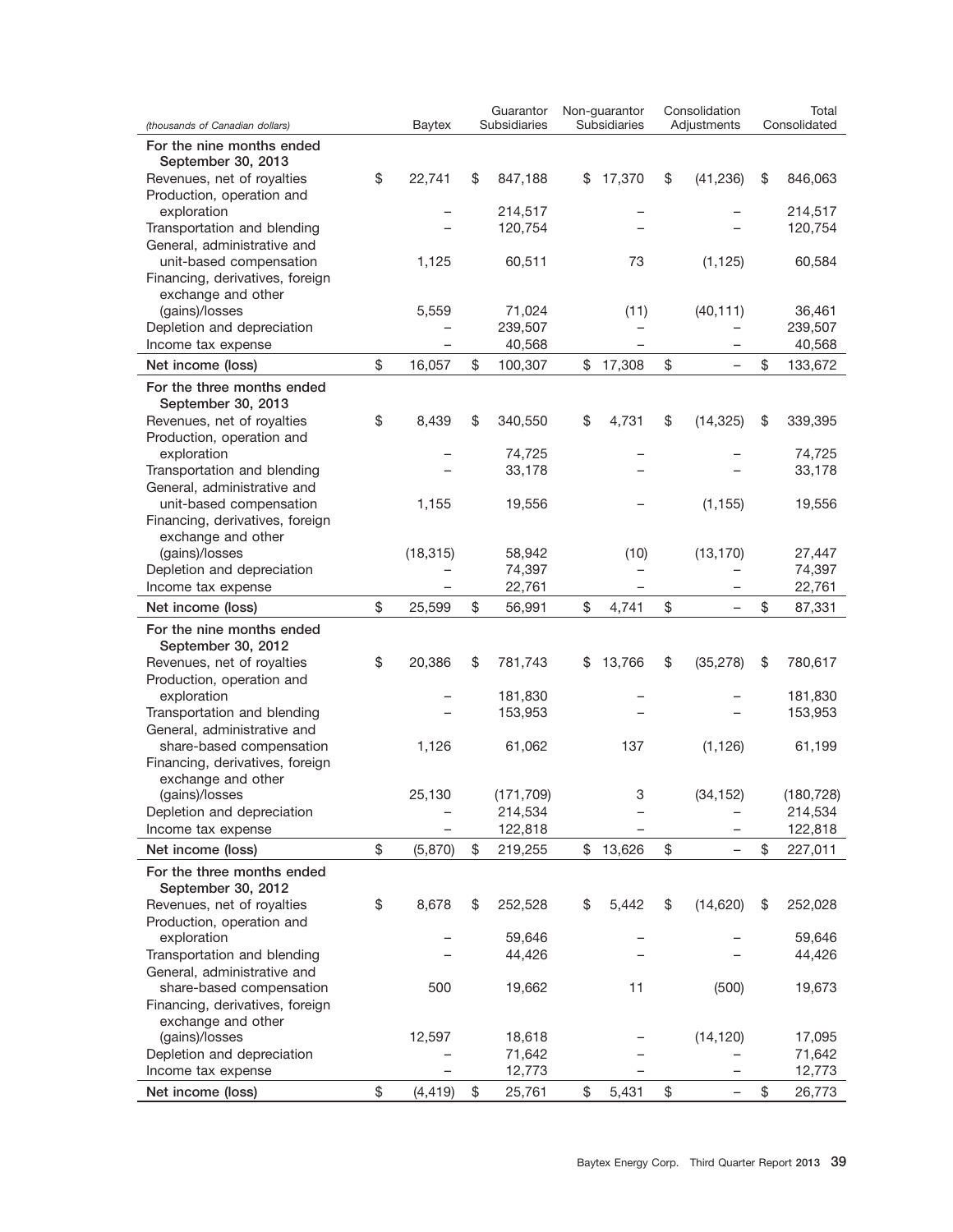|                                                      |                     |    | Guarantor<br>Subsidiaries | Non-guarantor<br>Subsidiaries | Consolidation | Total<br>Consolidated |
|------------------------------------------------------|---------------------|----|---------------------------|-------------------------------|---------------|-----------------------|
| (thousands of Canadian dollars)                      | Baytex              |    |                           |                               | Adjustments   |                       |
| For the nine months ended                            |                     |    |                           |                               |               |                       |
| September 30, 2013<br>Cash provided by (used in):    |                     |    |                           |                               |               |                       |
| Operating activities                                 | \$<br>21,677        | \$ | 422,574                   | \$15,322                      | \$            | \$<br>459,573         |
|                                                      |                     |    |                           |                               |               |                       |
| Payment of dividends                                 | (177, 117)          |    |                           |                               |               | (177, 117)            |
| Decrease in bank loan                                |                     |    | 128,257                   |                               |               | 128,257               |
| Change in intercompany loans                         | 178,347             |    | (173, 385)                | (4,962)                       |               |                       |
| Increase in equity<br>Interest paid                  | 7,412<br>(30, 319)  |    | 175                       | (10, 609)                     |               | 7,412<br>(40, 753)    |
|                                                      |                     |    |                           |                               |               |                       |
| Financing activities<br>Additions to exploration and | (21, 677)           |    | (44, 953)                 | (15, 571)                     |               | (82, 201)             |
| evaluation assets                                    |                     |    | (7,608)                   |                               |               | (7,608)               |
| Additions to oil and gas                             |                     |    |                           |                               |               |                       |
| properties                                           |                     |    | (458, 232)                |                               |               | (458, 232)            |
| Property acquisition                                 |                     |    | (36)                      |                               |               | (36)                  |
| Corporate acquisition                                |                     |    | (3,586)                   |                               |               | (3,586)               |
| Proceeds from divestitures                           |                     |    | 44,962                    |                               |               | 44,962                |
| Additions to other plant and                         |                     |    |                           |                               |               |                       |
| equipment, net of disposals                          |                     |    | (4, 732)                  |                               |               | (4, 732)              |
| Change in non-cash working                           |                     |    |                           |                               |               |                       |
| capital                                              |                     |    | 52,085                    |                               |               | 52,085                |
| Investing activities                                 |                     |    | (377, 147)                |                               |               | (377, 147)            |
| Impact of foreign currency                           |                     |    |                           |                               |               |                       |
| translation on cash balances                         | \$                  | \$ | (1,747)                   | \$                            | \$            | \$<br>(1,747)         |
| For the nine months ended<br>September 30, 2012      |                     |    |                           |                               |               |                       |
| Cash provided by (used in):                          |                     |    |                           |                               |               |                       |
| Operating activities                                 | \$<br>7,764         | S  | 397,897                   | \$10,769                      | \$            | \$<br>416,430         |
| Payment of dividends                                 | (160, 813)          |    |                           |                               |               | (160, 813)            |
| Increase in bank loan                                |                     |    | (130, 175)                |                               |               | (130, 175)            |
| Proceeds from issuance of                            |                     |    |                           |                               |               |                       |
| long-term debt                                       | 293,761             |    |                           |                               |               | 293,761               |
| Redemption of long-term debt                         | (156, 863)          |    |                           |                               |               | (156, 863)            |
| Change in intercompany loans                         | 9,546               |    | 96,721                    | (106, 267)                    |               |                       |
| Increase in investments                              |                     |    | (106, 267)                |                               | 106,267       |                       |
| Increase in equity<br>Interest paid                  | 18,463<br>(11, 858) |    | (9,770)                   | 106,267<br>(10, 769)          | (106, 267)    | 18,463<br>(32, 397)   |
|                                                      |                     |    |                           |                               |               |                       |
| Financing activities                                 | (7, 764)            |    | (149, 491)                | (10, 769)                     |               | (168, 024)            |
| Additions to exploration and<br>evaluation assets    |                     |    | (12,096)                  |                               |               | (12,096)              |
| Additions to oil and gas                             |                     |    |                           |                               |               |                       |
| properties                                           |                     |    | (339, 843)                |                               |               | (339, 843)            |
| Property acquisitions                                |                     |    | (13, 467)                 |                               |               | (13, 467)             |
| Proceeds from divestitures                           |                     |    | 316,200                   |                               |               | 316,200               |
| Current income tax expense on                        |                     |    |                           |                               |               |                       |
| divestiture                                          |                     |    | (13,629)                  |                               |               | (13,629)              |
| Additions to other plant and                         |                     |    |                           |                               |               |                       |
| equipment, net of disposals                          |                     |    | (9, 121)                  |                               |               | (9, 121)              |
| Change in non-cash working                           |                     |    |                           |                               |               |                       |
| capital                                              |                     |    | 20,558                    |                               |               | 20,558                |
| Investing activities                                 |                     |    | (51, 398)                 |                               |               | (51, 398)             |
| Impact of foreign currency                           |                     |    |                           |                               |               |                       |
| translation on cash balances                         | \$                  | \$ | (1, 747)                  | \$                            | \$            | \$<br>(1,747)         |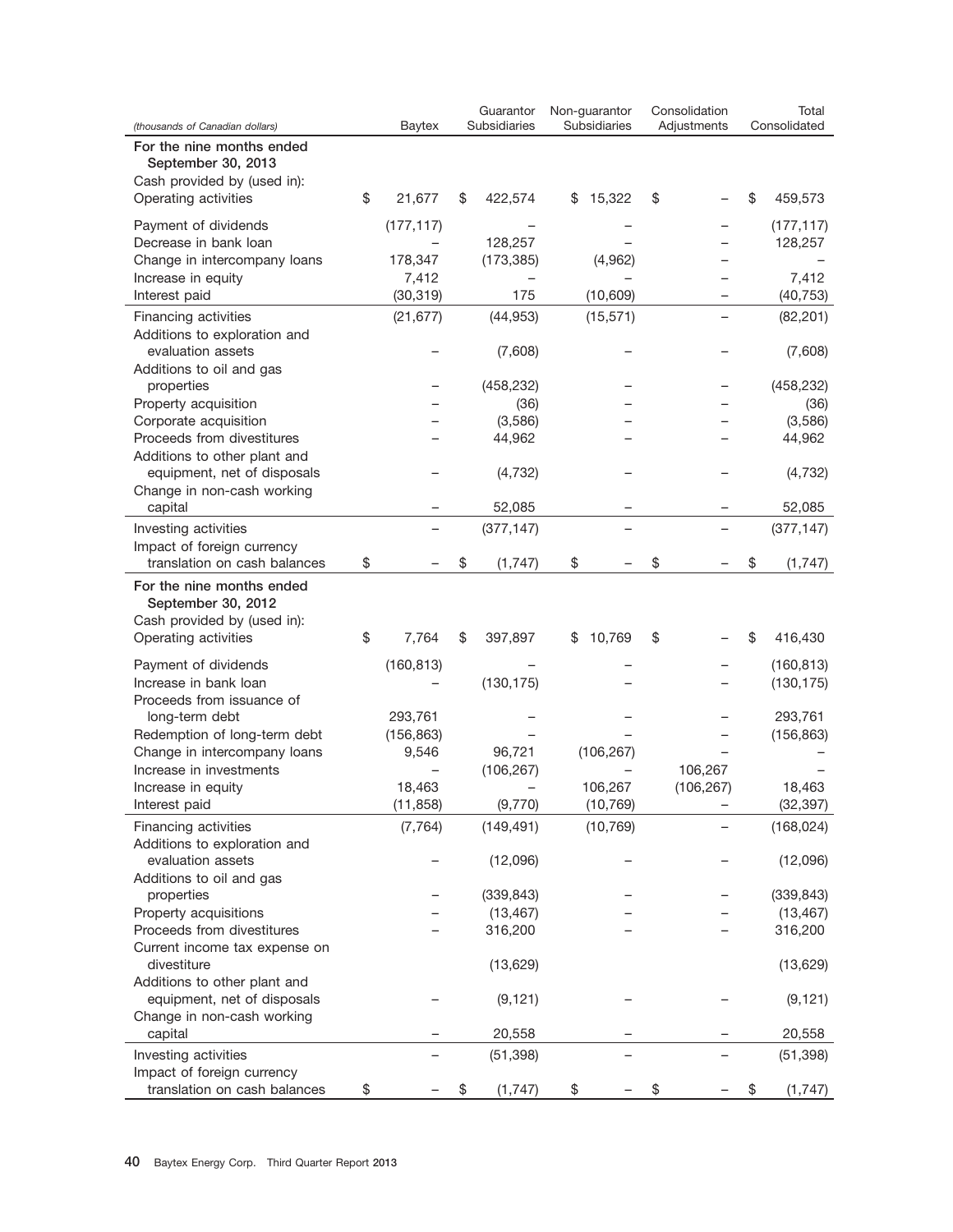## *ABBREVIATIONS*

| <b>AECO</b>      | the natural gas storage facility located<br>at Suffield, Alberta | <b>IFRS</b>  | International Financial Reporting<br><b>Standards</b> |
|------------------|------------------------------------------------------------------|--------------|-------------------------------------------------------|
| bbl              | barrel                                                           | <i>LIBOR</i> | London Interbank Offered Rate                         |
| bbl/d            | barrel per day                                                   | mbbl         | thousand barrels                                      |
| boe <sup>*</sup> | barrels of oil equivalent                                        | $mboe*$      | thousand barrels of oil equivalent                    |
| boe/d            | barrels of oil equivalent per day                                | mcf          | thousand cubic feet                                   |
| COSO             | Committee of Sponsoring                                          | mcf/d        | thousand cubic feet per day                           |
|                  | Organizations of the Treadway                                    | mmBtu        | million British Thermal Units                         |
|                  | Commission                                                       | mmBtu/d      | million British Thermal Units per day                 |
| DRIP             | Dividend Reinvestment Plan                                       | mmcf         | million cubic feet                                    |
| <b>GAAP</b>      | generally accepted accounting                                    | mmcf/d       | million cubic feet per day                            |
|                  | principles                                                       | NGL          | natural gas liquids                                   |
| GJ               | gigajoule                                                        | <b>NYMEX</b> | New York Mercantile Exchange                          |
| GJ/d             | gigajoule per day                                                | <b>NYSE</b>  | New York Stock Exchange                               |
| <i>IAS</i>       | International Accounting Standard                                | TSX          | Toronto Stock Exchange                                |
| <b>IASB</b>      | International Accounting Standards                               | <b>WCS</b>   | Western Canadian Select                               |
|                  | Board                                                            | WTI          | West Texas Intermediate                               |

*\* Oil equivalent amounts may be misleading, particularly if used in isolation. In accordance with NI 51-101, a boe conversion ratio for natural gas of 6 Mcf: 1 bbl has been used, which is based on an energy equivalency conversion method primarily applicable at the burner tip and does not represent a value equivalency at the wellhead.*